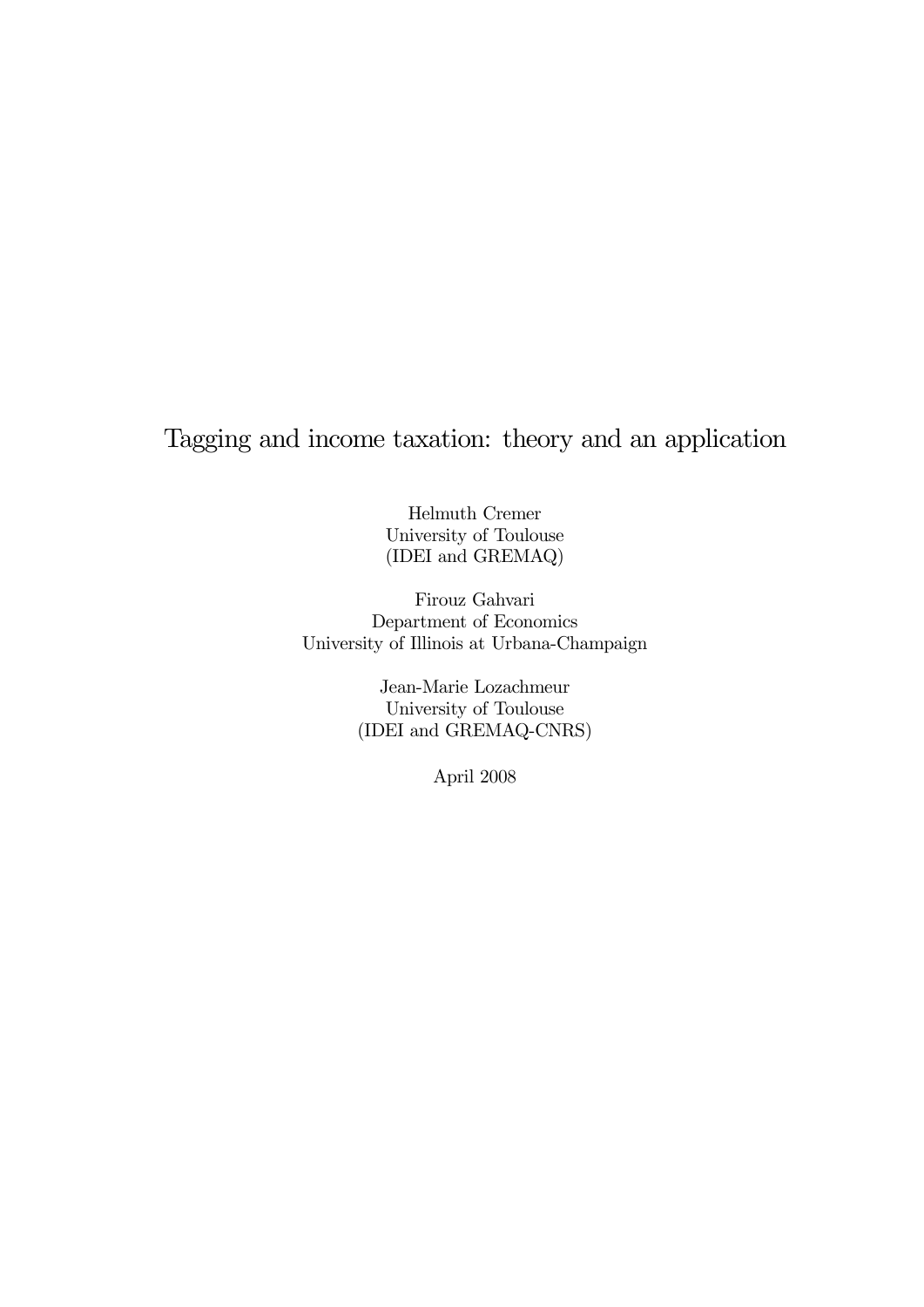#### Abstract

This paper studies the properties of tagging in an optimal income tax framework à la Mirrlees. Assuming quasi-linear preferences, a Rawlsian social welfare function, and a constant elasticity of labor supply, we derive the following results: (i) The marginal income tax rates in the two tagged groups, bracket the marginal tax rate when all individuals are pooled together. (ii) If the skills distribution in one group first-order stochastically dominates the other, tagging calls for redistribution from the former to the latter group. (iii) If the distribution of skills is lognormal and the hazard rates in the two tagged groups do not cross, every individual in the group with lower average skills would benefit from tagging and has a higher utility level than his counterpart in the group with higher average skills; members of the latter group may lose, as well as gain, from tagging. (iv) Calibrating the model to the population of US prime age workers grouped into young (25—34 years) plus old (55—64) and middle-aged (35—54) workers, tagging increases the welfare of the least well-off individuals in both groups by the equivalent of \$249 per year. Moreover, workers in the young-plus-old group gain from \$585 per year for a worker at the lowest decile to \$3,264 per year at the highest decile. Workers in the middle-aged group lose from \$22 at the lowest decile to \$2,752 at the highest decile.

Key words: Tagging, optimal income taxation, hazard rate, age.

JEL Classification: H21, H23.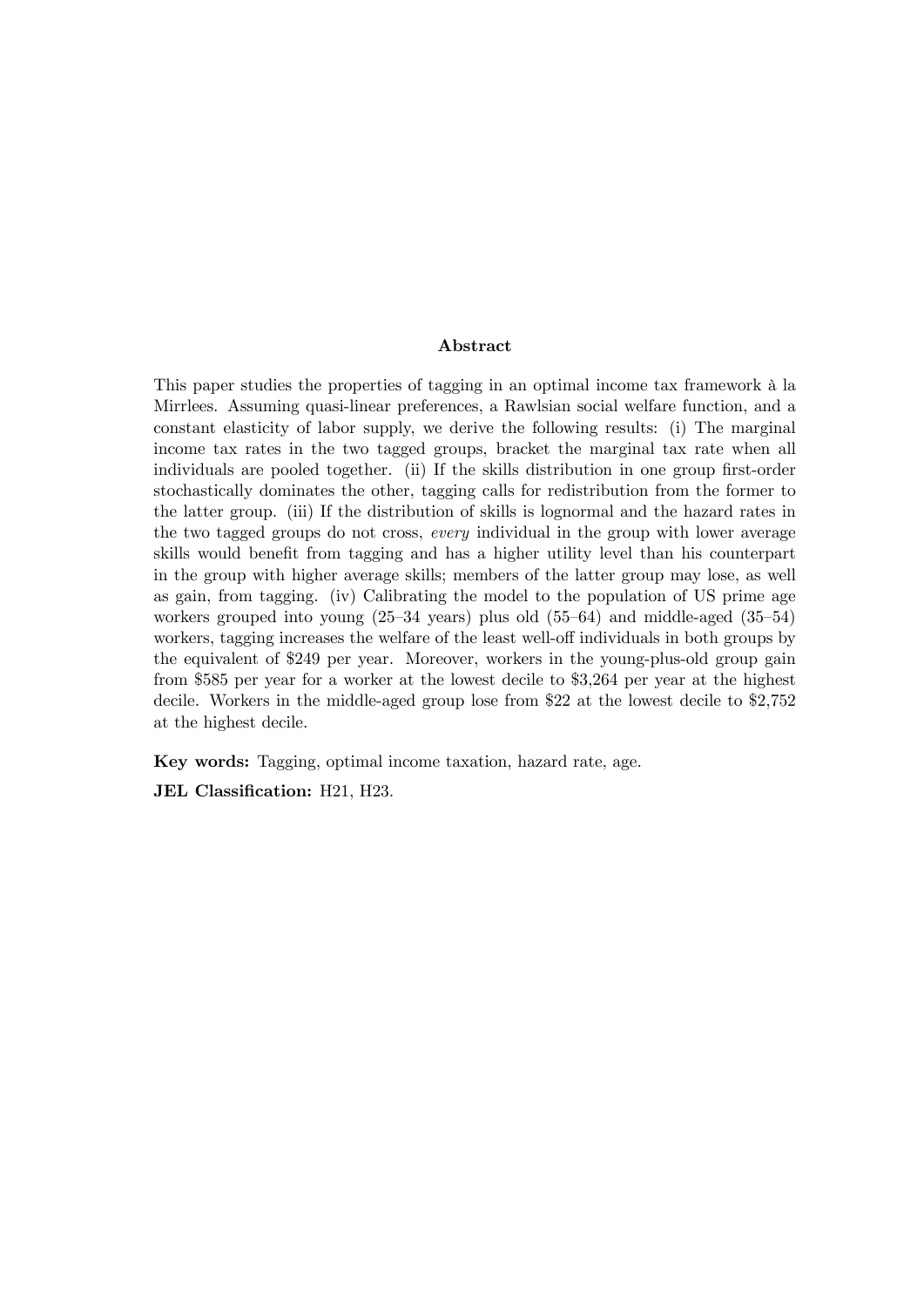### 1 Introduction

A generally accepted tenet of optimal tax theory is that redistribution should be based solely on taxpayers' earning potentials; other inherent characteristics, such as one's race, height, age and the like, are not considered relevant for redistributive purposes. In a classic paper, Akerlof (1978) argued that even if one accepts that such characteristics are not, in and out of themselves, pertinent for redistribution, they still have a role to play in designing optimal tax schemes provided that they are correlated with earning potentials. He considered a model in which high- and low-ability workers could be grouped into two categories on the basis of an exogenously observable characteristic at no cost. One category consisted of low-ability types only and the other of both lowand high-ability types.<sup>1</sup> He showed that, within his setup, conditioning taxes on income and a "tag" indicating the taxpayer's category increases social welfare (assumed to be utilitarian). The solution makes individuals in the group consisting only of low-ability types better off relative to a tax scheme that depends on income alone. It also implies that two low-ability persons end up with different utility levels, with the person in the group consisting only of low-ability types enjoying a higher utility level. The basic insight is that tagging reduces the cost of income redistribution, although it does violate the principle of horizontal equity.

After thirty years, the literature has produced very few specific results on how tagging might change the properties of an optimal general income tax schedule. Nor do we know much beyond Akerlof's original findings on who gains or loses as a result of tagging. Stern (1982) assumes that skills are imperfectly observable and compared lump-sum taxes based on skills with an optimum general income tax (in a two-group model). He shows that income taxation becomes the preferable scheme as classification errors increase and as the society's aversion to inequality increases (making errors more

<sup>&</sup>lt;sup>1</sup>The other characteristic of Akerlof's model is the discrete labor supply decision: one either has a hard job or an easy job, with a fixed disutility associated with the hard job.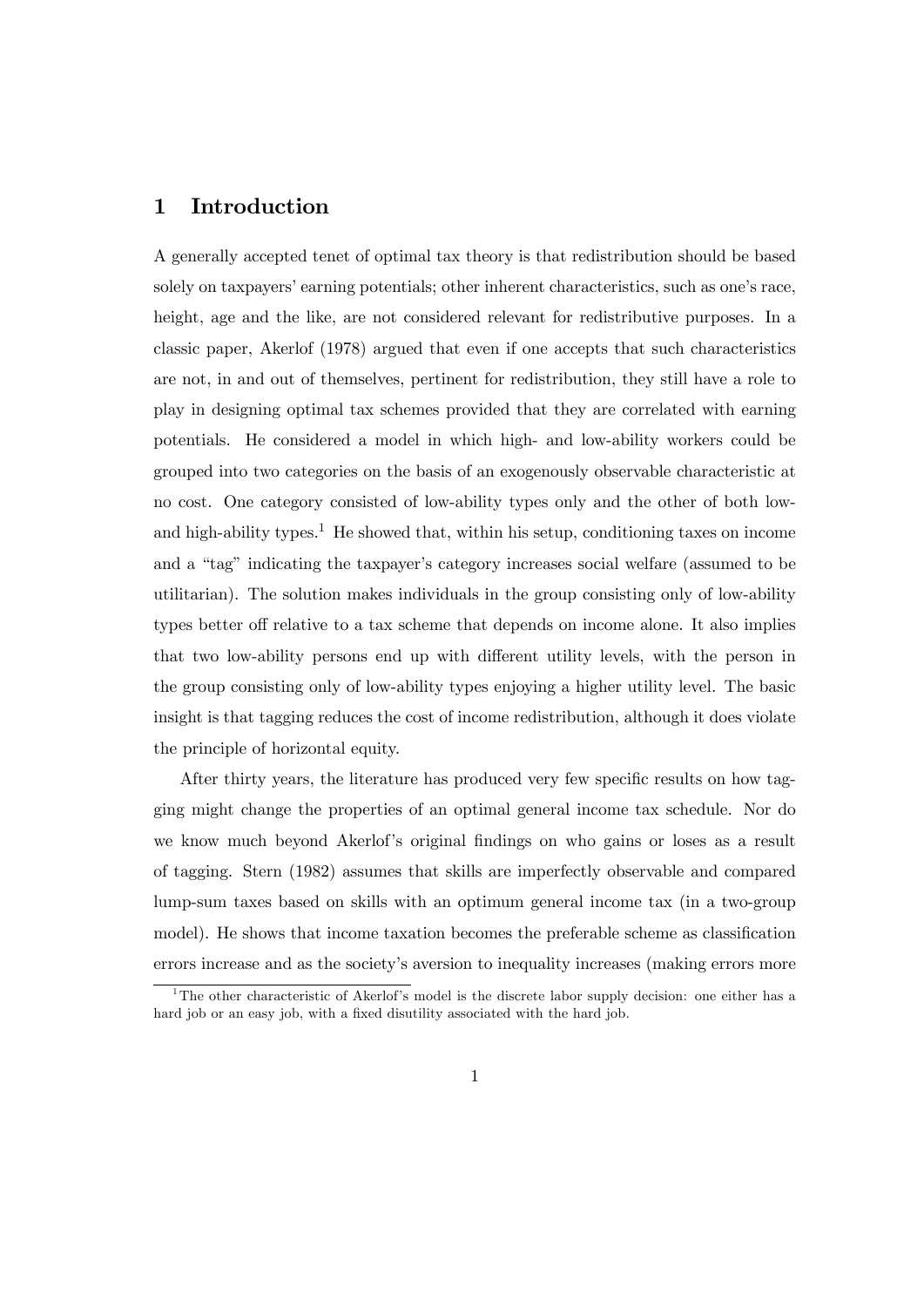costly to the society). Bennett (1987) studies the properties of a categorical tax system where two characteristics of taxpayers are observed imperfectly, and all taxpayers with the same two characteristics pay the same lump-sum tax. Viard (2001a, b) studies tagging in an optimal linear income tax framework allowing the demogrants to differ across groups but not the income tax rates.

Immonen et al. (1998) follow a different track concentrating on the marginal income tax rate properties with tagging, in a model with a continuum of individuals (as in Mirrlees' (1971) original formulation). They do not derive any analytical results. Instead, they perform a number of simulations for two groups with one group (the "rich") having a higher mean income than the other (the "poor"). They find that while the marginal income tax rate is decreasing in income in the rich group, it is increasing in the poor group. The intuition they offer is based on an earlier informal argument by Dilnot et al. (1984). Everyone in the poor group is treated more favorably, including the high-ability persons. The increasing marginal income tax rate in the poor group is then meant to offset the favorable treatment of the high-ability persons in that group.

Hamilton and Pestieau (2004), while not framed in terms of tagging, is a related work. It studies the comparative statics of type proportions (high- and low-ability) in the context of a general income tax framework. They show that, assuming preferences that are quasi-linear in leisure and a social welfare function that is Rawlsian, the utility of low-ability persons is increasing, and the utility of high-ability persons is decreasing, in the proportion of high-ability persons in the population (when both individual types work).

Mankiew and Weinzierl (2007) study a model with many skill types who can be tagged on the basis of height. They too do not have much by way of analytical results (except for the traditional no distortion at the top and equalization of average social utility of income across different height groups). Using data from the National Longitudinal Survey of Youth, they show that earnings are positively correlated to heights.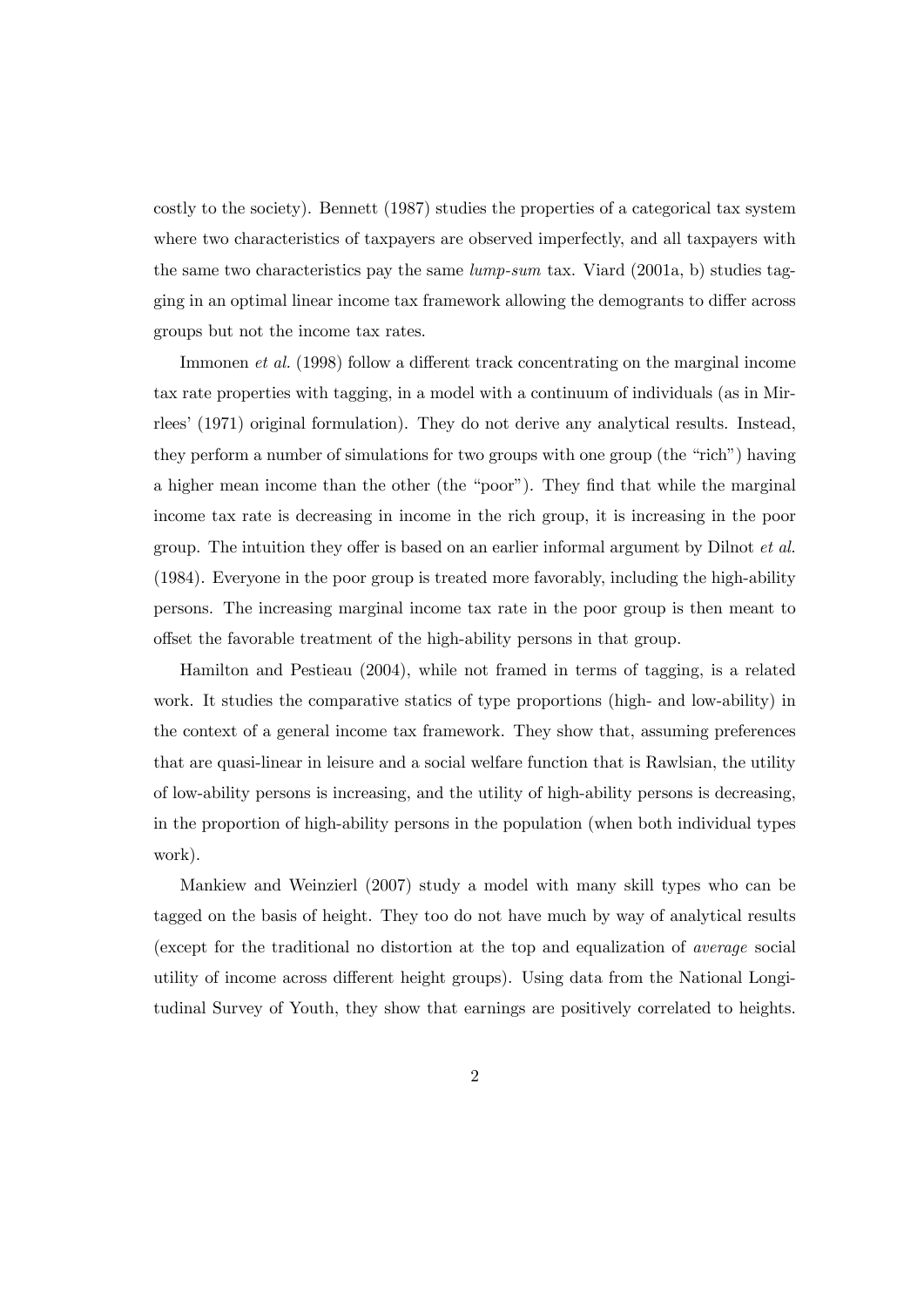This then calls for a higher *average* tax rate for the taller people within a utilitarian framework.<sup>2</sup>

Alesina et al. (2007) advocate tagging based on gender. However, their results rely on a different argument. Tagging is not due to any differences in the skills distribution between the sexes. Rather, it is motivated by their different behavioral responses to taxation. There are also papers that use the idea of tagging but not in conjunction with a general income tax. Parsons (1996) discusses the optimal benefit structure of an earnings insurance program when "eligibility requirements" are used as a tag to (imperfectly) identify those who are out of work. The result he finds is similar to Akerlof in that both able and disable individuals in the eligible group get a preferential treatment.

The closest papers to ours is Boadway and Pestieau (2006), analytically, and Kremer (2001), empirically. Boadway and Pestieau study a model with two ability types where the population can be separated into two groups, one of which has a higher proportion of low-ability individuals than the other (as opposed to Akerlof's formulation where one group consists only of the low-ability persons). In this way, they allow for a "twosided error" where not only does a low-ability person in the not-favored group get a less favorable treatment than his counterpart in the favored group, but also that a highability person in the favored group gets a more favorable treatment than his counterpart in the not-favored group.

Boadway and Pestieau (2006) prove, assuming quasi-linear preferences, that tagging entails redistribution from the group with a higher proportion of high-ability persons to the group with a higher proportion of low-ability persons,<sup>3</sup> improves the social welfare within each group, and makes the high-ability individuals in the not-favored group–the group with a higher proportion of high-ability persons–worse off. They interpret this

 $2^2$ No categorical results are derived for *marginal* income tax rates.

<sup>&</sup>lt;sup>3</sup>The result is derived for a Rawlsian social welfare function and, more generally, for any social welfare function that exhibits a constant absolute aversion to inequality.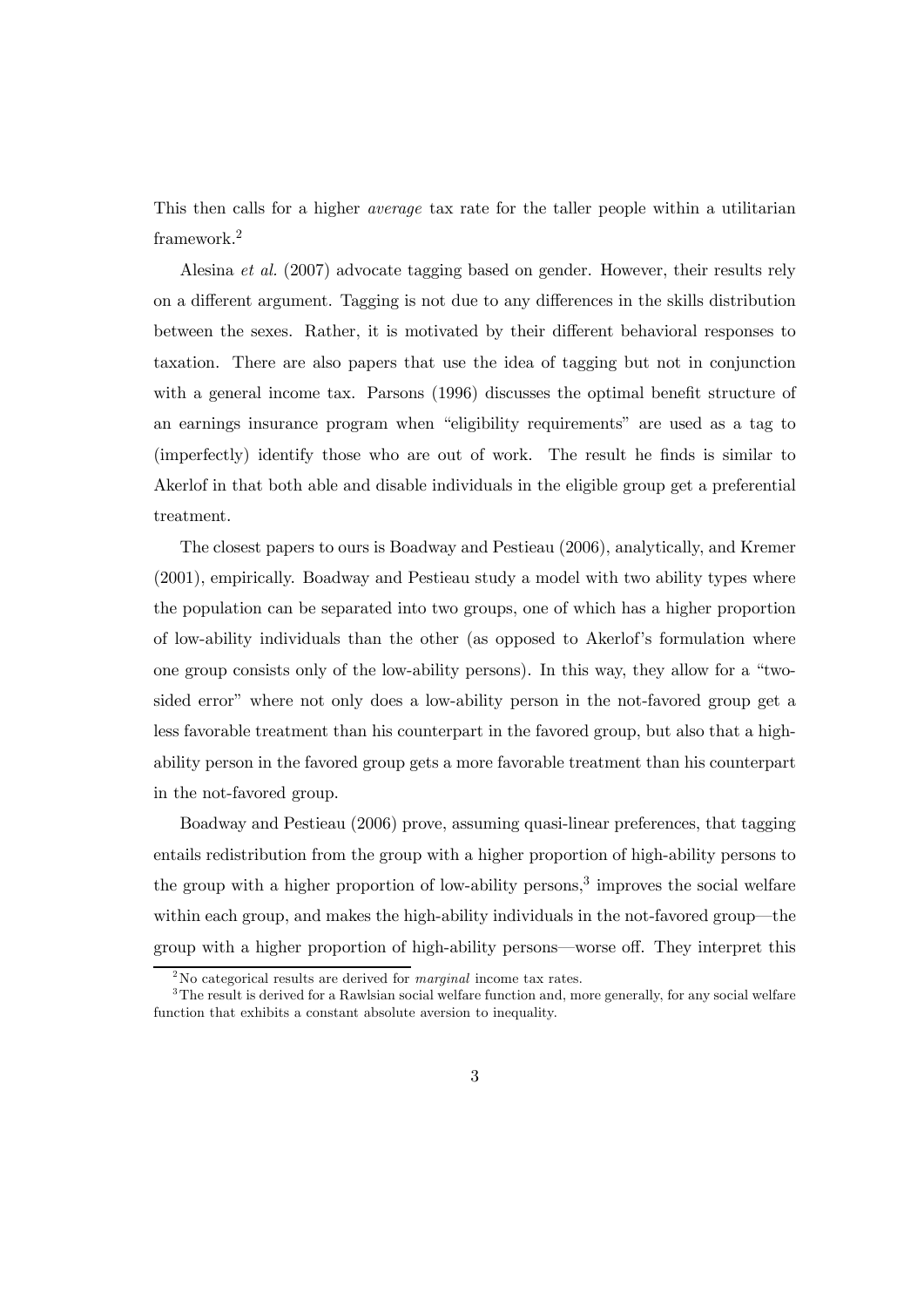last result as to imply that the tax system is more progressive in the tagged group with the highest proportion of high-ability types.<sup>4</sup> However, it is somewhat of a stretch to infer progressivity from a model with two groups of people.

A distinctive feature of our paper is that it derives a set of analytical results for a model with a continuum of individuals who can be divided into two groups with different ability distributions over the same support. The tagging is based on a publicly and costlessly observable exogenous characteristic. Assuming quasi-linear preferences, a Rawlsian social welfare function, and a constant and identical elasticity of labor supply within and across the tagged groups, we show that the marginal income tax rates in the two tagged groups bracket the marginal tax rate when all individuals are pooled together. This is the case at *all skill levels*. Secondly, we show that if the skills distribution in one group first-order stochastically dominates the other, tagging calls for redistribution from the former to the latter group. Third, we derive the solutions for income, consumption, and utility, for all individual types with and without tagging. Fourthly, assuming that distribution of skills is lognormal and the hazard rates in the two tagged groups do not cross, we show that every individual in the group with lower average skills would benefit from tagging (in terms of consumption and utility levels and compared to the pooled equilibrium solution). They will also consume more and have higher utility levels than their counterparts in the group with higher average skills. Members of the latter group may lose, as well as gain, from tagging.

Kremer (2001), unlike Boadway and Pestieau (2006), does not attempt to derive any analytical results. Based on earnings data from the Current Populations Surveys, it investigates the difference in earnings hazard rates between the very young workers (17—

<sup>4</sup>Boadway and Pestieau (2004) also assert that "Intuition suggests that if the density of ability distributions across pairs of groups crossed only once, and if all ability-types were in all groups, the analog of the above results should apply  $[$  to a case with n ability types (as opposed to two) $]$ . Social welfare within each group should be increased by inter-group transfers and group-specific tax structures, and tax schedules should be more progressive in groups that have more skill intensive ability distributions" (p.16).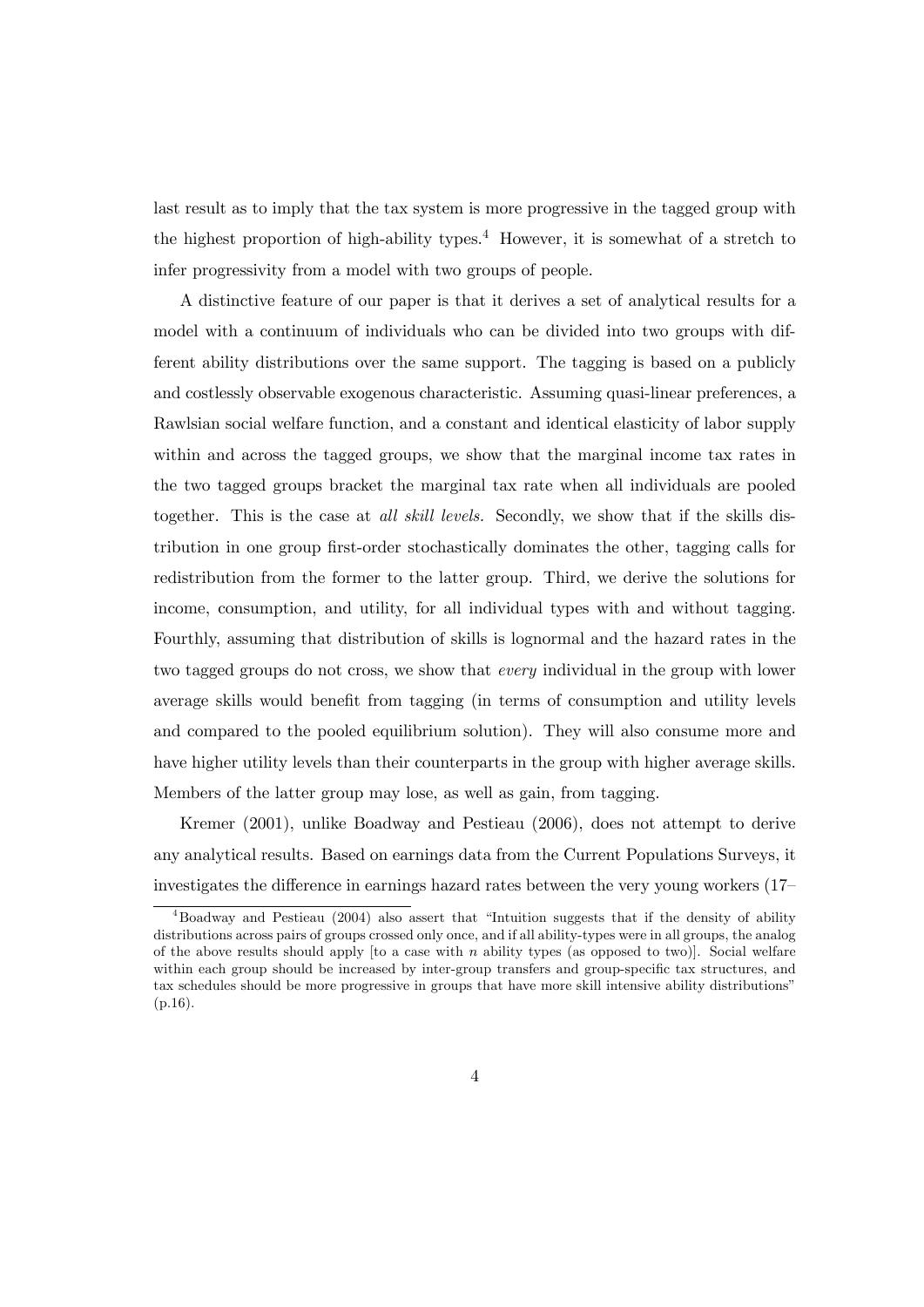25) and the prime-age workers (31—64), with an eye to its implication for the optimal income tax rates in the two groups. He finds that the very young have much larger hazard rates. He also finds that these workers have more elastic labor supplies. Both of these factors suggest that the optimal marginal tax rate for the very young is smaller than for prime-age workers (higher hazard rates and higher elasticities imply higher excess burden).<sup>5</sup>

Tagging on the basis of age has the advantage of not violating the principle of horizontal equity as long as one adopts a lifetime perspective.<sup>6</sup> We thus also use age for the application of our theoretical model. However, in line with our analytical results, we concentrate on the implication of differences between *average* skills between groups for tagging.<sup>7</sup> Kremer (2001) concentrates on the very young workers who are not just on average of lower skills; they, almost, all have lower skills than prime-age workers. This makes them an easy group to target. Indeed, if all workers of a certain age were known to have a particular skill level, one could give them a non-distortionary tax and apply the income tax only to people that do not include this age group. For this reason, as well as the difference in the labor supply responses between the very young and the prime-age workers, we leave the very young workers altogether out of our simulations. Instead, we concentrate on tagging within the prime-age workers.

The prime age workers have typically a higher earning potential in their middle ages. This arises because workers gain experience over their working years. Moreover, being in their middle ages, they are not as yet afflicted by vagaries of the old age. The younger

 $5$ Kremer (2001) makes the same observations for the older workers between 65 to 70 years of age.

 $6$ Banks et al. (2008) discuss the issue of what can serve as an appropriate tag at length. They write that "Thus assertions about observability are not an adequate guide to the choice of a tax base for direct taxation. Complexity matters as well, as does a plausible sense of both political economy and public reactions." They also add "In contrast to height, age is used by actual tax structures, but very little apart from retirement-related rules. In the US there are distinctions for children (who can be dependents and so provide additional deductions) and those over 65, who may receive an additional deduction."

<sup>7</sup>Admittedly though the differences in mean incomes translate into differences in population responses to tax rates feeding into our numerical results.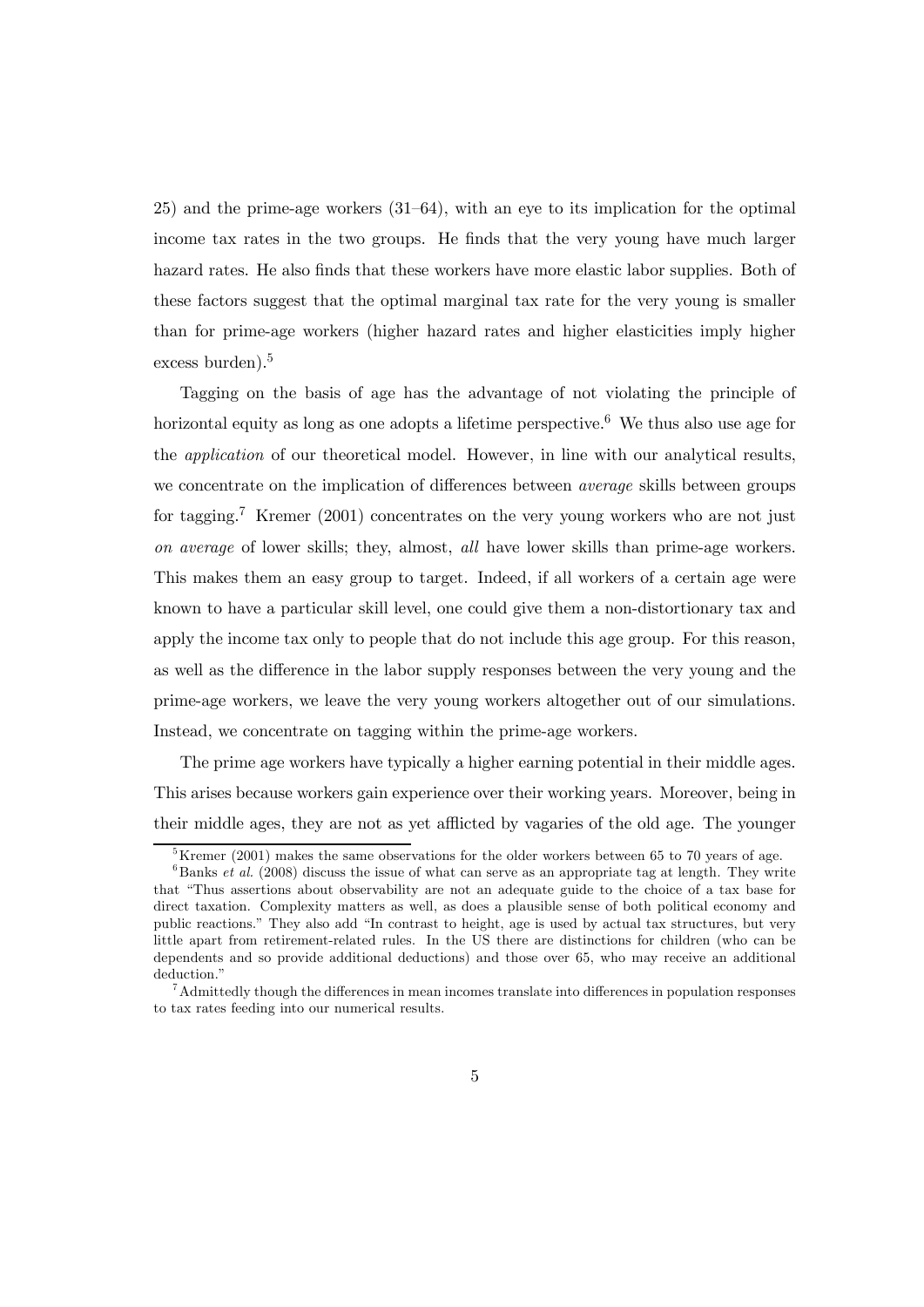workers suffer from a lack of experience while the older workers suffer from physical problems that develop with age. This observation is supported by the data. The US Census Bureau reports median incomes of \$45,797 for workers between the ages of 25 to 34 years, \$54,168 for workers between the ages of 35 to 44 years, \$58,968 for workers between the ages of 45 to 54 years, and \$46,593 for workers between the ages of 55 to 64 years of age in 2001. We thus divide the prime-age workers into two groups: The "less well-off" workers comprising age groups of 25—34 and 55—64, and the "well-off" workers consisting of those in the 35—54 years of age. We shall refer to the former as the "inexperienced/infirm" group, and to the latter as the "experienced" group.<sup>8</sup>

We calibrate our model to the population of US prime age workers such that it reflects the statistical facts mentioned above, while also assuming that all workers have a constant wage elasticity of labor supply equal to 0.5. We additionally assume that the distribution of skills is truncated lognormal. We find that tagging increases the welfare of the least well-off individuals in both groups of workers by \$249 per year. Moreover, workers in the inexperienced/infirm group gain anywhere from \$585 per year at the lowest decile to \$3,264 per year at the highest decile. Workers in the experienced group lose from \$22 at the lowest decile to \$2,752 at the highest decile. The comparison of gains and losses suggests that tagging by age can enhance the efficiency of the tax system considerably. Concerning tax rates, we derive, for all income brackets between \$10,000 and \$200,000, the values of the optimal marginal and average income tax rates for the two tagged groups as well as for the pooled population. The marginal tax rates are always decreasing, and the average tax rates decreasing, in income. The marginal rates vary between 80 percent to zero while the average rates remain always below 20%.

 $8\text{We}$  use these terms for labeling only; no other meaning—positive or negative—is implied. Indeed, judged by this labeling, one of the authors of this paper is infirm, one experienced, and one inexperienced!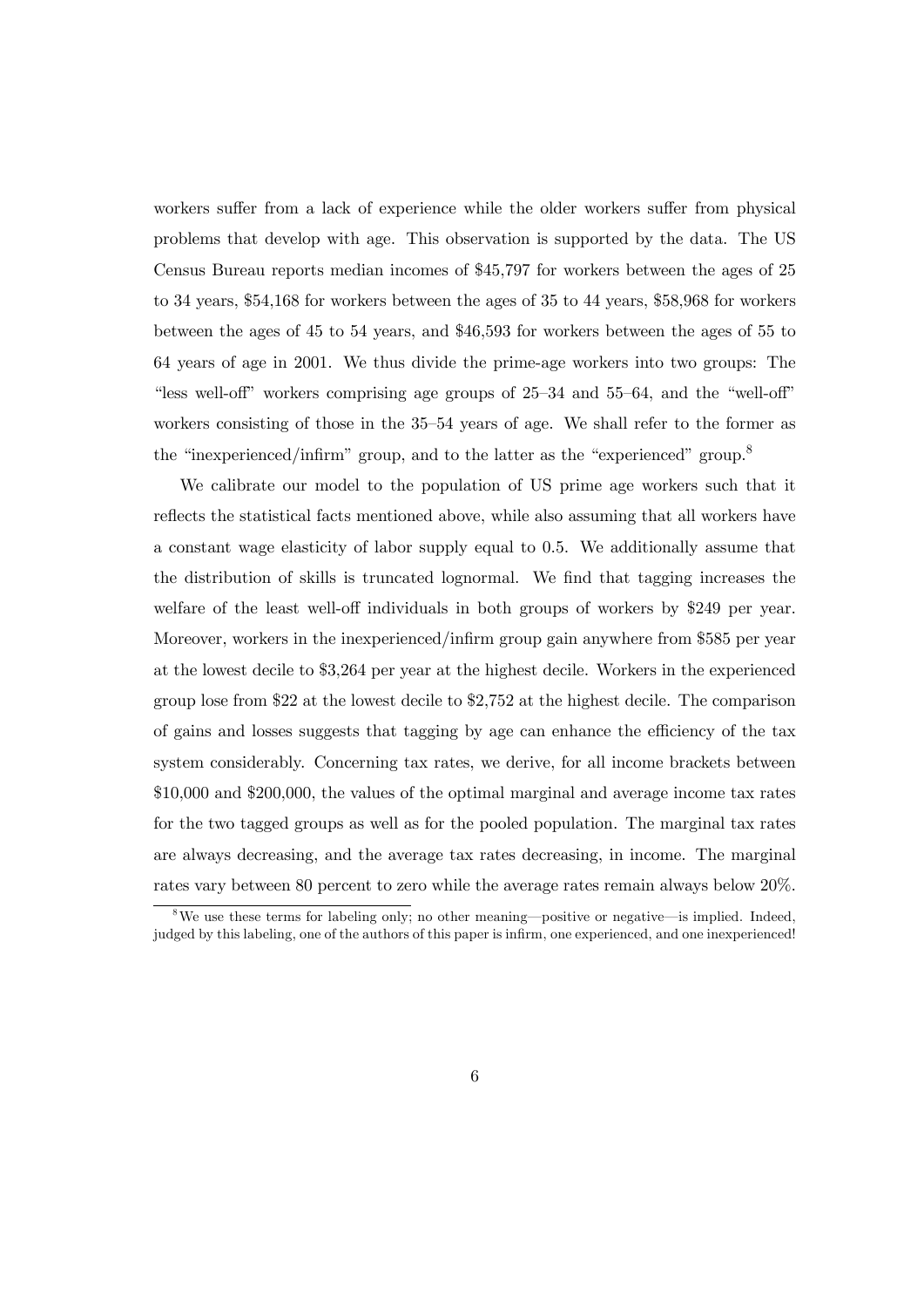### 2 The model

The economy is inhabited by a continuum of individuals who differ on the basis of one immutable and publicly observable characteristic, or "tag", such as age, as well as in skill levels. The average level of skills in one group is higher than in the other. We shall refer to the group with the higher average skills as group  $e$ , and to the other group as group i. Labor is the only factor of production and the aggregate production level is linear. The wage rates, which also represent the skill levels, are distributed according to the distribution function  $F_e(w)$  in group e, and  $F_i(w)$  in group i. The support of the two distributions are the same and given by  $[\underline{w}, \overline{w}]$ . The corresponding density functions,  $f_j(w) = F'_j(w)$ ,  $j = e, i$ , are assumed to be strictly positive and differentiable for all  $w \in [\underline{w}, \overline{w}]$ . Individuals have identical preferences that depend on consumption,  $c$ , positively, and on labor supply,  $L$ , negatively. Preferences are represented by the quasi-linear utility function

$$
u = c - h(L). \tag{1}
$$

The social welfare criterion is Rawlsian (maxi-min); it is being implemented through a purely redistributive income tax system. The quasi-linearity of preferences and the maxi-min criterion make the problem analytically tractable. They also imply that the government is in effect maximizing the transfers to the least well-off individuals while keeping the excess burden of taxation at a minimum. Nothing else matters. We will further elaborate on these points later.

To understand how tagging may improve the redistributive power of the tax system, and how it affects the properties of the income tax structure, we derive the optimal income tax structure once ignoring the tag and a second time conditioned on it. In deriving the latter, we find it useful to follow a two-stage procedure, as in Immonen et al. (1998). In the first stage, one derives the optimal income tax structure for the two groups separately. This requires the government to achieve its objective function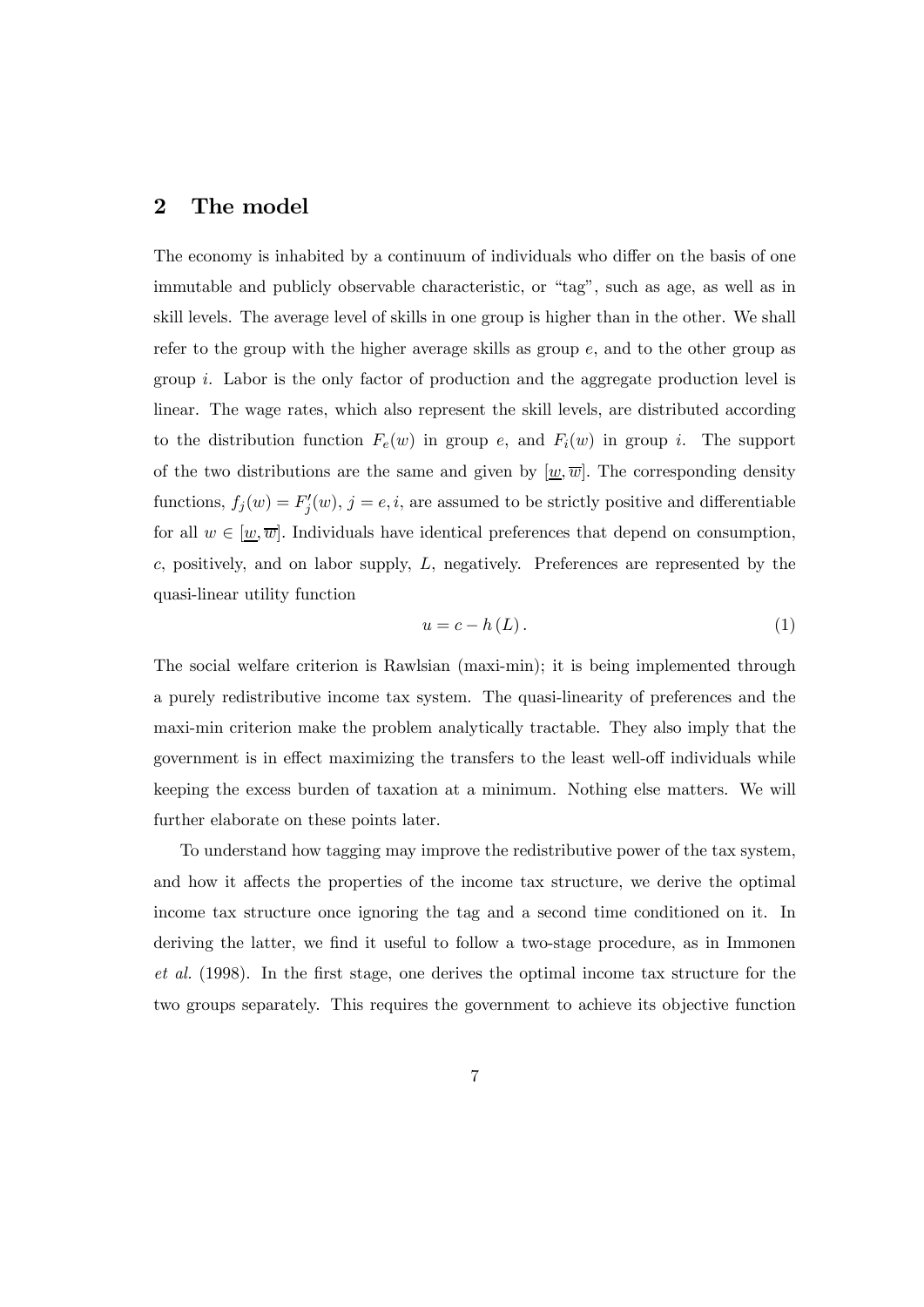for each group separately, while assigning each its own separate tax revenue constraint. In the second stage, one determines the size of the surplus, or deficit, for each group so that the overall government's budget constraint is satisfied for the two groups taken together while simultaneously ensuring that the social welfare objective is attained for the entire population.

The two-stage procedure developed below is particularly simple, given our Rawlsian objective function and quasi-linear preferences. The two assumptions together imply that the size of the government's external revenue requirement enters the society's optimal income tax function additively. Any increase or decrease in the revenue requirement is met by a lump-sum tax, or rebate, levied uniformly on all taxpayers; no other aspects of the tax function is affected. As a consequence, the determination of the revenue requirements in the second stage, would leave the properties of the optimal tax schedule derived in the first stage intact.

#### 2.1 The generic optimal income tax problem

Consider the determination of the optimal income tax structure for a given population conditioned only on income.<sup>9</sup> Let  $c(w)$ ,  $I(w) = wL(w)$ , and  $u(w)$  denote consumption, income, and utility of an individual of type  $w$ . Denote the government's revenue requirement by  $\overline{R}$  and the net taxes collected from the population by

$$
R \equiv \int_{\underline{w}}^{\overline{w}} \left[ I(w) - c(w) \right] f(w) dw.
$$
 (2)

The optimal tax problem, given quasi-linear preferences and a Rawlsian objective function, is to derive  $c(w)$ ,  $I(w)$  in order to maximize the utility of the poorest individual when preferences are given by  $(1)$ . The optimization is subject to the government's

<sup>&</sup>lt;sup>9</sup>The material in this subsection follows that in Boadway and Jacquet (2008) who study optimal taxation under the twin assumptions of quasi-linearity and a maxi-min criterion (but without tagging) in some detail.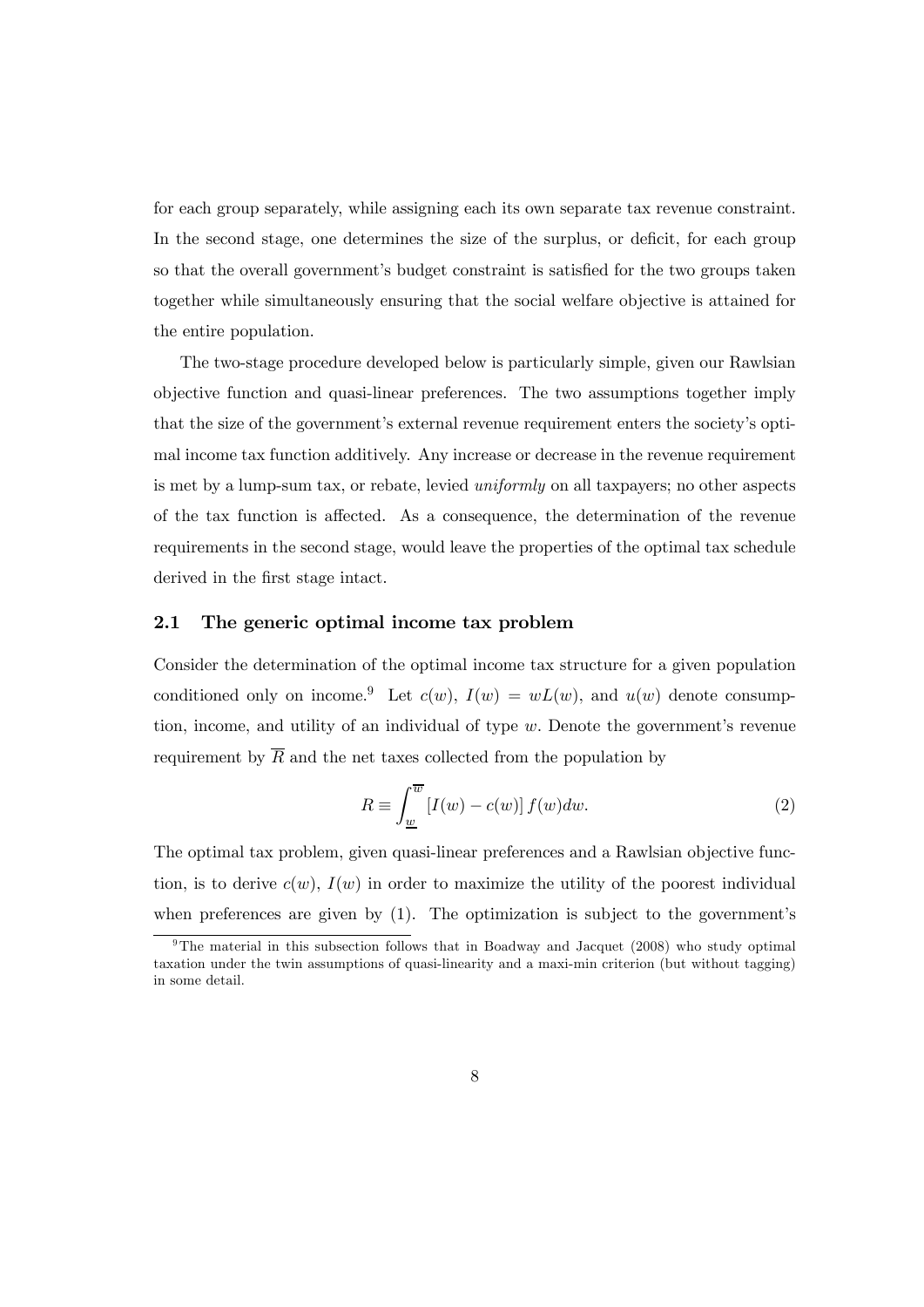budget constraint  $R \geq \overline{R}$  and the local incentive compatibility constraint

$$
\frac{du}{dw} = \frac{I(w)}{w^2}h'\left(\frac{I(w)}{w}\right). \tag{3}
$$

Integrating (3), we have

$$
u(w) = \underline{u} + \int_{\underline{w}}^{\underline{w}} \frac{I(s)}{s^2} h'\left(\frac{I(s)}{s}\right) ds,\tag{4}
$$

where  $\underline{u} = u(\underline{w})$  is the utility of the poorest individual. Observe that the second term in the right-hand side of (4) is the informational rent that one has to leave for an individual with wage  $w > w$  to reveal his type. Given  $u(w)$ , we can determine  $c(w)$  from equation (1) as

$$
c(w) = u(w) + h\left(\frac{I(w)}{w}\right). \tag{5}
$$

Substituting for  $c(w)$  from (5) into (2), we find, after some algebraic manipulations shown in the Appendix, that the expression for  $R$  is simplified to

$$
R = -\underline{u} + \Psi(F),\tag{6}
$$

where

$$
\Psi(F) \equiv \int_{\underline{w}}^{\overline{w}} \left[ I(w) - h\left(\frac{I(w)}{w}\right) \right] f(w) dw - \int_{\underline{w}}^{\overline{w}} \frac{I(w)}{w^2} h'\left(\frac{I(w)}{w}\right) [1 - F(w)] dw. \tag{7}
$$

Observe that expression (7) measures the maximum tax revenue the government can, in the second best, extract from a population with the distribution function  $F(\cdot)$ . The first term is the total surplus; that is, sum of all individuals' utilities if they pay no taxes to the government. The second term is the sum of informational rents noted above (aggregated over all individuals with wages  $w>\underline{w}$ ). Note that  $\Psi(F)$  depends solely on individuals' preferences and the distribution of productivities. This follows because with the maxi-min criterion, the government is indifferent between the utilities of all individuals with  $w > w$ , regardless of the size of their w.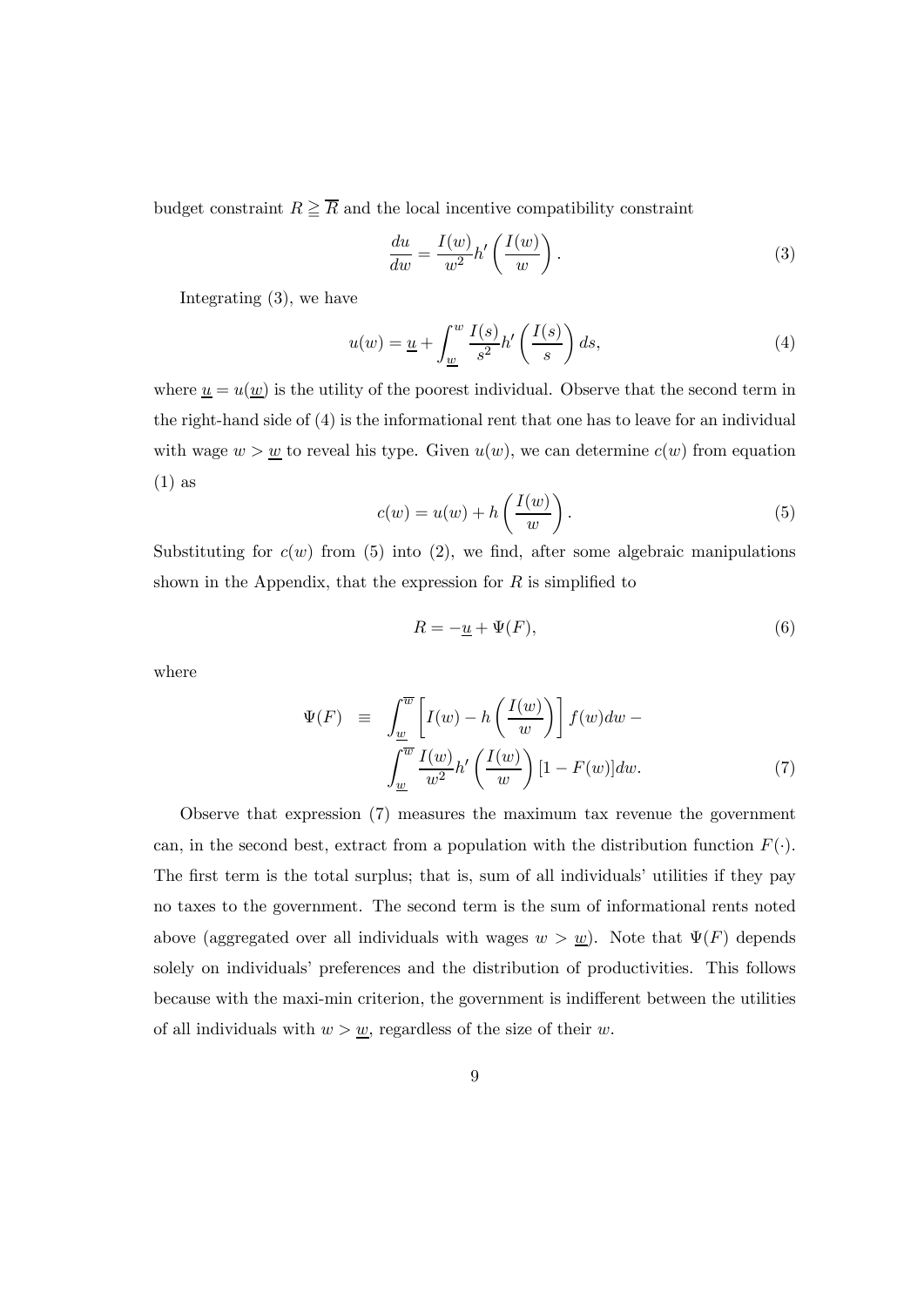With  $R = \overline{R}$ , then, the optimal income tax problem is reduced to that of the choice of  $I(w)$  to maximize

$$
\underline{u}(\overline{R};F) = -\overline{R} + \Psi(F),\tag{8}
$$

or, equivalently, to maximize  $\Psi(F)$ . This is thus the same as minimizing the "aggregate" excess burden" of the tax system. One should not be surprised by this in light of our previous observation that our maxi-min social welfare criterion assigns a weight of zero to the utility of all individuals with  $w>\underline{w}$ . Thus differentiate (7) with respect to  $I(w)$ and set the resulting equation equal to zero. This yields the first-order condition

$$
\[1 - \frac{1}{w}h'\left(\frac{I(w)}{w}\right)\]f(w) - \frac{1 - F(w)}{w^2}\left[h'\left(\frac{I(w)}{w}\right) + \frac{I(w)}{w}h''\left(\frac{I(w)}{w}\right)\right] = 0.
$$

Rearranging the above equation, and denoting the optimized value of a variable with a "star" over it, we find  $I^*(w;F)$  as the "solution" to

$$
\frac{1-\frac{1}{w}h'\left(I(w)/w\right)}{\frac{1}{w}h'\left(I(w)/w\right)} = \left[\frac{1-F(w)}{wf(w)}\right] \left[1+\frac{I(w)}{w}\frac{h''\left(I(w)/w\right)}{h'\left(I(w)/w\right)}\right].\tag{9}
$$

Writing  $\Psi^*(F)$  for the maximized value of  $\Psi(F)$ , from (8) we write the expression for  $\underline{u}(\overline{R};F)$ , optimized over  $I(w)$ , as

$$
\underline{u}^*\left(\overline{R},F\right) = -\overline{R} + \Psi^*(F). \tag{10}
$$

Then, from  $(4)$  and  $(5)$ ,

$$
u^*\left(w;\overline{R},F\right) = \underline{u}^*\left(\overline{R},F\right) + \int_{\underline{w}}^w \frac{I^*\left(s;F\right)\left(s\right)}{s^2} h'\left(\frac{I^*(s;F)}{s}\right) ds,\tag{11}
$$

$$
c^* \left( w; \overline{R}, F \right) = u^* \left( w; \overline{R}, F \right) + h \left( \frac{I^*(w; F)}{w} \right). \tag{12}
$$

Equations (11)–(12) tell us that once the optimal value of  $I(w)$ —which is independent of the value of  $\overline{R}$ —is chosen, a one unit increase (or decrease) in  $\overline{R}$  lowers (or increases) the optimal values of  $\underline{u}(\overline{R},F)$ ,  $u(w;\overline{R},F)$ , and  $c(w;\overline{R},F)$  by one unit.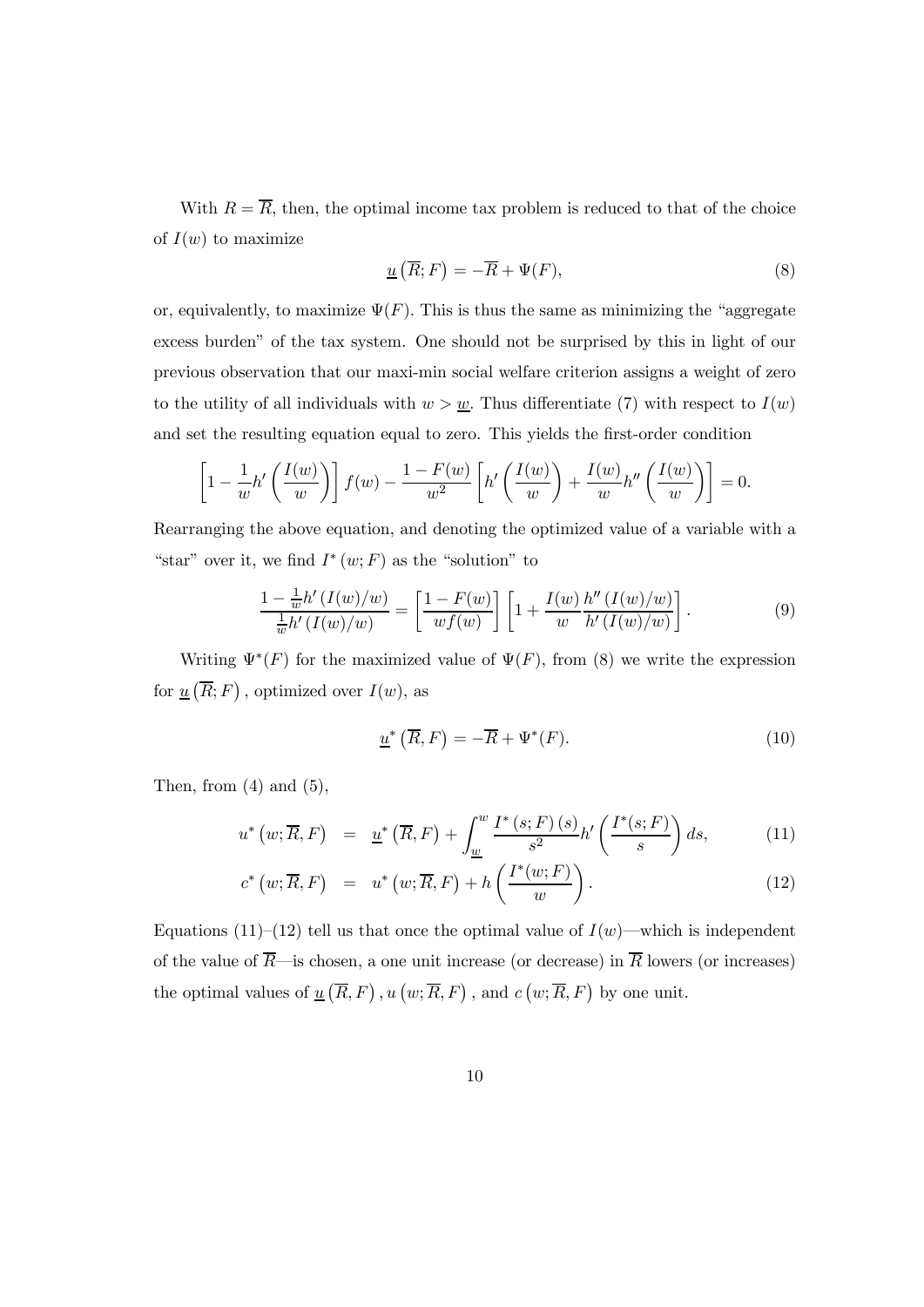#### 2.2 The implementing income tax function

Introduce  $T(I^*(w; F))$  to denote the implementing tax function. We assume  $T(\cdot)$ , whose shape we want to determine, to be differentiable. Consider the behavior of an individual of type w who maximizes  $u = c - h (I/w)$  subject to the budget constraint  $c = I - T (I)$ . The individual's first-order condition for this problem yields:  $1-T'(I)-h'(I/w) /w = 0$ . Consequently, the implementing tax function is characterized by its marginal income tax rate and determined according to

$$
T'(I^*(w;F)) = 1 - \frac{h'(I^*(w;F)/w)}{w},\tag{13}
$$

where  $I^*(w; F)$  satisfies equation (9). To determine the properties of  $T'(\cdot)$ , rearrange (13) and rewrite it as

$$
\frac{T'}{1 - T'} = \frac{1 - \frac{h'(I^*(w;F)/w)}{w}}{\frac{h'(I^*(w;F)/w)}{w}}
$$
\n
$$
= \left[1 + \frac{L^*(w;F)h''(L^*(w;F))}{h'(L^*(w;F))}\right] \left[\frac{1 - F(w)}{w f(w)}\right],
$$
\n(14)

where the second equality in (14) follows from (9), and we have substituted  $L^*(w;F)$ for  $I^*(w; F)/w$  and dropped the argument of  $T'(\cdot)$ . To get an intuition for this formula, assume the government imposes a tax on the marginal income of people with ability  $w$ . This tax affects only the people with ability levels w and above. There are thus  $f(w)$ persons with the aggregate earning potential of  $wf(w)$ , whose incentives are affected. Now observe that  $L^*(\cdot)$   $h''(\cdot)$  /  $h'(\cdot)$  in (14) is equal to the inverse of the wage elasticity of labor supply for an individual of type w. Thus when  $wf(w)$  is multiplied by the first bracketed expression on the right-hand side of (14), it gives us a measure of the incentive costs of the tax. As to the benefits, the marginal income tax on  $w$  generates a revenue from all people with ability levels above w and does it with no incentive cost because the tax is infra-marginal for them. The optimal marginal income tax strikes a balance between the costs and benefits of taxation as measured by its revenue. Note that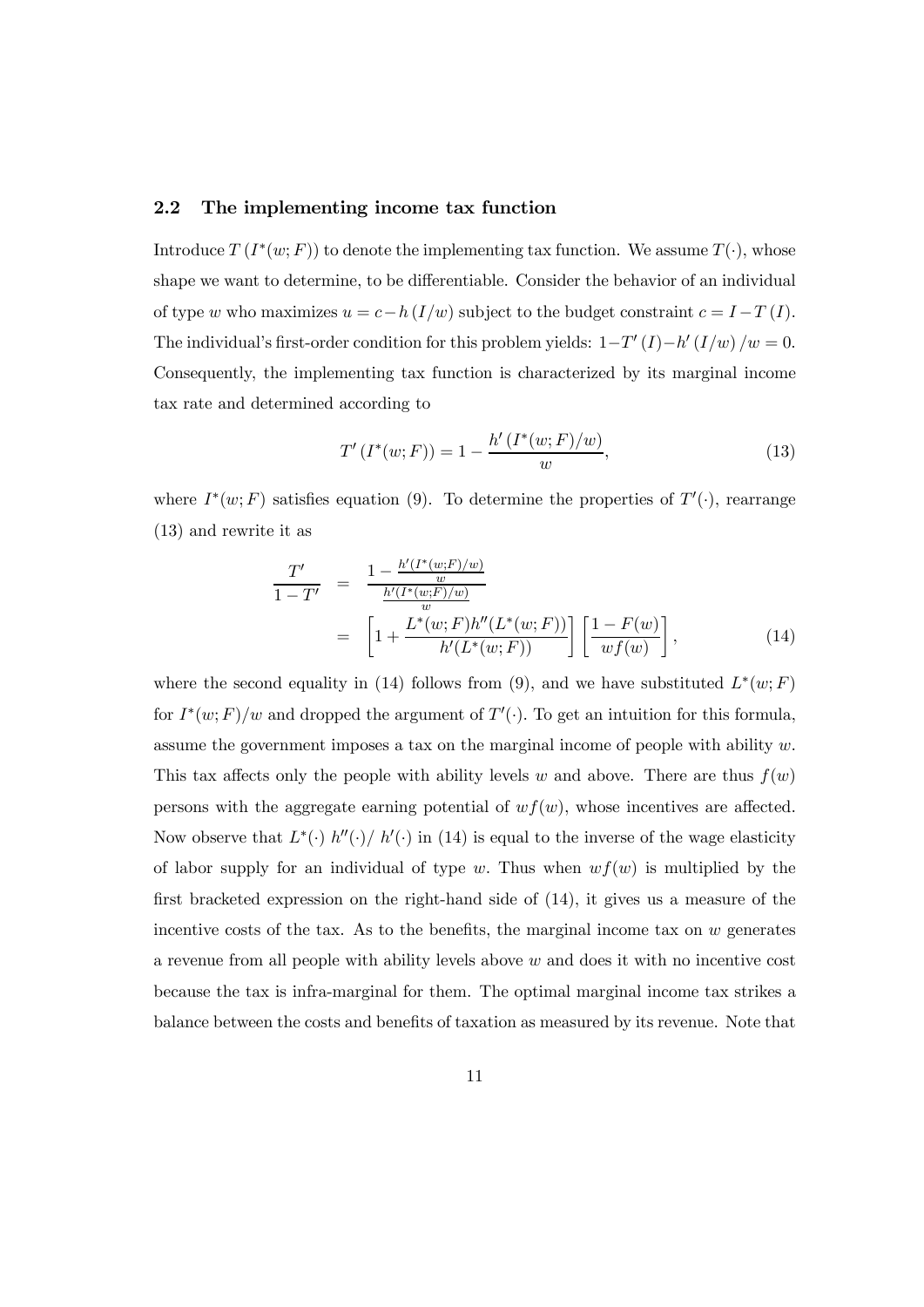our Rawlsian specification for the social welfare function makes this calculus a simple exercise by not counting the utility loss of taxes that the people above w experience.

Observe that with  $h'(\cdot) > 0$  and  $h''(\cdot) > 0$ , equation (14) implies that  $T'(\cdot) > 0$  as long as  $F(w) < 1$ , and  $T'(\cdot) = 0$  at  $w = \overline{w}$ . Now define

$$
H(w; F) \equiv 1 + \frac{L^*(w; F)h''(L^*(w; F))}{h'(L^*(w; F))},\tag{15}
$$

$$
\Omega(w) \equiv \frac{1 - F(w)}{wf(w)}.\tag{16}
$$

We can then rewrite equation (14) as

$$
\frac{T'}{1 - T'} = H(w; F) \times \Omega(w). \tag{17}
$$

Observe that in (17), taxpayers' preferences enter only through the  $H(w; F)$  term. Equation  $(17)$  thus tells us the more elastic is the labor supply of the w-type, the lower must be the marginal income tax rate they face. On the other hand,  $\Omega(w)$  depends solely on the properties of the distribution function,  $F(w)$ . Specifically,  $\Omega(w)$  is equal to the inverse of the hazard rate (the Mills' ratio) divided by w. With the hazard rate here indicating the proportion of type  $w$  individuals in the population of people with wages  $w$  and above, equation  $(17)$  indicates that the higher is the proportion the lower must be the marginal tax rate. Assuming a constant wage elasticity, the marginal income tax rate is determined entirely by the shape of the hazard rate and the size of the wage rate. Pareto distribution has an increasing hazard rate leading to a constant marginal income tax rate (an increasing hazard rate and an increasing w result in a constant  $\Omega(w)$ ). The hyperbolic function,  $f(w) = \lambda e^{-\lambda w}$ , has a constant hazard rate resulting in a marginal income tax rate that is always decreasing in  $w(\Omega(w))$  is decreasing because  $w$  is increasing). The hazard rate for lognormal distribution, has an initially increasing segment followed by a decreasing part; see Jorgenson *et al.* (1967). The corresponding marginal income tax rate must then be initially decreasing in  $w$ , but it may eventually become increasing. Salanié (2003) notes that, given quasi-linearity and the Rawlsian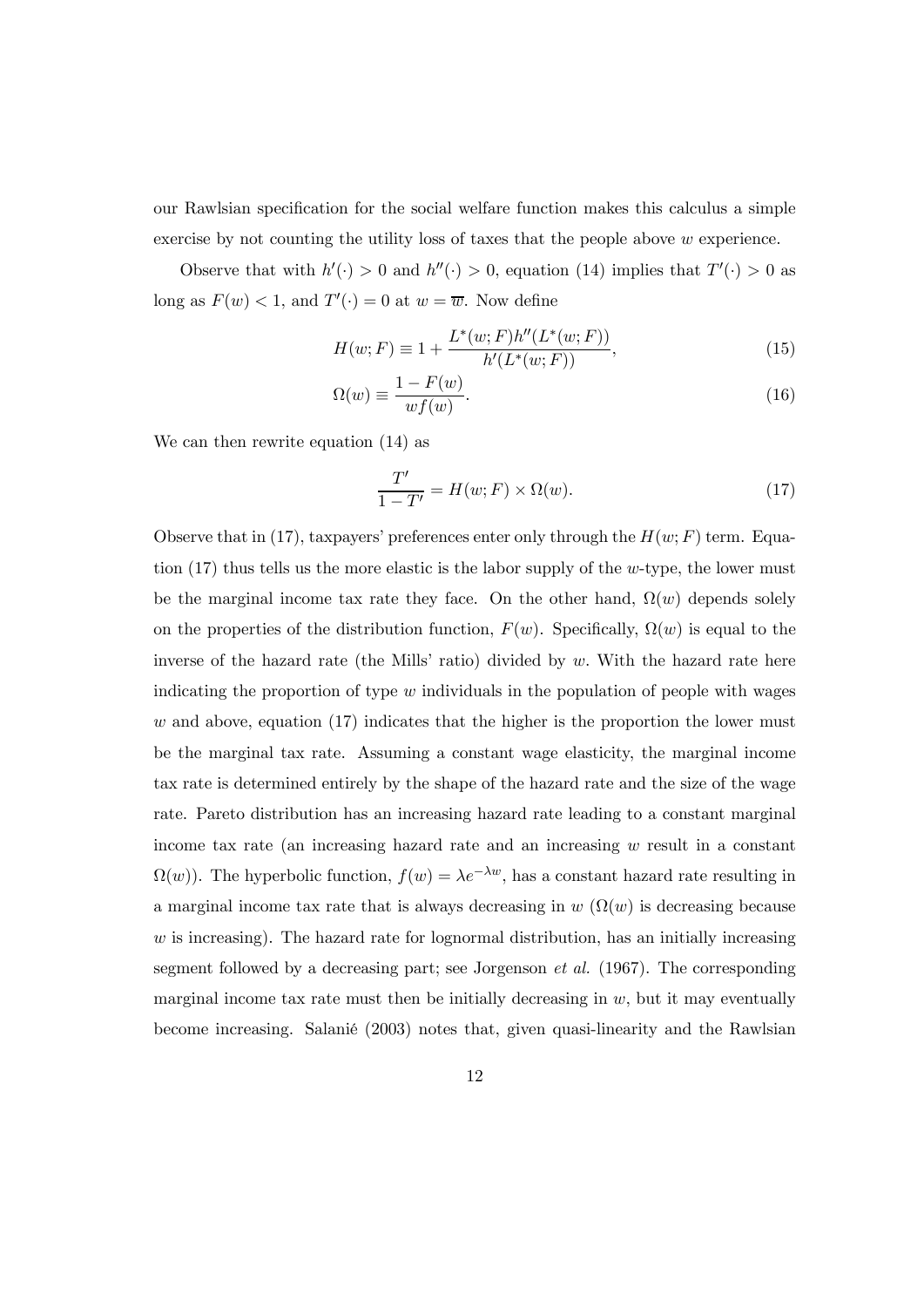social welfare function, the second-order condition for the optimal income tax problem is satisfied if and only if  $\Omega(w)$  is nonincreasing in w (p 95).

### 3 Optimal taxation with and without tagging

We start with the characterization of optimal tax solution when the information on experience (age) is discarded. Then, we proceed to examine how conditioning the tax on experience, changes the properties of the optimal tax solution. Our emphasis in this section is simply to find out the implications of the added information (i.e., the knowledge of the distributions function for the skills in the two groups as opposed to knowing only the distribution function for the skills in the entire population). We are not interested here in exploring the nature of the added information (i.e., the fact that there is a positive correlation between being of low-ability and belonging to group  $i$ ), and its implications for how different people in different groups fare as a result of tagging. We will discuss the latter in the following section.

#### 3.1 Optimal solution without tagging

Denote the distribution function for the entire population by  $F_{ei}(w)$  and its corresponding density by  $f_{ei}(w)$ . The optimal tax structure here is precisely the same as the one derived under the generic optimal tax problem, with  $F_{ei}(w)$  and  $f_{ei}(w)$  replacing  $F(\cdot)$  and  $f(\cdot)$ . Denote the optimal solution without tagging by superscript N, so that  $u^N = u^*(0; F_{ei}), u^N(w) = u^*(w; 0, F_{ei}),$  and  $c^N(w) = c^*(w; 0, F_{ei}).$  To be consistent, we denote the optimal values of  $I(w)$  and  $\Psi(F_{ei})$ , which are independent of  $\overline{R}$ , by  $I^N(w) = I^*(w; F_{ei})$  and  $\Psi^*(F_{ei})$ . The optimal solutions are thus characterized by

$$
\underline{u}^N = \Psi^*(F_{ei}),\tag{18}
$$

$$
u^N(w) = \underline{u}^N + \int_{\underline{w}}^w \frac{I^N(s)}{s^2} h'\left(\frac{I^N(s)}{s}\right) ds,\tag{19}
$$

$$
c^{N}(w) = u^{N}(w) + h\left(\frac{I^{N}(w)}{w}\right). \tag{20}
$$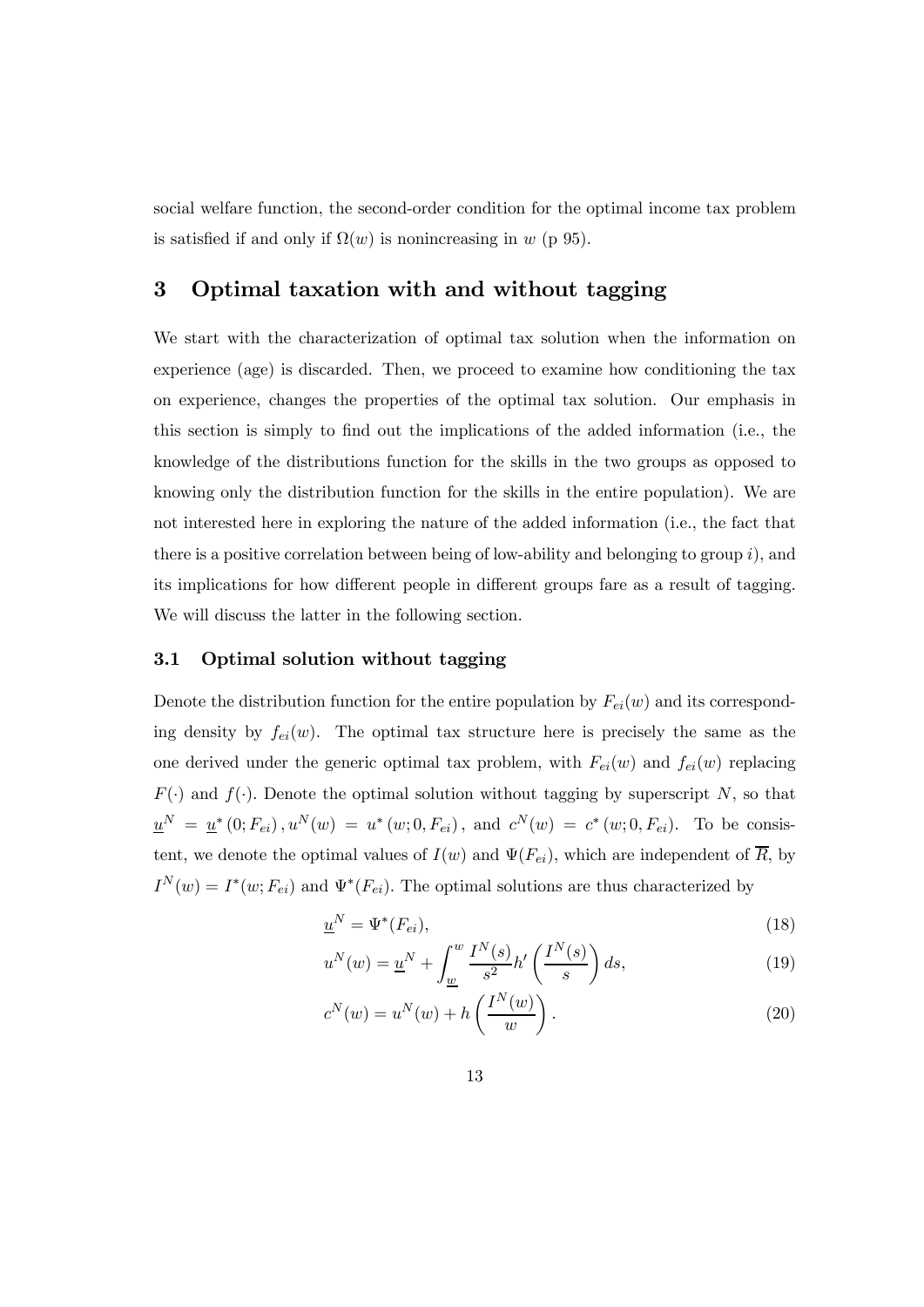Finally, denoting  $H(w; F_{ei})$  by  $H^N(w)$  and using equation (17), we can write the marginal income tax rate as

$$
\frac{T'^N}{1 - T'^N} = H^N(w) \times \Omega_{ei}(w). \tag{21}
$$

#### 3.2 Optimal solution under tagging

Given the Rawlsian social welfare function, we continue to be concerned with the maximization of the welfare of the least well-off individuals in the entire population. With tagging, we can write this as maximization of  $\min[\underline{u}_e, \underline{u}_i]$  As observed earlier, it is simpler to derive the tagged solution in a two-stage manner. The first stage corresponds to the generic optimal income tax problem of Subsection 2.1 wherein  $I_i(w), c_i(w)$  are derived to maximize  $\underline{u}_j$  under the constraint that  $R_j \geq \overline{R}_j$ ,  $j = e, i$ , treating  $\overline{R}_j$  as fixed. This yields  $I_j^*(w) = I^*(w; F_j)$  with a maximal  $\underline{u}_j$  equal to

$$
\underline{u}_j^*\left(\overline{R}_j\right) \equiv \underline{u}^*\left(\overline{R}_j; F_j\right) = -\overline{R}_j + \Psi^*(F_j).
$$

In the second stage, we choose  $\overline{R}_e, \overline{R}_i$  to maximize  $\min[\underline{u}_e^*, (\overline{R}_e), \underline{u}_i^*, (\overline{R}_i)]$  subject to  $\overline{R}_e + \overline{R}_i = 0$ . This is of course equivalent to wanting to equalize  $\underline{u}_e^* (\overline{R}_e)$  and  $\underline{u}_i^* (\overline{R}_i)$ . Using (10),  $\overline{R}_e$ ,  $\overline{R}_i$  are then found as the solution to

$$
-\overline{R}_e + \Psi^*(F_e) = -\overline{R}_i + \Psi^*(F_i),
$$
  

$$
\overline{R}_e + \overline{R}_i = 0.
$$

Denoting the optimal solution with tagging by superscript  $G$ , We have, from above,

$$
\overline{R}_e^G = \frac{\Psi^*(F_e) - \Psi^*(F_i)}{2}, \qquad (22)
$$

$$
\overline{R}_i^G = \frac{\Psi^*(F_i) - \Psi^*(F_e)}{2}.
$$
\n(23)

These in turn imply, using (10) again,

$$
\underline{u}^G = \frac{\Psi^*(F_e) + \Psi^*(F_i)}{2}.
$$
\n(24)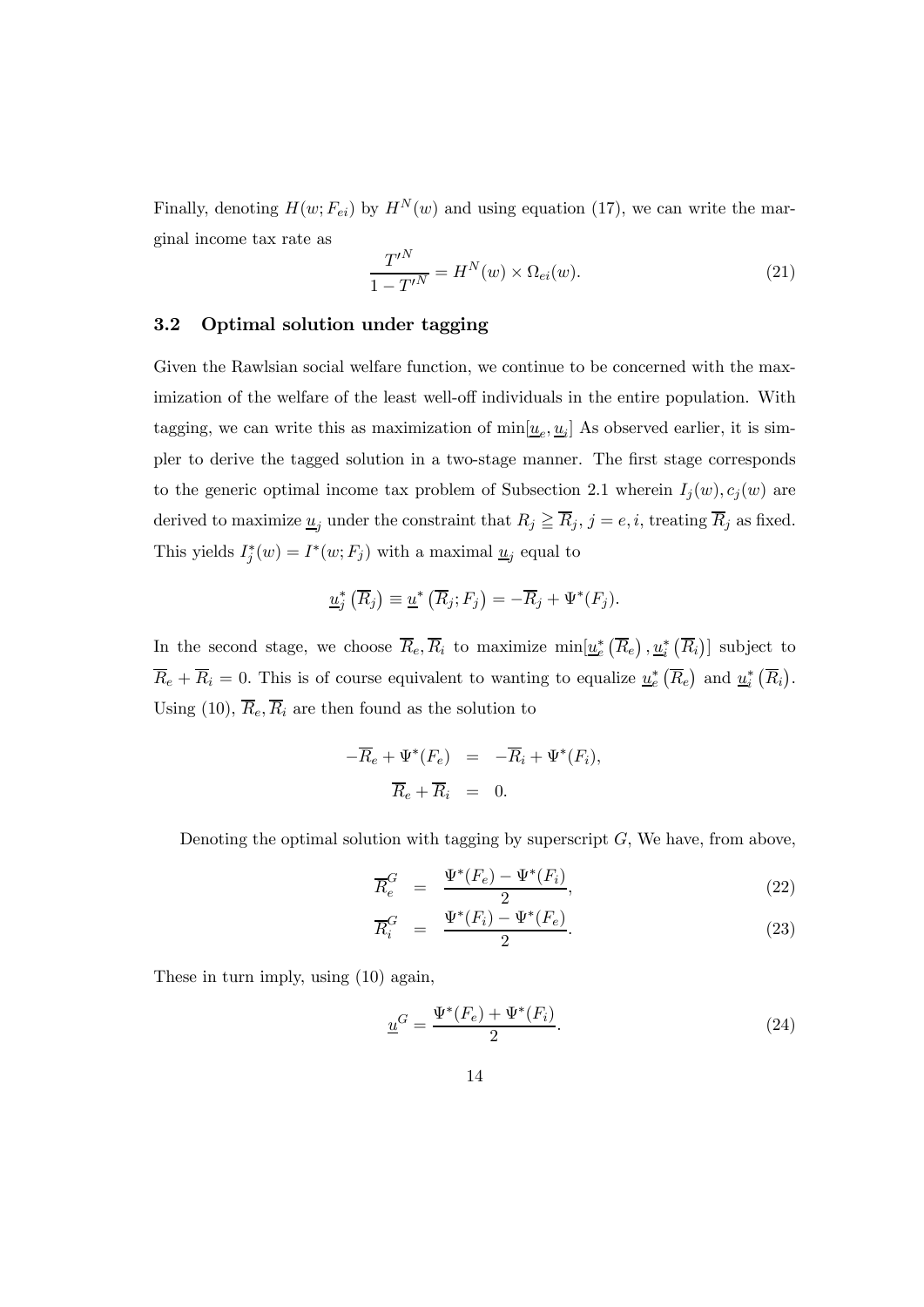Additionally, from equations  $(11)$ – $(12)$ , we have

$$
u_j^G(w) = \underline{u}^G + \int_{\underline{w}}^w \frac{I_j^*(s)}{s^2} h'\left(\frac{I_j^*(s)}{s}\right) ds,\tag{25}
$$

$$
c_j^G(w) = u_j^G(w) + h\left(\frac{I_j^*(w)}{w}\right). \tag{26}
$$

Finally, denoting  $H(w; F_j)$  by  $H_j^G(w)$  and using equation (17), we can write the marginal income tax rate for an individual of type w, when conditioned on experience,  $j = e, i$ , as

$$
\frac{T_j^{\prime G}}{1 - T_j^{\prime G}} = H_j^G(w) \times \Omega_j(w). \tag{27}
$$

The procedure described above highlights a number of interesting features of the optimal tax problem under tagging. First, the interaction between groups occurs through the transfers only. Second, the marginal tax rate for any given individual depends only on the characteristics of the group to which he belongs (specifically on the elasticity of the labor supply and hazard rate).<sup>10</sup> Third, the profile of the marginal tax rates within any given group, does not depend on the characteristics of the second group with which it is combined. Specifically, it does not matter whether this second group is "richer" or "poorer". Observe, however, that this property applies only to the marginal tax rates and not the average tax rates. Finally, if one of the tagged groups has a degenerate skills distribution with a single wage level, as in the ordinal Akerlof's (1978) example, this group should be subjected to a lump sum tax and face a zero marginal tax rate (regardless of how high or low the wage level is).

#### 3.3 Tagged versus non-tagged solutions

We now turn to the question of the comparison between the two types of solutions. To this end, we first present a lemma, stating the relationship between the hazard rates of the two groups and the entire population.

 $10$ With our quasi-linear specification, external revenue requirements do not affect the values of the marginal tax rates. With more general preferences, this will not be the case. Thus marginal tax rates may depend on the presence of other groups, but only through the revenue requirement.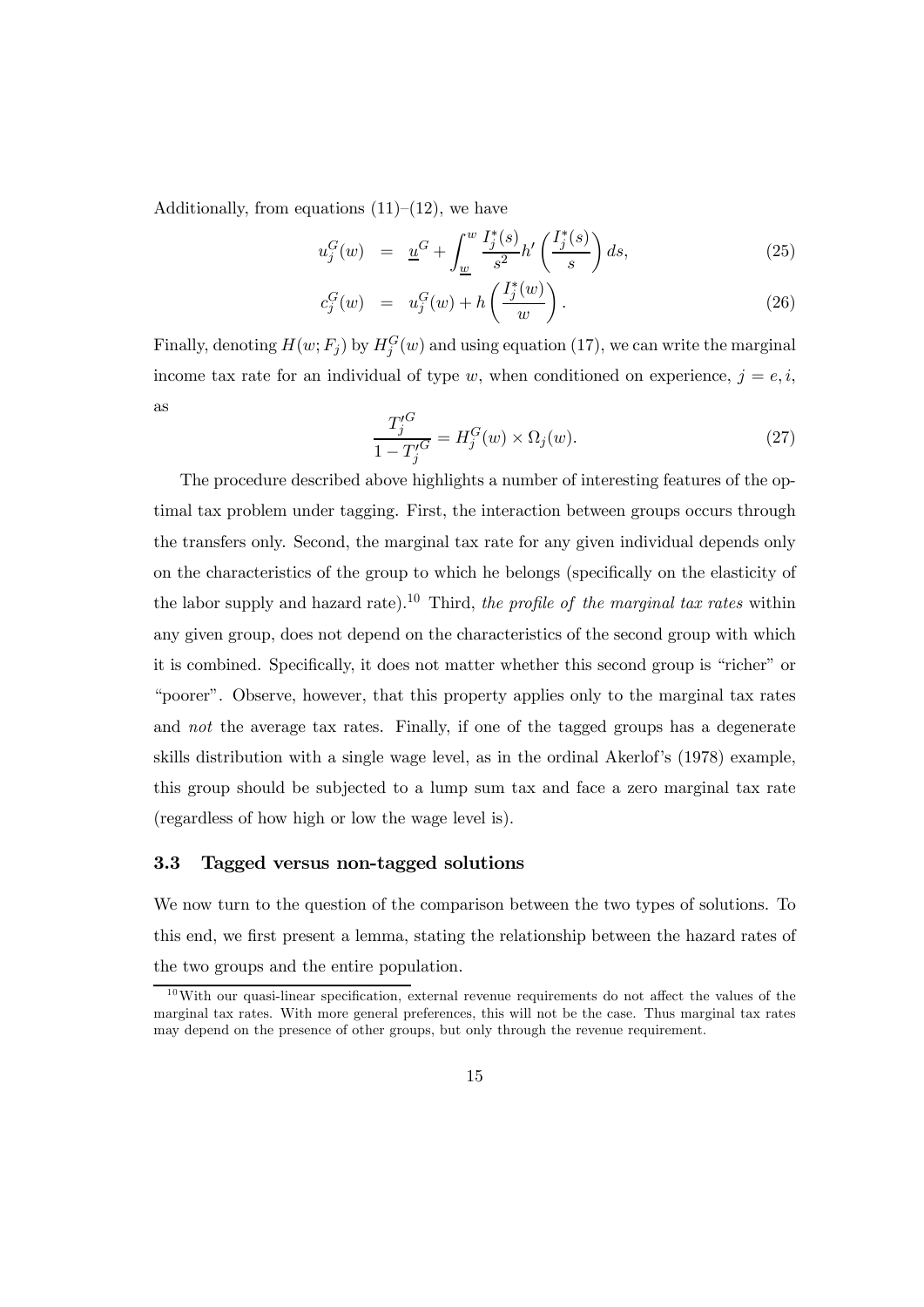Lemma 1 Assume there are two groups of individuals, e and i, whose populations are of the same size, and whose skill levels are distributed over the same support  $[w, \overline{w}]$ according to the distribution functions  $F_e(w)$  and  $F_i(w)$ . Then, the inverse of the hazard rate for an individual of type w in the entire population is bracketed by the inverse of the individual's hazard rates in the two groups.

Proof. Given our assumptions, the following relationships hold between the distribution functions, and the density functions, for the entire population and the two groups that comprise it:

$$
F_{ei}(w) = \frac{F_e(w) + F_i(w)}{2}, \tag{28}
$$

$$
f_{ei}(w) = \frac{f_e(w) + f_i(w)}{2}.
$$
 (29)

It then follows from these relationships and the definition of  $\Omega(w)$  that

$$
\Omega_{ei}(w) = \frac{1 - F_{ei}(w)}{w f_{ei}(w)} = \frac{1 - [F_e(w) + F_i(w)]/2}{w [f_e(w) + f_i(w)]/2}
$$

$$
= \frac{f_e(w)}{f_e(w) + f_i(w)} \Omega_e(w) + \frac{f_i(w)}{f_e(w) + f_i(w)} \Omega_i(w). \tag{30}
$$

Now if, for any given w, the elasticity of the labor supply does not vary across the tagged groups, then it will follow from (30) that the marginal income tax rate in the pooled equilibrium solution is a weighted average of the marginal income tax rates in the two tagged groups. Specifically, the following relationship holds between  $T'_e, T'_i$ , and  $T'_{ei}$ :

$$
\frac{T'_{ei}}{1 - T'_{ei}} = \frac{f_e(w)}{f_e(w) + f_i(w)} \frac{T'_e}{1 - T'_e} + \frac{f_i(w)}{f_e(w) + f_i(w)} \frac{T'_i}{1 - T'_i}.
$$
\n(31)

That is, the marginal income tax rate in the pooled equilibrium case is a weighted average of the marginal tax rates for the two tagged groups and thus bracketed by them.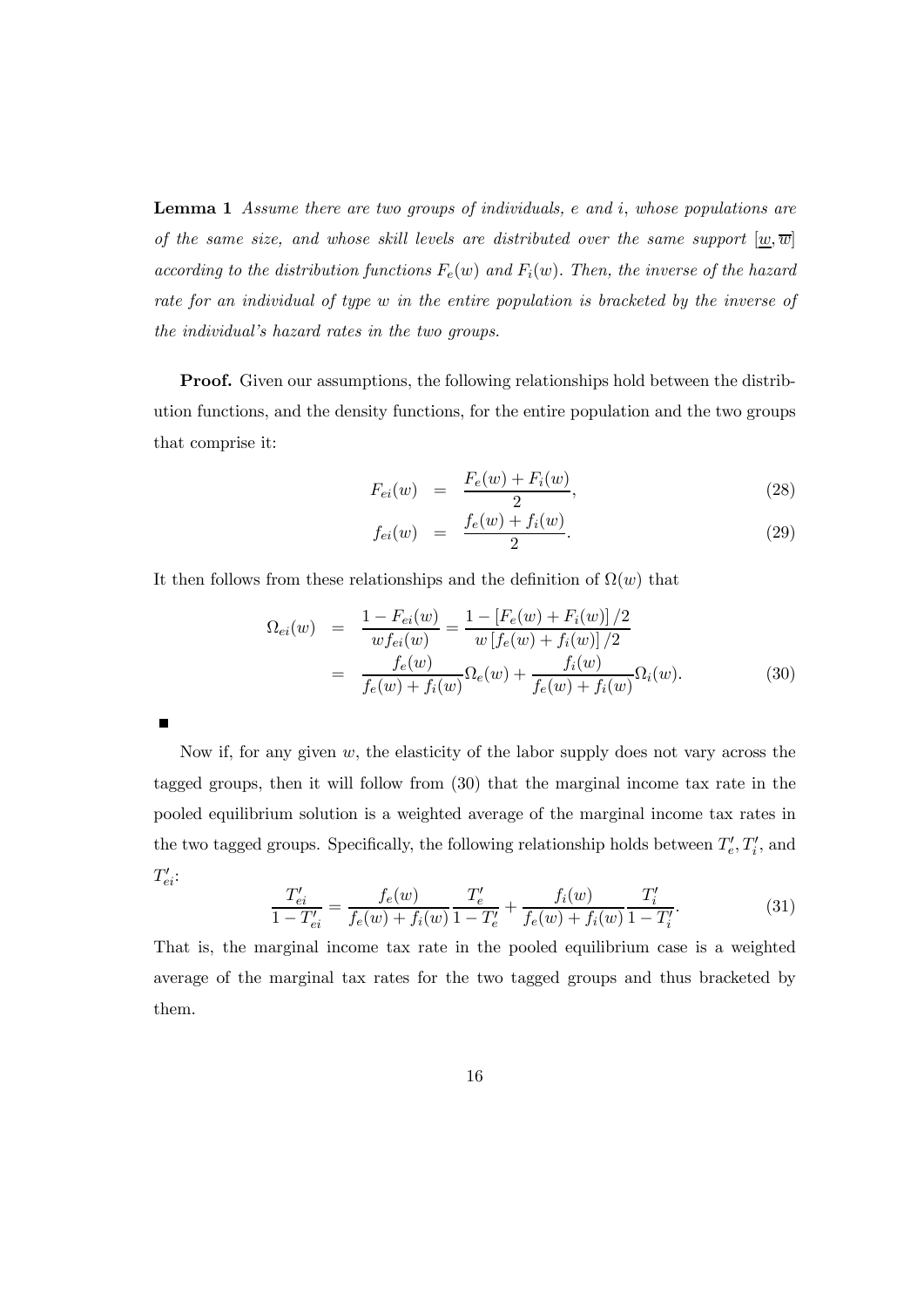To go beyond this, and to derive closed-form solutions, we make one other assumption requiring labor supply to exhibit a constant wage elasticity. Thus set  $h(L) = L^{1+1/\varepsilon}$ , where  $\varepsilon$  is the labor supply elasticity.<sup>11</sup> Observe that the strict convexity of  $h(L)$  implies  $\varepsilon > 0$ . One can then immediately derive a closed-form solution for optimal incomes. We show in the Appendix that  $I_j^*(w)$ ,  $j = e, i, ei$ , is equal to

$$
I_j^*(w) = w^{1+\varepsilon} \left(\frac{\varepsilon}{1+\varepsilon}\right)^{\varepsilon} \left[1 + \left(1 + \frac{1}{\varepsilon}\right) \Omega_j(w)\right]^{-\varepsilon}.
$$
 (32)

Then, given that  $\Omega_{ei}(w)$  is a weighted average of  $\Omega_e(w)$  and  $\Omega_i(w)$ , equation (32) tells us that  $I_{ei}^*(w)$  always lies between  $I_e^*(w)$  and  $I_i^*(w)$ . Moreover,  $I_e^*(w) \in \mathcal{I}_i^*(w) \Leftrightarrow \Omega_e(w) \in \mathcal{I}_i^*(w)$  $\Omega_i(w)$ . That is,  $I_e^*(w) \in \mathcal{I}_i^*(w)$  if and only if the hazard rate for the w-type in group e is greater than/equal to/smaller than the hazard rate for the w-type in group  $i$ . This makes perfect sense. With the hazard rate indicating the "proportion" of individuals of type w in the population of people with wages  $w$  and above, a higher hazard rate implies that we want to assign the person a higher income level. The following proposition summarizes these results.

**Proposition 1** Assume preferences are quasi-linear, the elasticity of labor supply for a given w-type is the same in the two groups, and the social welfare function is Rawlsian. There are two groups of individuals of equal size, e and i, each with a continuum of skills distributed over the same support. Experience is perfectly represented by age and publicly observable. Then:

(i) The optimal marginal income tax rates faced by the w-type individuals in the two groups under the tagging solution brackets the optimal marginal income tax rate faced by the w-type individuals under the no-tagging solution.

(ii) Assuming a constant labor supply elasticity within and across groups, the income of w-type workers in e and i groups under the tagged solution bracket the income that they will earn if the entire population is pooled.

<sup>&</sup>lt;sup>11</sup>There is no need to assign a coefficient to  $L^{1+1/\varepsilon}$  as one can always adjust the unit of measurement for c.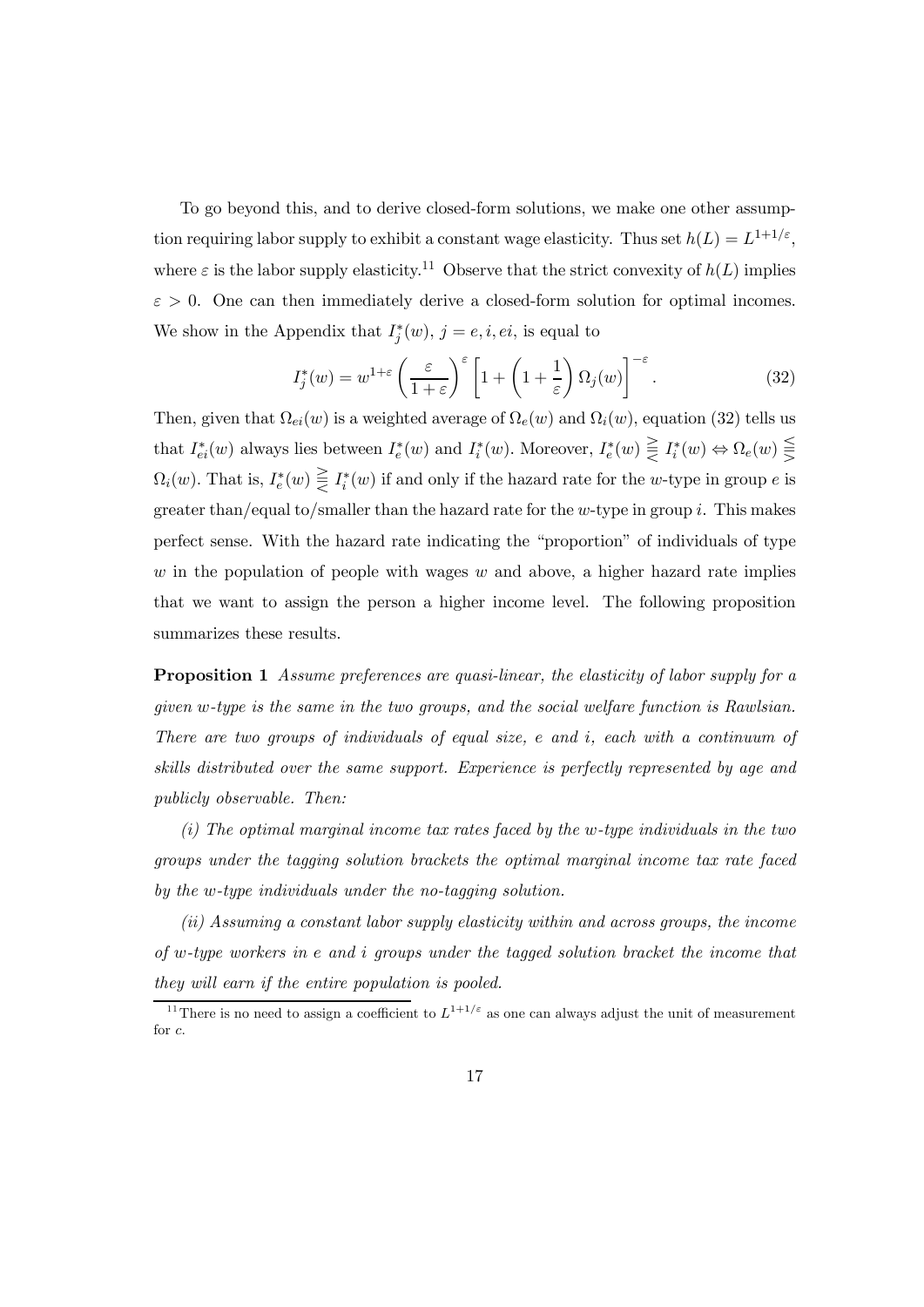For future reference, observe that with a constant elasticity of labor supply, from (17),the marginal income tax rates are simplified to

$$
\frac{T_j'}{1 - T_j'} = \left(1 + \frac{1}{\varepsilon}\right) \Omega_j(w), \quad j = e, i, ei.
$$
\n(33)

### 4 Welfare and redistribution

Policy discussions often center around the welfare of a particular group considered– "tagged"–for special treatment (i.e. given categorical assistance). The favored group is the one referred to generally as the "tagged group," although both groups are effectively tagged. For this reason, and to avoid confusion with the case that no tagging is done, we do not speak of tagged and untagged groups. Instead, we continue to use the favored and not-favored labeling. Of course, to the extent that both groups contain less able and more able individuals, one wants to know what happens to the welfare of less able persons, and the more able groups, in the favored and not-favored groups. There are in fact three interrelated welfare questions. One is the effect of tagging on social welfare in general; the second concerns redistribution across types within a group, and the third is that of redistribution across groups. Note that the latter two are inter-related. In particular, redistribution across groups would also affect redistribution within a group. Note also that redistribution from the not-favored to the favored group is essentially a redistribution from the total population to the favored group.

The answer to the first question is a trivially obvious one. It is plain that one can always offer the no-tagging solution to the two groups. That is,  $I^N(w)$  and the corresponding,  $\underline{u}^N, u^N(w), c^N(w)$ , constitute a feasible allocation to the optimal tax problem with tagging. Consequently, if the procedure outlined above yields a solution differently from  $I^N(w)$ , it must be a better allocation (i.e.,  $\underline{u}^G > \underline{u}^N$ ). Observe also that the first-stage problems yield a solution  $I_j^*(w) = I^N(w)$  if, and generally only if,  $F_e(w) = F_i(w)$ . Put differently, when the two groups have different distribution of skills.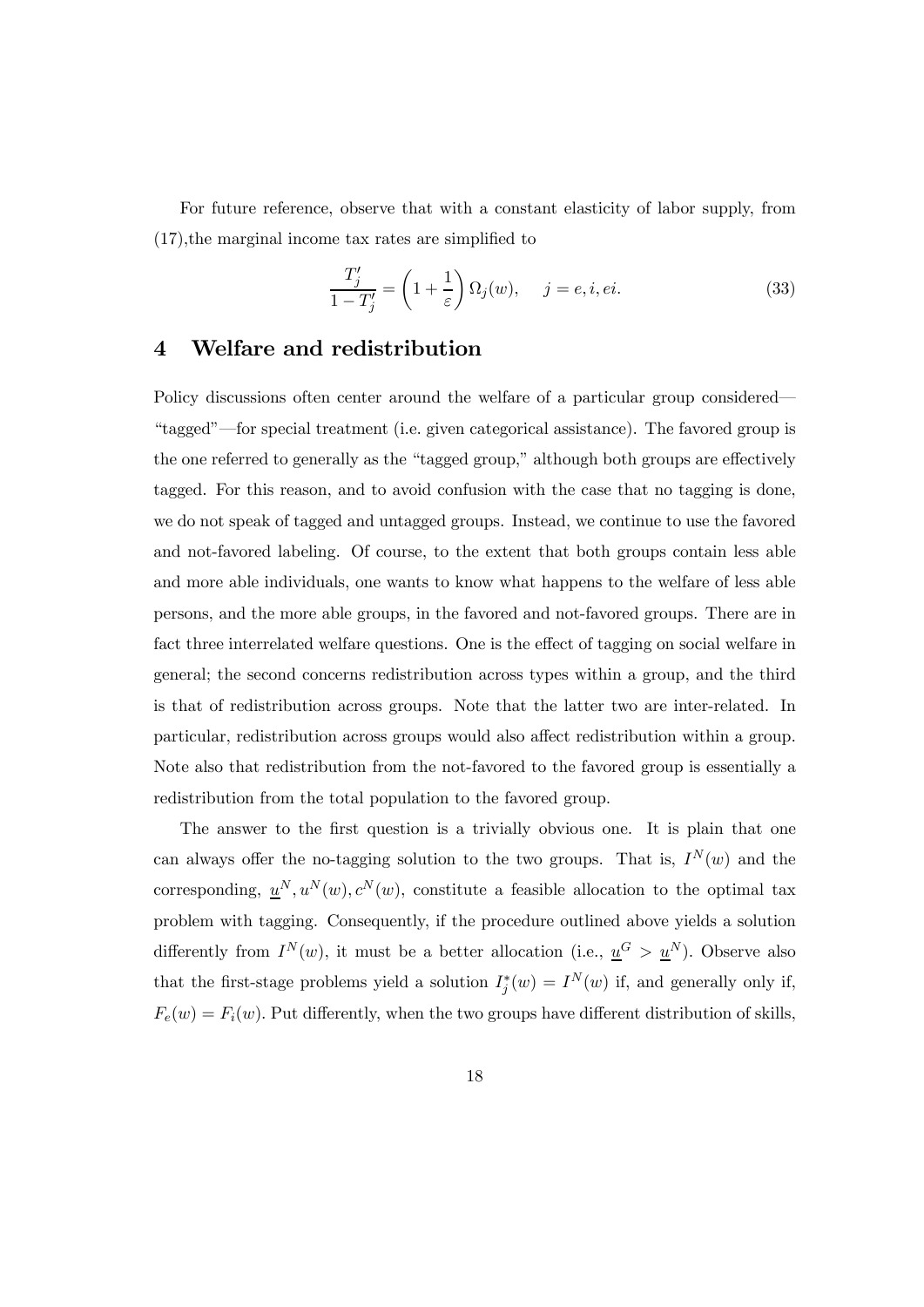one can always increase social welfare by offering the two groups different tax schedules.

The answers to the second and third questions are more involved. Given that the Rawlsian social welfare is represented by the utility of the least well-off persons of the society as a whole, tagging in our setup redistributes to the least able individuals in both groups, favored as well as the not-favored group, leaving them equally well off.<sup>12</sup> However, one cannot a priori determine what happens to the welfare of the more able individuals in either group. All one can say at this stage is that tagging improves aggregate output. That is, we have

$$
\int_{\underline{w}}^{\overline{w}} I_e^*(w) f_e(w) dw + \int_{\underline{w}}^{\overline{w}} I_i^*(w) f_i(w) dw \ge 2 \int_{\underline{w}}^{\overline{w}} I_{ei}^*(w) f_{ei}(w) dw.
$$
 (34)

This result follows from the definition of  $\Omega_i(w)$ ,  $j = e, i, ei$ , and the relationship between  $F_e(w)$ ,  $F_i(w)$ , and  $F_{ei}(w)$ ; see the Appendix.

To shed more light on the redistribution questions, we have to know more about the skills distributions beyond the fact that they are different. For example, tagging is often rationalized because one group happens to contain relatively more disadvantaged people whom the government wants to help. Akerlof's (1978) original example was based on the assumption that one could tag a particular group which consisted of only low-ability individuals. He was then able to show that the low-ability persons in the tagged group receive more transfers and are better off under the tagged solution as compared to the pooled equilibrium (untagged) solution. One could not determine the impact that tagging would have on welfare of the low-ability persons in the not-favored group. As noted earlier, this ambiguity does not arise with a Rawlsian social welfare function as the least able individuals would get the same treatment in the favored and not-favored groups.

With the tagged group in Akerlof (1978) consisting of only the low-ability persons, it also follows from his result that there is a redistribution from the not-favored group (or

 $12$ Of course, with other types of social welfare function, say utilitarian, the utility of less able individuals in the tagged and untagged groups will be different.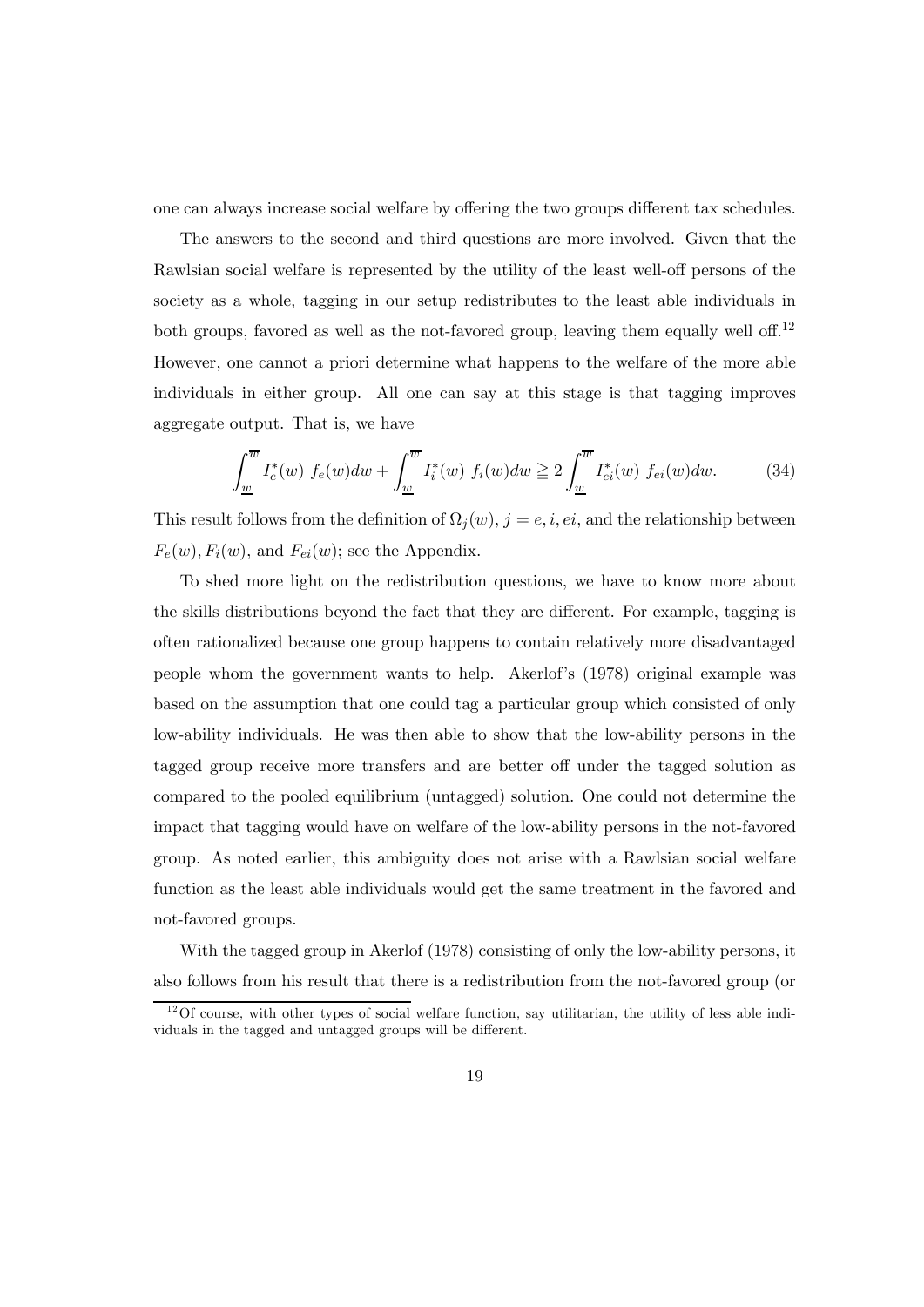the population as a whole) to the favored group. A generalization of this result is that tagging makes the favored group better off if the group contains a higher proportion of low ability persons than the not-favored group. This is what we prove in Proposition 2, while recasting the concept of containing a higher proportion of low-ability individuals in terms of stochastic dominance.

**Proposition 2** Assume preferences are quasi-linear and the social welfare function is Rawlsian. There are two groups of individuals of equal size, e and i, each with a continuum of skills distributed according to the distribution functions  $F_e(w)$  and  $F_i(w)$  over the support  $w \in [\underline{w}, \overline{w}]$ . Group e first-order stochastically dominates group i so that  $F_e(w) \leq F_i(w)$  for all  $w \in [\underline{w}, \overline{w}]$  and  $F_e(w) < F_i(w)$  for some w. Then, in the second best, the government can extract more tax revenues from group  $e$  than from group  $i$ . That is,  $\Psi^*(F_e) > \Psi^*(F_i)$  so that  $\overline{R}_e^G > 0$  and  $\overline{R}_i^G < 0$ .

Proof. First, observe that incentive compatibility does not depend on the distribution of types so that the allocation  $(I_i^*(w), c_i^G(w))$  is incentive compatible in e as well as in *i*. Moreover, one can choose  $\overline{R}_i$  such that assigning  $(I_i^*(w), c_i^G(w))$  to the individuals in e results in the same value for <u>u</u> as assigning  $(I_e^*(w), c_e^G(w))$  to them; namely  $u_{e}^{*}(\overline{R}_{e}^{G})$ . Now, given that  $(I_{e}^{*}(w), c_{e}^{G}(w))$  is the optimal solution in e, we must have

$$
\int_{\underline{w}}^{\overline{w}} \left[ I_e^*(w) - c_e^G(w) \right] dF_e(w) \geqq \int_{\underline{w}}^{\overline{w}} \left[ I_i^*(w) - c_i^G(w) \right] dF_e(w). \tag{35}
$$

Next, denote the taxes paid by a person of type w by  $t(w) \equiv T(I(w))$ . Differentiating  $t(w)$  with respect to w yields

$$
\frac{dt(w)}{dw} = T'(I)\frac{dI(w)}{dw} \geqq 0,
$$

where the sign follows from the signs of  $T'(I)$  and  $dI(w)/dw$  in Mirrlees' optimal tax problem. With  $t(w)$  being non-decreasing in w, it follows from the definition of firstorder stochastic dominance that

$$
\int_{\underline{w}}^{\overline{w}} \left[ I_i^*(w) - c_i^G(w) \right] dF_e(w) > \int_{\underline{w}}^{\overline{w}} \left[ I_i^*(w) - c_i^G(w) \right] dF_i(w). \tag{36}
$$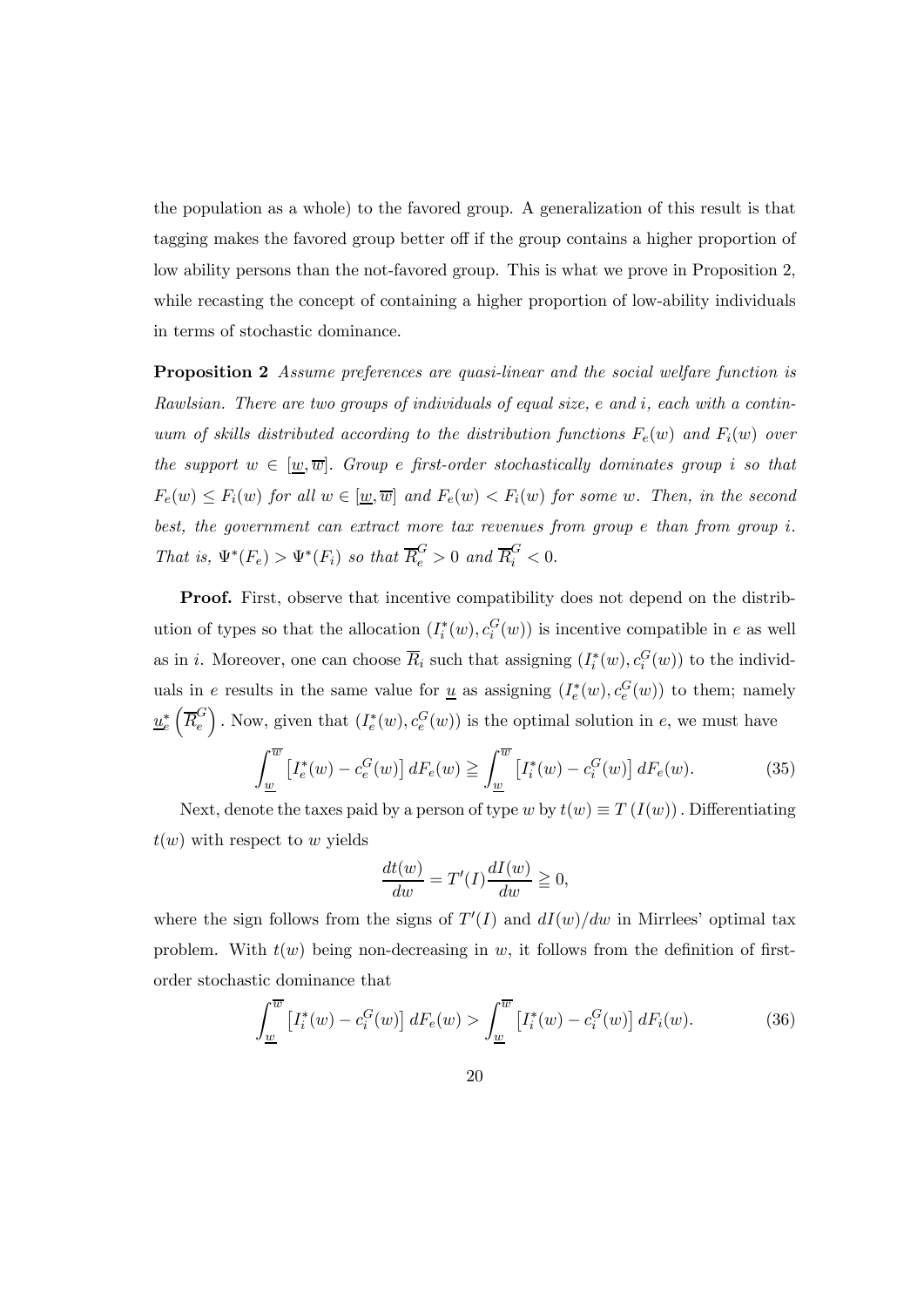Inequalities  $(35)$ – $(36)$  then imply that

$$
\int_{\underline{w}}^{\overline{w}} \left[ I_e^*(w) - c_e^G(w) \right] dF_e(w) > \int_{\underline{w}}^{\overline{w}} \left[ I_i^*(w) - c_i^G(w) \right] dF_i(w). \tag{37}
$$

Proposition 2 thus shows that tagging entails redistribution from group  $e$  to group i. Observe that the key property which allows this proof to go through is the independence of the optimal allocations  $(I_e^*(w), c_e^G(w))$  and  $(I_i^*(w), c_i^G(w))$  from revenue constraints. In the absence of this property, inequality (36) may not hold. That it holds here is due to the assumptions of quasi-linearity of preferences and the maxi-min criterion.

To make further deductions about welfare of individuals beyond the poorest, one has to make assumptions on the distribution of skills. We assume that skills have a lognormal distribution (the commonly assumed distribution for incomes). The only assumption we make on the difference between the two groups is that group e has a higher mean wage than group i. The two lognormal distributions have identical other moments. Given the shape of lognormal distributions, it follows that the hazard rate for an individual of type w will be higher in group i for initially low values of w. Thus initially  $\Omega_i(w) < \Omega_{ei}(w) < \Omega_e(w)$ . Now as w increases,  $\Omega(w)$  decreases for lognormal distributions (at least initially). Two possibilities may arise. First,  $\Omega_e(w)$  remains always above  $\Omega_i(w)$  Note that at high values of w,  $f_i(w) < f_e(w)$  but  $F_i(w) > F_e(w)$ so that the hazard rate in group  $e$  can remain always below the hazard rate in group i. In this case the  $\Omega_i(w) < \Omega_{ei}(w) < \Omega_e(w)$  property is always satisfied. Second, it is possible that as w increases, at some point,  $\Omega_e(w)$  equates  $\Omega_i(w)$  and then follows below it. We show in the Appendix that in this case  $\Omega_e(w)$  cannot cross  $\Omega_i(w)$  more than once (assuming that  $\Omega(w)$  is always decreasing in w so that the second-order condition for the optimal income tax problem is satisfied). Denote the value of w at which  $\Omega_i(w)$  $\Omega_e(w)$ , if this point exists, by  $w^D$ . We will then have  $\Omega_i(w) < \Omega_{ei}(w) < \Omega_e(w)$  for all  $w \in [\underline{w}, w^D)$ , and  $\Omega_i(w) > \Omega_{ei}(w) > \Omega_e(w)$  for all  $w \in (w^D, \overline{w}]$ .

First, observe that the lognormal assumption has implications for the marginal tax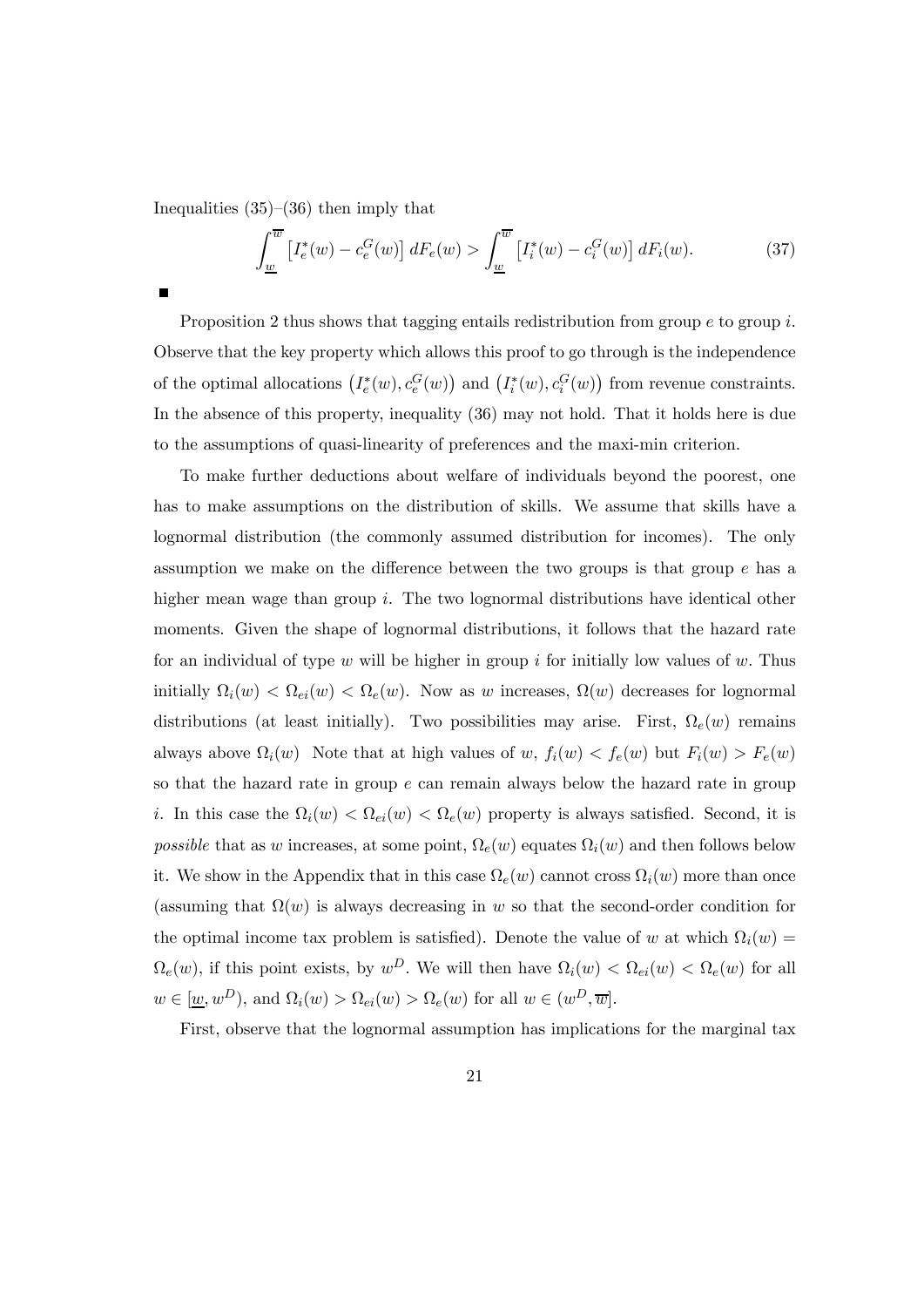rates of the two groups. Specifically, we have that  $T_i'(I) < T'_{ei}(I) < T'_e(I)$  holds either for all  $w$ , or for all  $w \in [\underline{w}, w^D)$ . In the latter case, we will have  $T_i'(I) > T'_{ei}(I) > T'_e(I)$ for all  $w \in (w^D, \overline{w}]$ .

Next, turning to the question of welfare, consider the expressions for  $u^N(w)$ ,  $u_j^G(w)$ ,  $c^N(w)$ , and  $c_j^G(w)$ , derived in the Appendix:

$$
u^N(w) = \underline{u}^N + \left(\frac{\varepsilon}{1+\varepsilon}\right)^{\varepsilon} \int_{\underline{w}}^w s^{\varepsilon} \left[1 + \left(1 + \frac{1}{\varepsilon}\right) \Omega_{ei}(s)\right]^{-1-\varepsilon} ds, \tag{38}
$$

$$
u_j^G(w) = \underline{u}^G + \left(\frac{\varepsilon}{1+\varepsilon}\right)^{\varepsilon} \int_{\underline{w}}^w s^{\varepsilon} \left[1 + \left(1 + \frac{1}{\varepsilon}\right) \Omega_j(s)\right]^{-1-\varepsilon} ds,\tag{39}
$$

$$
c^{N}(w) = u^{N}(w) + \left(\frac{\varepsilon}{1+\varepsilon}\right)^{1+\varepsilon} w^{1+\varepsilon} \left[1 + \left(1 + \frac{1}{\varepsilon}\right) \Omega_{ei}(w)\right]^{-1-\varepsilon}, \quad (40)
$$

$$
c_j^G(w) = u_j^G(w) + \left(\frac{\varepsilon}{1+\varepsilon}\right)^{1+\varepsilon} w^{1+\varepsilon} \left[1 + \left(1 + \frac{1}{\varepsilon}\right) \Omega_j(w)\right]^{-1-\varepsilon}.
$$
 (41)

Equations (38)–(39) tell us that, as long as  $\Omega_i(w) < \Omega_{ei}(w) < \Omega_e(w)$ , which either always holds or is satisfied for  $w \in [\underline{w}, w^D)$ , then  $u_i^G(w) - u^N(w) > 0$ , and  $u_i^G(w)$  $u_e^G(w) > 0$ . These results are quite comforting in that they tell us it is not just the poorest persons who become better off with tagging. Either all or the relatively poorer people in the tagged group i also become better off. Observe, however, that one does not know how  $u_e^G(w)$  and  $u^N(w)$  compare because while  $\underline{u}^G > \underline{u}^N$ , the second expression in  $u_e^G(w)$  is smaller than the second expression in  $u^N(w)$ . This means that it is possible for a person with a low  $w$  in group  $e$  to become worse off as a result of tagging. Similarly, we have from (40)–(41),  $c_i^G(w) - c^N(w) > 0$ , and  $c_i^G(w) - c_e^G(w) > 0$ ; but that the comparison between  $c_e^G(w)$  and  $c^N(w)$  is ambiguous.

If the hazard rates intersect at  $w^D < \overline{w}$ , equations (38)–(41) imply that for all  $w \in (w^D, \overline{w}], u_e^G(w) - u^N(w) > 0, u_e^G(w) - u_i^G(w) > 0, c_e^G(w) - c^N(w) > 0, \text{ and}$  $c_e^G(w) - c_i^G(w) > 0$ ; but we do not know how  $u_i^G(w)$  compares with  $u^N(w)$  and  $c_i^G(w)$ with  $c^N(w)$ . That is, tagging may have the unintended consequence of making even the richer individuals in the not-favored group  $e$  better off. The following Proposition summarizes our results.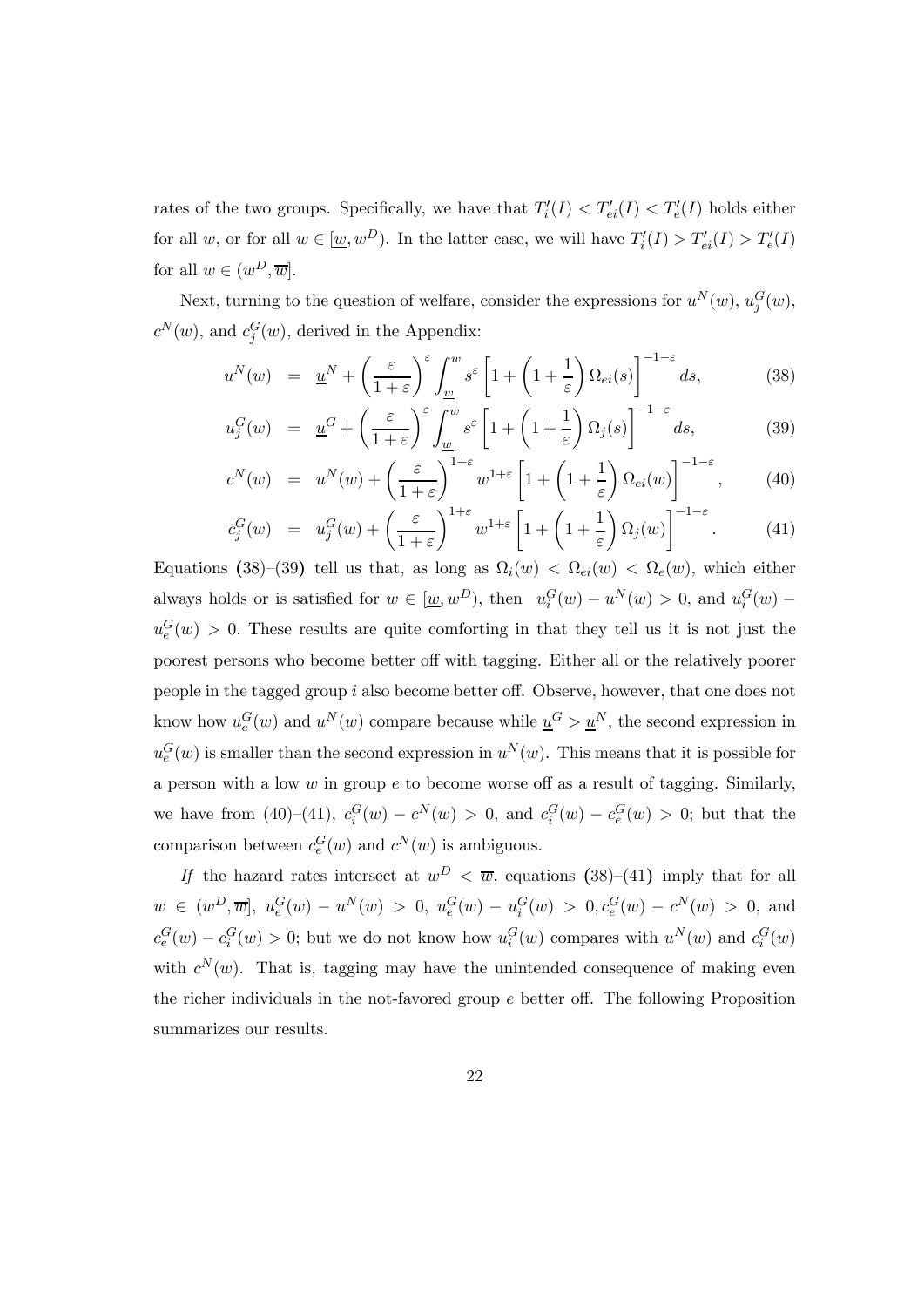**Proposition 3** In addition to the assumptions as of Proposition 1, assume that the distribution of skills in the two groups is lognormal with group e having a higher mean than group i. Then:

(i) The pattern of marginal income tax rates are  $T_i'(I) < T'_{ei}(I) < T'_e(I)$  for all w, or for all  $w \in [\underline{w}, w^D)$ . In the latter case,  $T_i'(I) > T'_{ei}(I) > T'_e(I)$  for all  $w \in (w^D, \overline{w}]$ .

(ii) Every poor individual  $w \in [\underline{w}, w^D)$  in group i, or all individuals in this group, benefit from tagging (in terms of consumption and utility levels and compared to the pooled equilibrium solution). These individuals will also consume more and have higher utility levels than corresponding w-type persons in group e. Similar individuals in group e may lose, as well as gain.

(iii) Assume there exists a  $w^D < \overline{w}$  at which the hazard rate for group i becomes equal to the hazard rate for group e. Then, every individual  $w \in (w^D, \overline{w}]$  in group e will benefit from tagging. These individuals will also consume more and have higher utility levels than corresponding w-type persons in group i. Similar individuals in group i may lose, as well as gain.

### 5 Simulations

This section applies our theoretical model to the taxation of the US prime-age workers using age as the tag. We divide the working population in two groups of equal size on the basis of age. The age is construed as a proxy for "experience". We shall refer to all workers between the ages of 25—34 and 55—64 as the "inexperienced/infirm" group and those between the ages of 35 to 54 as the "experienced" group.<sup>13</sup> Specifically, we assume that the more experienced people tend to be employed in the more productive occupations.

Assume that the distribution of skills in each of the two groups of experienced (the

 $13$  Population growth, disability, early retirement, early death etc. imply that different age groups may contain different numbers of people. We shall ignore these empirical niceties here.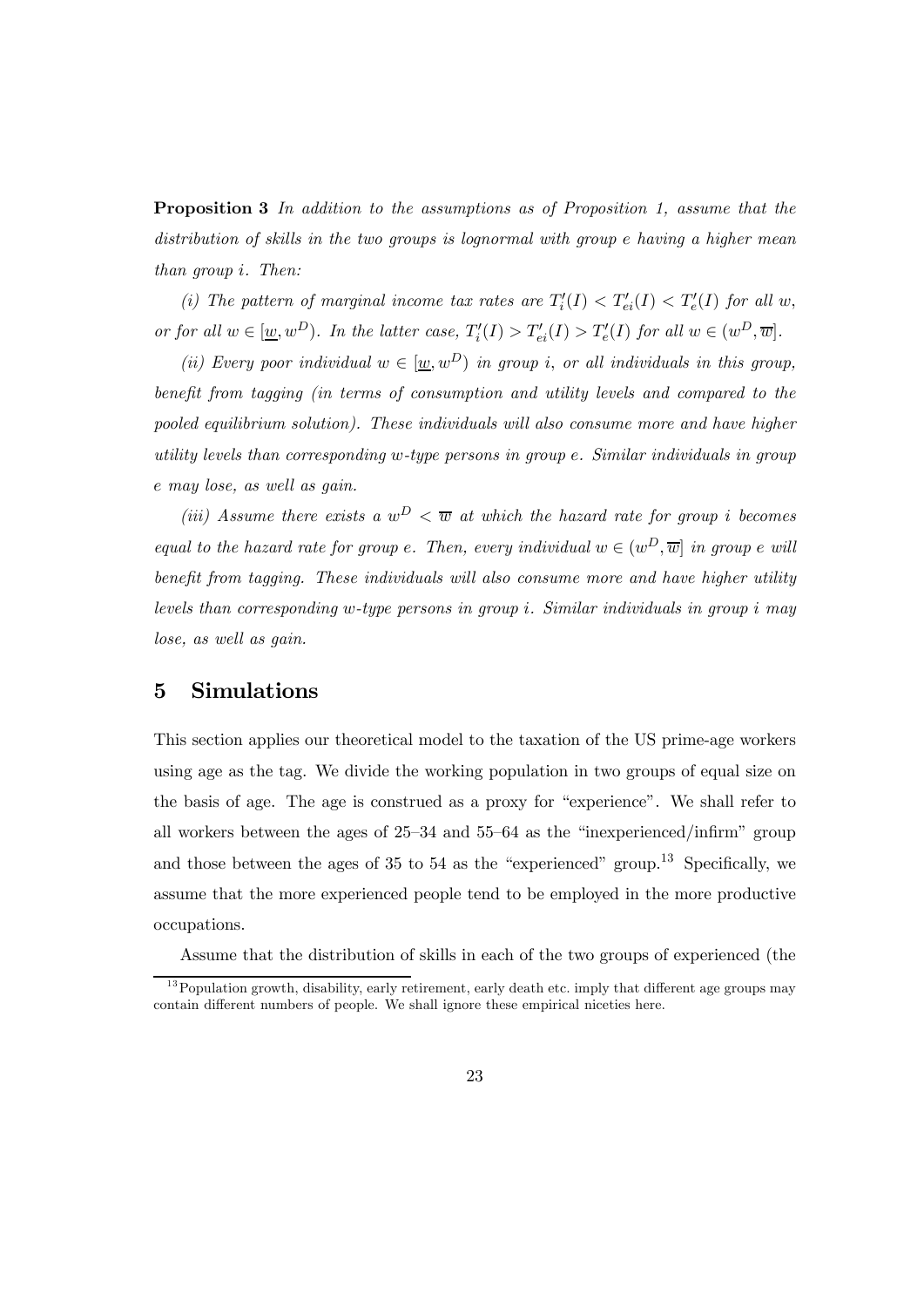ages 35 to 54) and inexperienced/infirm (the ages 25 to 34 and 55 to 64) workers is truncated lognormal over the same support. Assume also that the variance of the distribution is the same in the two groups. Set this–the mean logarithmic deviation of income–at 0.37, which is the commonly used figure in the literature; see, e.g., Tuomala (1990) and Saez (2001). Configure the means of the two skills distributions in such a way that the median gross income will be \$55,000 in the experienced group and \$45,000 in the inexperienced/infirm group. These are very close to their observed values for the year 2001, as reported by the US Census Bureau (and cited in the Introduction). The pooled population also has a truncated lognormal distribution with the same variance. Its mean is configured to correspond to a median income of \$50,000. Finally, assume that the wage elasticity of labor supply is constant everywhere and identical for the two populations; setting its value at 0.5 which is, again, the commonly used figure in this literature.

Figure 1 presents the graphs of the optimal marginal income tax rates for the experienced and inexperienced/infirm groups along with the optimal marginal income tax rates for the pooled population (as a function of income). Observe that, in line with our theoretical result, the two groups' marginal tax rates bracket the pooled population's tax rate at every income level, with the experienced group facing the higher rate. Observe also that the marginal tax rates are everywhere decreasing in income. They start at the very high rate of 80 percent for an income level of \$10,000 and decrease all the way to zero for the top income level of \$200,000.

Turning to the average income tax rates, their graphs are presented in Figure 2. Unlike the marginal income tax rates, average tax rates are increasing in income, indicating the progressivity of the three tax schedules. Observe that the average tax rates are very close across the groups up to an income level of \$30,000, after which the tax rate for the pooled population is bracketed by those of the experienced group (at a higher rate) and the inexperienced/infirm group (at a lower rate).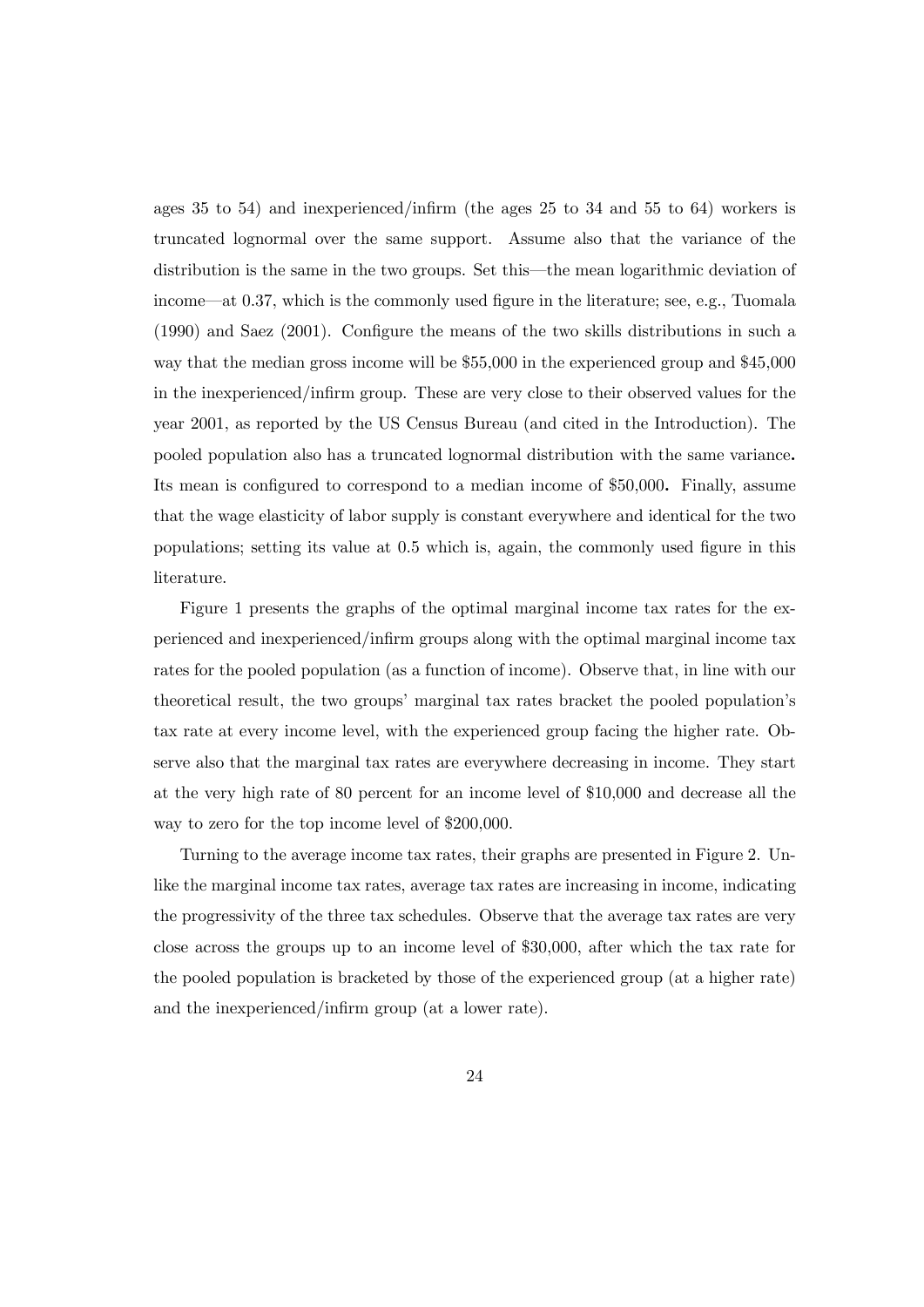

Figure 1: Optimal marginal income tax rates.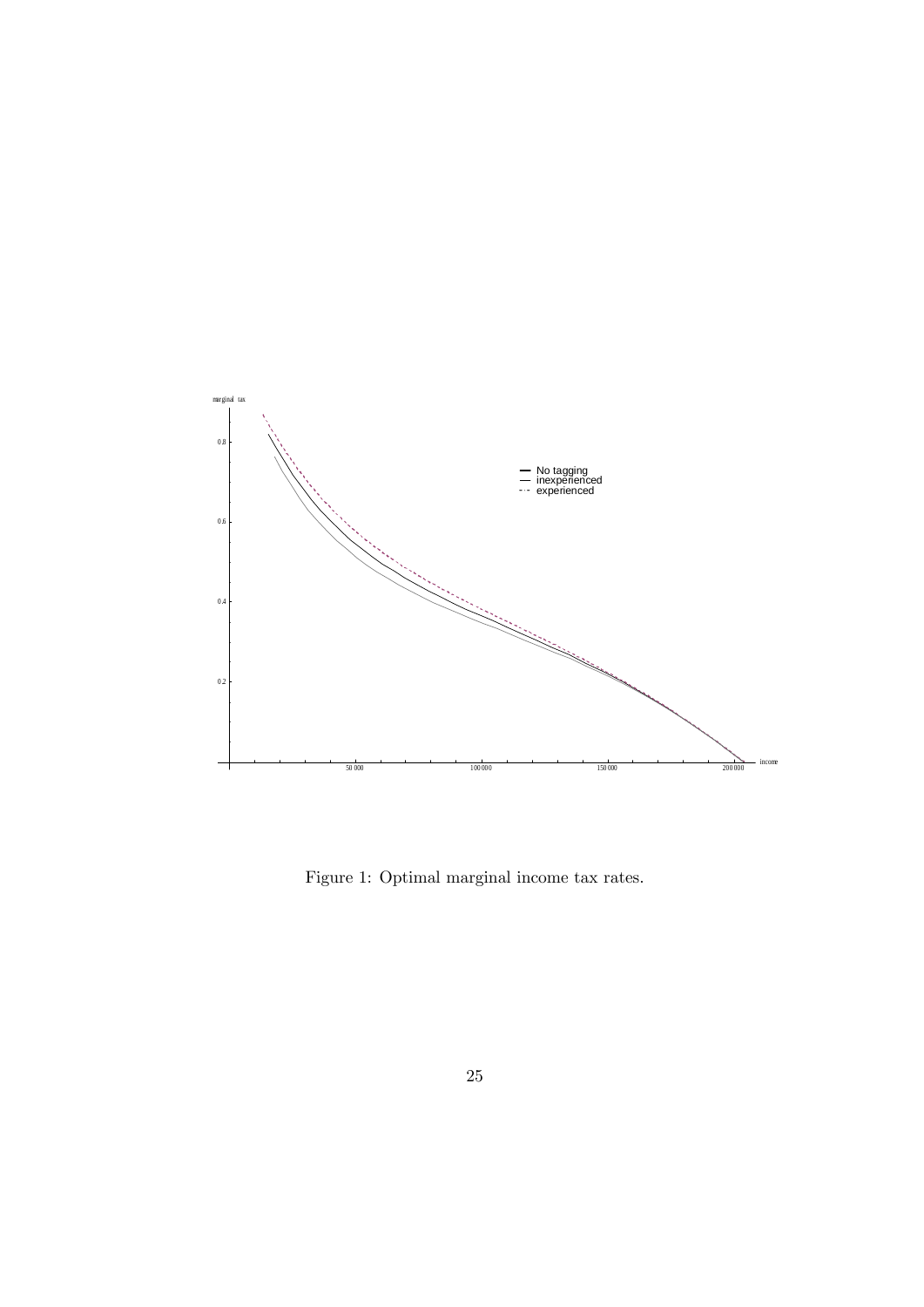

Figure 2: Optimal average income tax rates.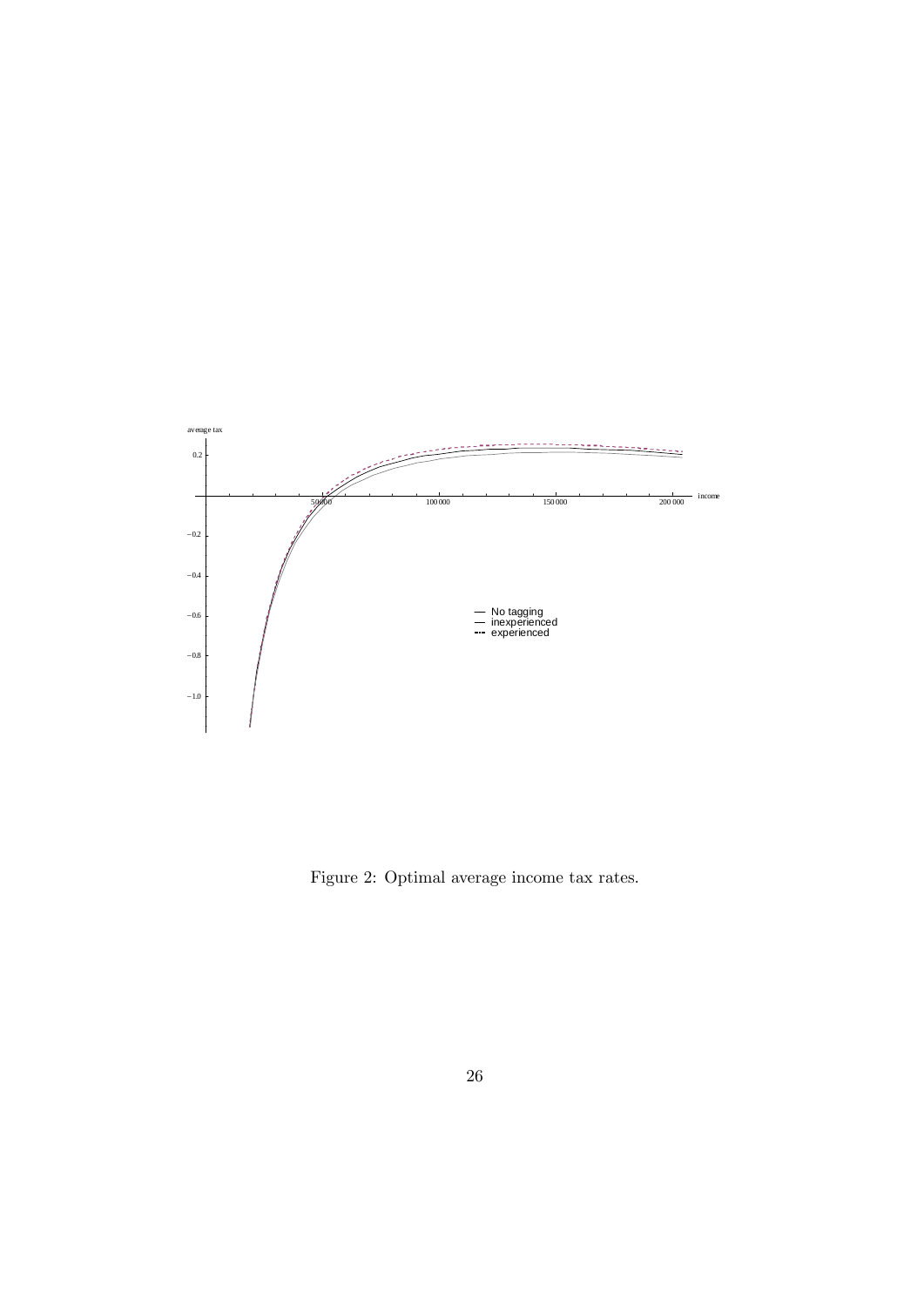|                | Inexperienced/infirm |              | Experienced |              |
|----------------|----------------------|--------------|-------------|--------------|
|                |                      |              |             |              |
|                | Utility              | Compensating | Utility     | Compensating |
|                | change $%$           | variation    | change $%$  | variation    |
| Least well-off | 0.6                  | 249          | 0.6         | 249          |
| Skills deciles |                      |              |             |              |
|                | 1.4                  | 585          | 0           | $-22$        |
| $\overline{2}$ | 2.5                  | 1,022        | $-1.0$      | $-429$       |
| 3              | 3.3                  | 1,483        | $-2.0$      | $-889$       |
| $\overline{4}$ | 4.0                  | 1,922        | $-2.8$      | $-1,344$     |
| 5              | 4.4                  | 2,320        | $-3.3$      | $-1,762$     |
| 6              | 4.6                  | 2,662        | $-3.6$      | $-2,123$     |
| 7              | 4.5                  | 2,937        | $-3.7$      | $-2,412$     |
| 8              | 4.3                  | 3,133        | $-3.6$      | $-2,617$     |
| 9              | 3.9                  | 3,241        | $-3.3$      | $-2,728$     |
| 10             | 3.4                  | 3,264        | $-2.9$      | $-2,752$     |

Table 1. Welfare implications of tagging as compared to the pooled population solution (monetary figures in dollars per year)

The higher average tax rates faced by workers in the experienced group shows that they are the losers in the tagging procedure. To get a clearer picture of these welfare effects, Table 1 reports how workers in the two groups are affected at different decile levels of skills. Observe, first, that tagging improves the welfare of the least well-off individuals in both groups by \$249 per year. This is the Compensating Variation measure of the welfare change (which, given our quasi-linear specification for the preferences, is also equal to the Equivalent Variation measure). In terms of utility, this amounts to an increase of 0.6%. Turning to individuals with higher wages, workers in the inexperienced/infirm group gain and workers in the experienced group lose at all deciles. The gains range from \$585 per year for a worker at the lowest decile to \$3,264 per year at the highest decile. These are matched by losses of \$22 to \$2,752.

Given our Rawlsian perspective, the gains and losses to workers at different deciles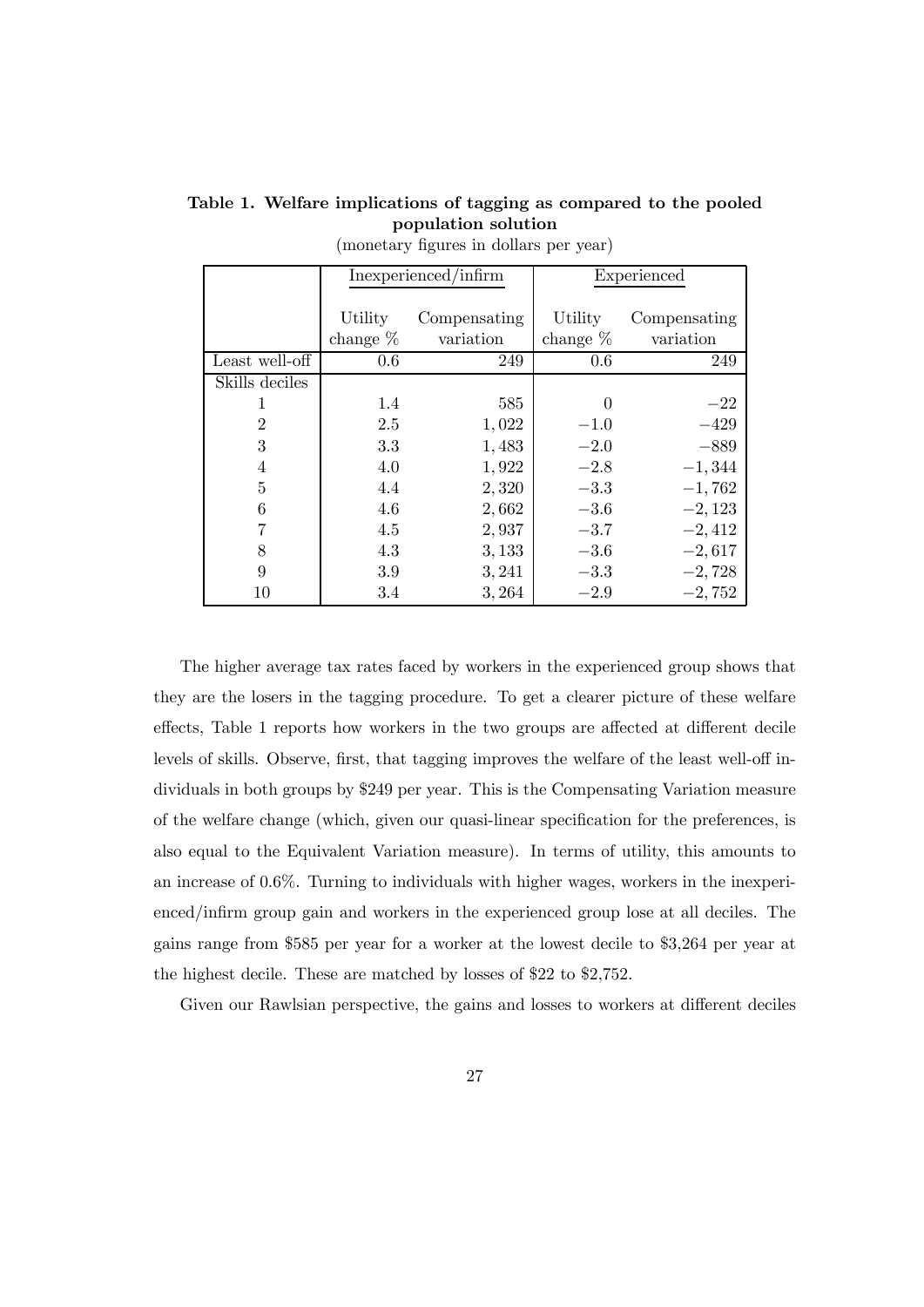are not part of the calculus of social welfare. The improvement in social welfare is the \$249 per year gain enjoyed by the least well-off workers in both groups. However, that the gains at every decile outweigh the losses by a considerable sum attests to the "efficiency-enhancing" power of tagging. Leaving premature deaths and illnesses aside, all workers go through the same life cycle. Consequently, although one ends up losing during some years of one's working life (ages 35 to 54), this is more than compensated by one's gain at other years (ages 25 to 34 and 55 to 64).

### 6 Conclusion

The optimal marginal income tax rate in Mirrlees depends on many factors. This makes the study of tagging somewhat difficult. This paper has restricted the analysis to quasilinear preferences, and a maxi-min social welfare criterion, to reduce the determinants of the tax rate to the labor supply elasticity and the hazard rate of skills. Considering an economy that can be tagged into two different groups, each consisting of individuals with a continuum of skills over the same support, with every person having the same constant wage elasticity of labor supply, we have been able to show that the optimal marginal income tax rates in the two tagged groups bracket the optimal marginal tax rate in the pooled population at all skill levels. This result does not rest on any particular assumption concerning the skills distributions.

Secondly, we have shown that if one group first-order stochastically dominates the other, tagging will entail redistribution from that group to the latter. Third, we have derived a number of closed-form solutions for income, consumption, and utility of individuals with varying skill levels, when they are tagged into two groups as well as when the whole population is pooled. Fourth, we have shown that if the mean of skills distribution is higher in one group, assuming that the distribution of skills is lognormal and that the hazard rates in the two tagged groups do not cross, every individual in the group with the lower mean will benefit from tagging (in terms of consumption and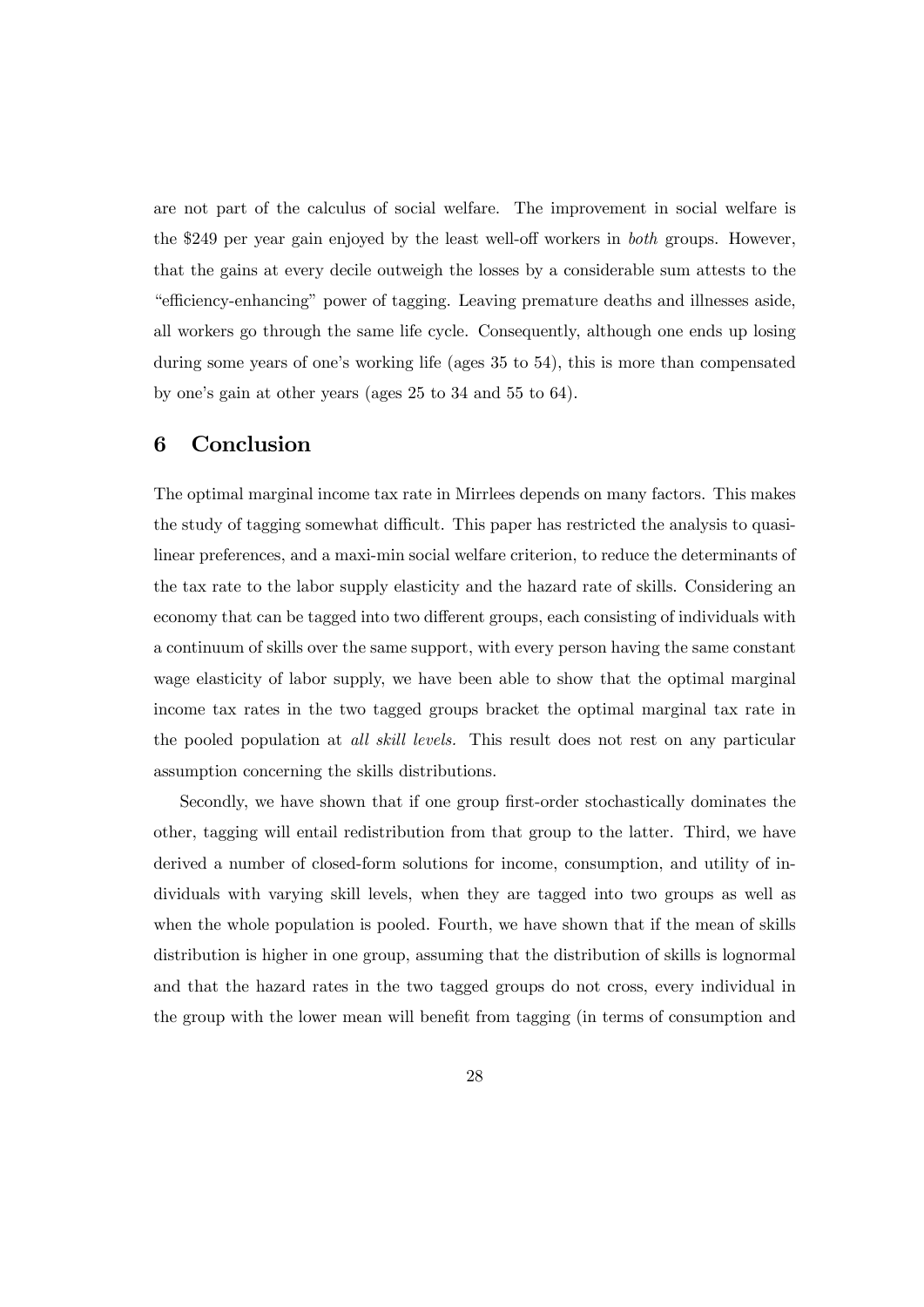utility levels and compared to the pooled equilibrium solution). These individuals will also consume more and have higher utility levels than their counterparts with the same ability in the group with the higher mean. The individuals in the higher mean group may lose, as well as gain.

Finally, as an application of our model, we have considered tagging on the basis of age. Tagging is often considered objectionable because it violates the principle of horizontal equity. However, if one adopts a lifetime perspective on this issue, tagging on the basis of age escapes this objection. Taxing a person harsher during some years of his life, while treating him more favorably during other years, applies to every worker and thus, viewed from a lifetime perspective, does not violate the principle of horizontal equity.

We have calibrated our model to the population of prime age workers in the US, and have derived the optimal marginal and average income tax rates for the tagged solutions as well as for the pooled population for all income brackets between \$10,000 and \$200,000 (assuming all workers have the same wage elasticity of labor supply equal to 0.5). The marginal tax rates start at the very high rate of 80 percent and decline all the way to zero, with the tax rates for the experienced and inexperienced/infirm groups bracketing the tax rate for pooled population. The average tax rates are always increasing in income indicating the progressivity of all three tax schedules. They are very close across the groups up to the income level of \$30,000, after which the tax rate for the pooled population is bracketed by a higher rate for the experienced group and a lower rate for the inexperienced/infirm group.

In terms of welfare, we have shown that tagging improves the welfare of the least well-off individuals in both groups by \$249 per year. Given our Rawlsian perspective, this also measures the gain in social welfare. Nevertheless, we have also calculated the gains and losses to workers at all deciles of skills distribution. Workers in the inexperienced/infirm group gain anywhere from \$585 per year at the lowest decile to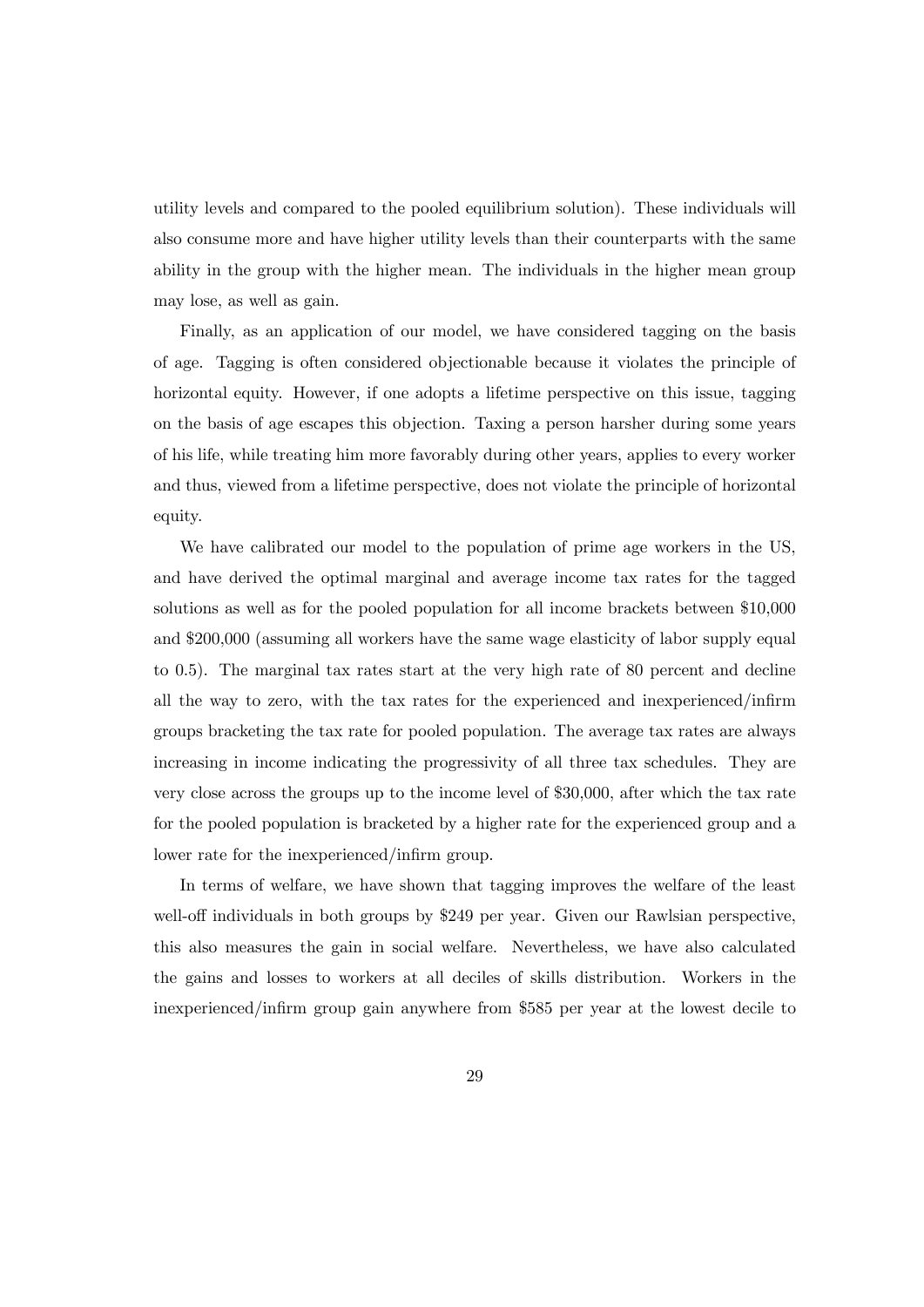\$3,264 per year at the highest decile. Workers of the same ability type in the experienced group, on the other hand, lose from \$22 at the lowest decile to \$2,752 at the highest decile. These numbers are, of course, quite tentative. Yet that the gains outweigh the losses by quite a bit, suggests that tagging by age can enhance the efficiency of the tax system considerably. This merits further investigation.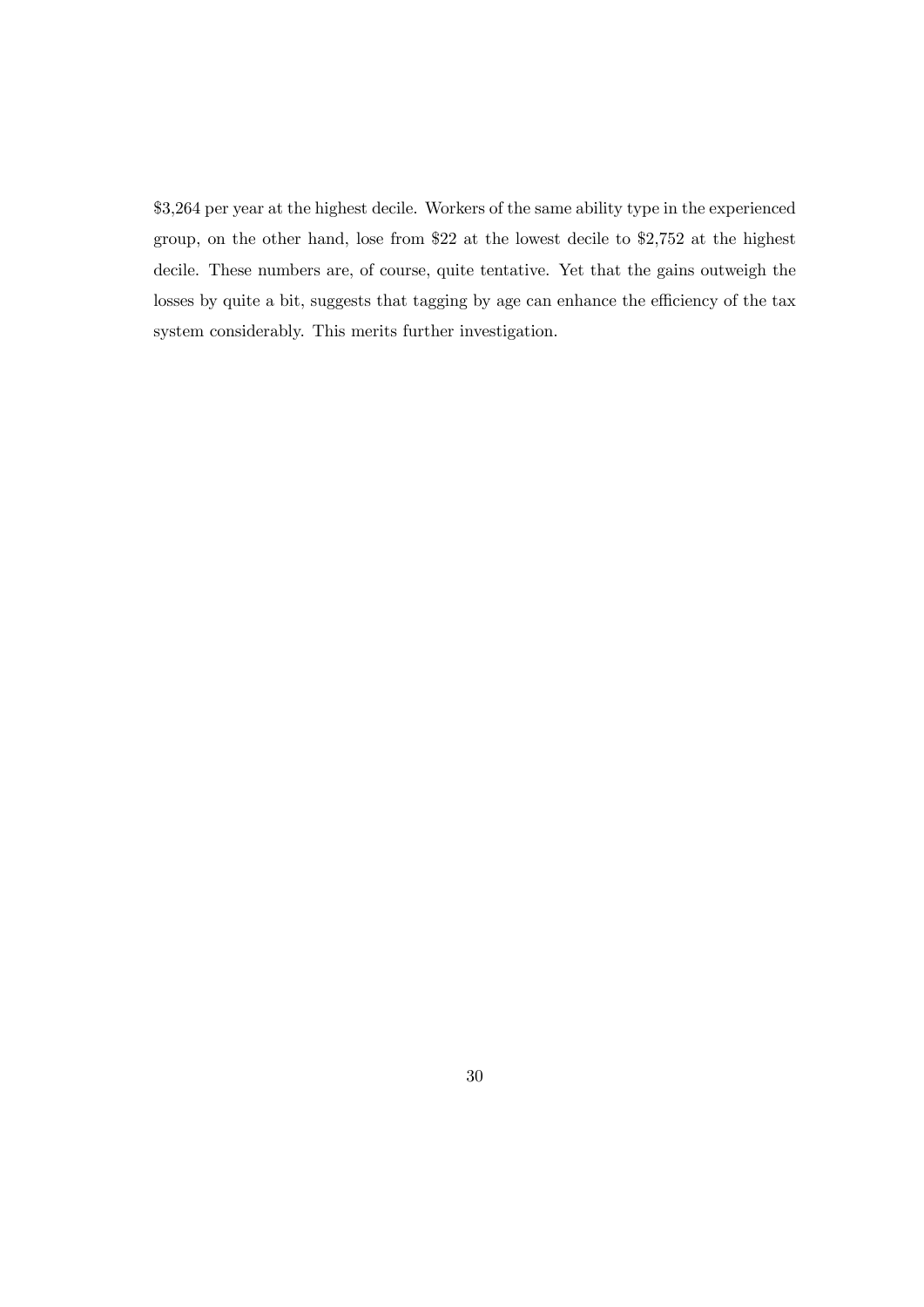## Appendix

**Derivation of equation (6):** Substitute for  $c(w)$  from (5) into (2) to arrive at

$$
R = \int_{\underline{w}}^{\overline{w}} \left[ I(w) - h\left(\frac{I(w)}{w}\right) \right] f(w) dw - \underline{u}
$$

$$
- \int_{\underline{w}}^{\overline{w}} \left[ \int_{\underline{w}}^{w} \frac{I(s)}{s^2} h'\left(\frac{I(s)}{s}\right) ds \right] f(w) dw. \tag{A1}
$$

Integrating the last expression in the right-hand side of (A1) by parts, we get

$$
\int_{\underline{w}}^{\overline{w}} \left[ \int_{\underline{w}}^{w} \frac{I(s)}{s^2} h' \left( \frac{I(s)}{s} \right) ds \right] f(w) dw =
$$
\n
$$
\left[ \int_{\underline{w}}^{w} \frac{I(s)}{s^2} h' \left( \frac{I(s)}{s} \right) ds F(w) \right]_{\underline{w}}^{\overline{w}} - \int_{\underline{w}}^{\overline{w}} F(w) \frac{I(w)}{w^2} h' \left( \frac{I(w)}{w} \right) dw =
$$
\n
$$
\int_{\underline{w}}^{\overline{w}} \frac{I(w)}{w^2} h' \left( \frac{I(w)}{w} \right) [1 - F(w)] dw.
$$

Substituting this expression into (A1) and simplifying results in equation (6).

Derivation of the expression for  $I_j^*(w)$ : Setting  $h(L) = L^{1+\frac{1}{\varepsilon}}$  simplifies the expression for  $\Psi(F_j)$  in (7),  $j = e, i, ei$ , to

$$
\Psi(F_j) = \int_{w^-}^{w^+} \left[ I_j(w) - \left( \frac{I_j(w)}{w} \right)^{1 + \frac{1}{\varepsilon}} \right] f_j(w) dw -
$$
\n
$$
\int_{w^-}^{w^+} \left( 1 + \frac{1}{\varepsilon} \right) \left( \frac{I_j(w)}{w} \right)^{1 + \frac{1}{\varepsilon}} \frac{\left[ 1 - F_j(w) \right]}{w} dw
$$
\n
$$
= \int_{w^-}^{w^+} \left\{ I_j(w) - \left[ 1 + \left( 1 + \frac{1}{\varepsilon} \right) \Omega_j(w) \right] \left( \frac{I_j(w)}{w} \right)^{1 + \frac{1}{\varepsilon}} \right\} f_j(w) dw. \tag{A2}
$$

The first-order condition for the maximization of  $\Psi(F_j)$  with respect to  $I_j(w)$  then is

$$
1 - \left[1 + \left(1 + \frac{1}{\varepsilon}\right) \Omega_j(w)\right] \frac{1 + \frac{1}{\varepsilon}}{w} \left(\frac{I_j(w)}{w}\right)^{\frac{1}{\varepsilon}} = 0.
$$

Solving this equation for  $I_j(w)$  yields

$$
I_j^*(w) = w L_j^*(w) = w^{1+\varepsilon} \left(\frac{\varepsilon}{1+\varepsilon}\right) \left[1 + \left(1 + \frac{1}{\varepsilon}\right) \Omega_j(w)\right]^{-\varepsilon}, \quad j = e, i, ei. \tag{A3}
$$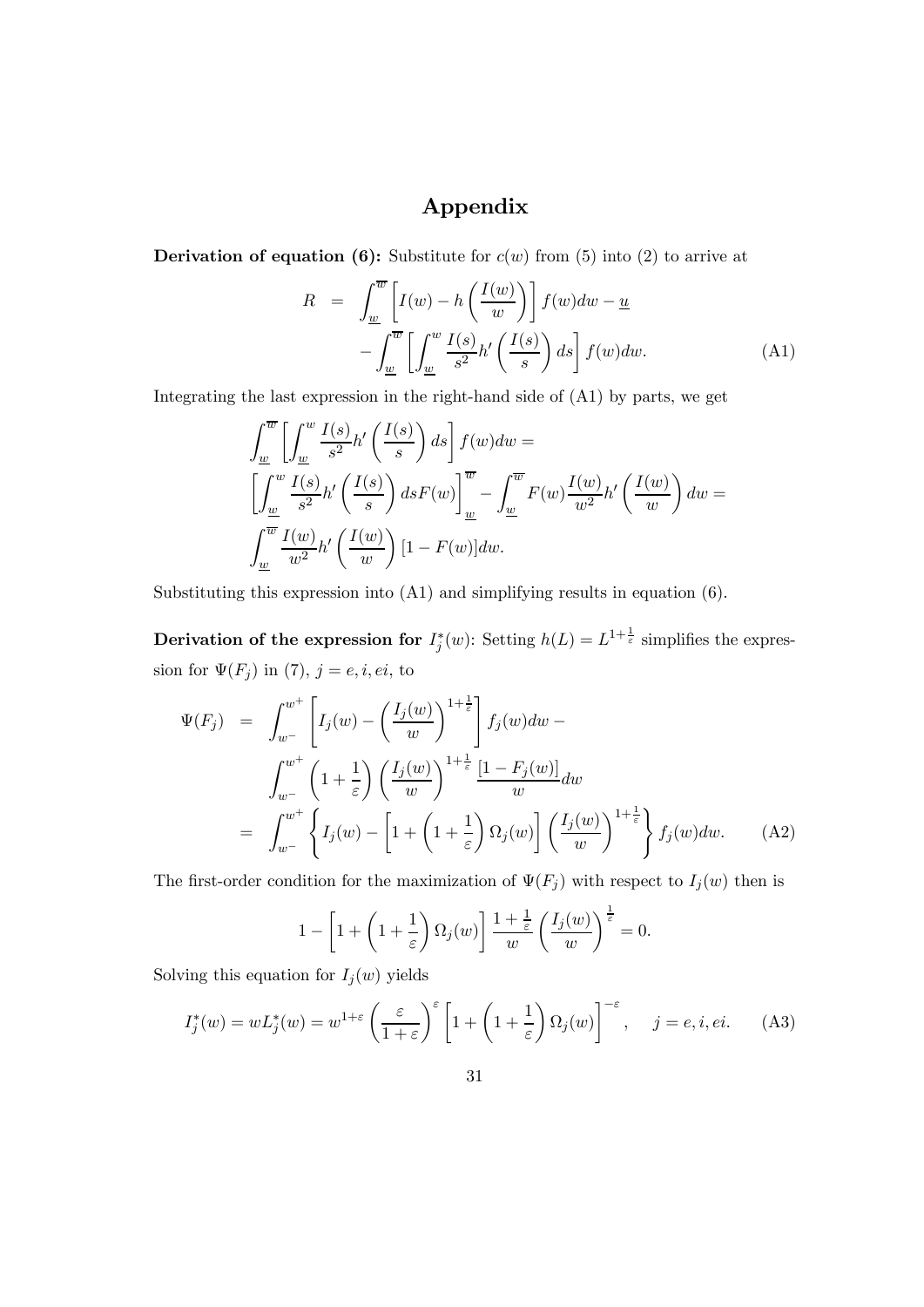**Proof of the claim that**  $\Omega_e(w)$  cannot cross  $\Omega_i(w)$  more than once: When the skills distribution is lognormal, the expression for  $\Omega(w)$  is given by

$$
\Omega(w) = \frac{\sigma\sqrt{2\pi}}{2} \left[ 1 - \frac{2}{\sqrt{\pi}} \int_0^{\frac{\ln w - \mu}{\sigma\sqrt{2}}} e^{-t^2} dt \right] e^{\frac{(\ln w - \mu)^2}{2\sigma^2}},
$$

where  $\mu$  and  $\sigma^2$  are the mean and variance of ln w. Differentiating  $\Omega(w)$  with respect to w yields

$$
\frac{d\Omega}{dw} = -\frac{1}{w} + \frac{\sqrt{2\pi}}{2\sigma w} (\ln w - \mu) \left[ 1 - \frac{2}{\sqrt{\pi}} \int_0^{\frac{\ln w - \mu}{\sigma \sqrt{2}}} e^{-t^2} dt \right] e^{\frac{(\ln w - \mu)^2}{2\sigma^2}} \n= \frac{1}{w} \left[ (\ln w - \mu) \frac{\Omega}{\sigma^2} - 1 \right].
$$
\n(A4)

Now denote the expression for  $\Omega$  by  $\Omega_e$  when  $\mu = \mu_e$  and by  $\Omega_i$  when  $\mu = \mu_i$ , where, by assumption,  $\mu_e > \mu_i$ . It then follows from equation (A4) that

$$
\frac{d}{dw}(\Omega_e - \Omega_i) = \frac{1}{w\sigma^2} \left[ (\ln w - \mu_e) \Omega_e - (\ln w - \mu_i) \Omega_i \right].
$$
 (A5)

Equation (A5) tells us that whenever  $\Omega_e = \Omega_i (= \Omega)$ ,

$$
\frac{d}{dw}(\Omega_e - \Omega_i) = \frac{\Omega}{w\sigma^2} \left[ \mu_i - \mu_e \right] < 0.
$$

But this can not happen two consecutive times if  $\Omega_e$  and  $\Omega_i$  are always decreasing in w. Derivation of equations (38)–(41): With  $h(L) = L^{1+\frac{1}{\varepsilon}}$ , we have

$$
\int_{\underline{w}}^{w} \frac{I_j^*(s)}{s^2} h' \left( \frac{I_j^*(s)}{s} \right) ds = \int_{\underline{w}}^{w} \left( 1 + \frac{1}{\varepsilon} \right) \frac{L_j^*(s)}{s} L_j^*(s)^{\frac{1}{\varepsilon}} ds
$$

$$
= \left( 1 + \frac{1}{\varepsilon} \right) \int_{\underline{w}}^{w} s^{-1} L_j^*(s)^{1 + \frac{1}{\varepsilon}} ds.
$$

Substitute for  $L_j^*(w)$  from (A3) into above. This gives

$$
\int_{\underline{w}}^w \frac{I_j^*(s)}{s^2} h'\left(\frac{I_j^*(s)}{s}\right) ds = \left(\frac{\varepsilon}{1+\varepsilon}\right)^{\varepsilon} \int_{\underline{w}}^w s^{\varepsilon} \left[1 + \left(1 + \frac{1}{\varepsilon}\right) \Omega_j(s)\right]^{-1-\varepsilon} ds.
$$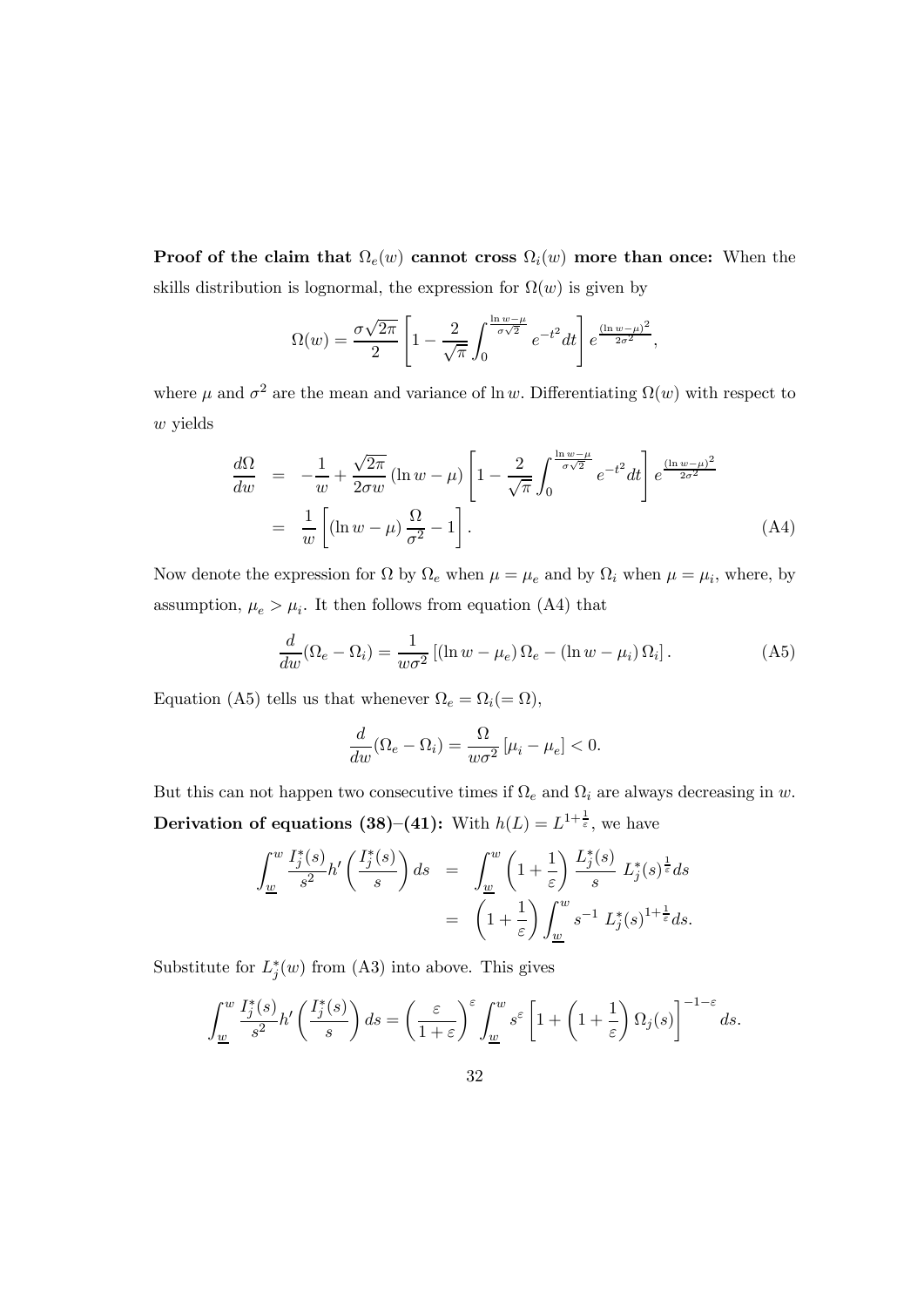Given this expression, one can simplify the expressions for  $u^N(w)$  and  $u_j^G(w)$ ,  $j = e, i$ , derived in (19) and (25), to (38)–(39). Similarly, one simplifies the expressions for  $c^N(w)$ and  $c_j^G(w)$ ,  $j = e, i$ , derived in (20) and (26), to (40)–(41).

Derivation of the expressions for  $\underline{u}^N$  and  $\underline{u}^G$ : First, substitute the expression for  $I_j^*(w)$  from (A3) into (A2). This gives the optimized value of  $\Psi(F_j)$ ,  $j = e, i, ei$ , as

$$
\Psi^*(F_j) = \int_{\underline{w}}^{\overline{w}} L_j^*(w) \left\{ w - \left[ 1 + \left( 1 + \frac{1}{\varepsilon} \right) \Omega_j(w) \right] L_j^*(w) \right\} f_j(w) dw,
$$
  
\n
$$
= \frac{1}{1+\varepsilon} \int_{\underline{w}}^{\overline{w}} w L_j^*(w) f_j(w) dw,
$$
  
\n
$$
= \varepsilon^{\varepsilon} (1+\varepsilon)^{-1-\varepsilon} \int_{\underline{w}}^{\overline{w}} w^{1+\varepsilon} \left[ 1 + \left( 1 + \frac{1}{\varepsilon} \right) \Omega_j(w) \right]^{-\varepsilon} f_j(w) dw.
$$
 (A6)

Next, given the expression for  $\Psi^*(F_{ei})$  and using (18), we have

$$
\underline{u}^N = \Psi^*(F_{ei}) = \varepsilon^{\varepsilon} (1+\varepsilon)^{-1-\varepsilon} \int_{\underline{w}}^{\overline{w}} w^{1+\varepsilon} \left[ 1 + \left( 1 + \frac{1}{\varepsilon} \right) \Omega_{ei}(w) \right]^{-\varepsilon} f_{ei}(w) dw,
$$

Finally, given the expression for  $\Psi^*(F_j)$ ,  $j = e, i$ , and using (24), we have

$$
\underline{u}^{G} = \frac{\Psi^{*}(F_{e}) + \Psi^{*}(F_{i})}{2}
$$
\n
$$
= \frac{1}{2} \varepsilon^{\varepsilon} (1 + \varepsilon)^{-1-\varepsilon} \left\{ \int_{\underline{w}}^{\overline{w}} w^{1+\varepsilon} \left[ 1 + \left( 1 + \frac{1}{\varepsilon} \right) \Omega_{e}(w) \right]^{-\varepsilon} f_{e}(w) dw + \int_{\underline{w}}^{\overline{w}} w^{1+\varepsilon} \left[ 1 + \left( 1 + \frac{1}{\varepsilon} \right) \Omega_{i}(w) \right]^{-\varepsilon} f_{i}(w) dw \right\}.
$$

Proof of inequality (34): Let

$$
\Delta \equiv \int_{\underline{w}}^{\overline{w}} I_e^*(w) f_e(w) dw + \int_{\underline{w}}^{\overline{w}} I_i^*(w) f_i(w) dw - 2 \int_{\underline{w}}^{\overline{w}} I_{ei}^*(w) f_{ei}(w) dw.
$$

Rewrite this expression as

$$
\Delta = \int_{\underline{w}}^{\overline{w}} \left[ I_e^*(w) - I_{ei}^*(w) \right] f_e(w) dw + \int_{\underline{w}}^{\overline{w}} \left[ I_i^*(w) - I_{ei}^*(w) \right] f_i(w) dw.
$$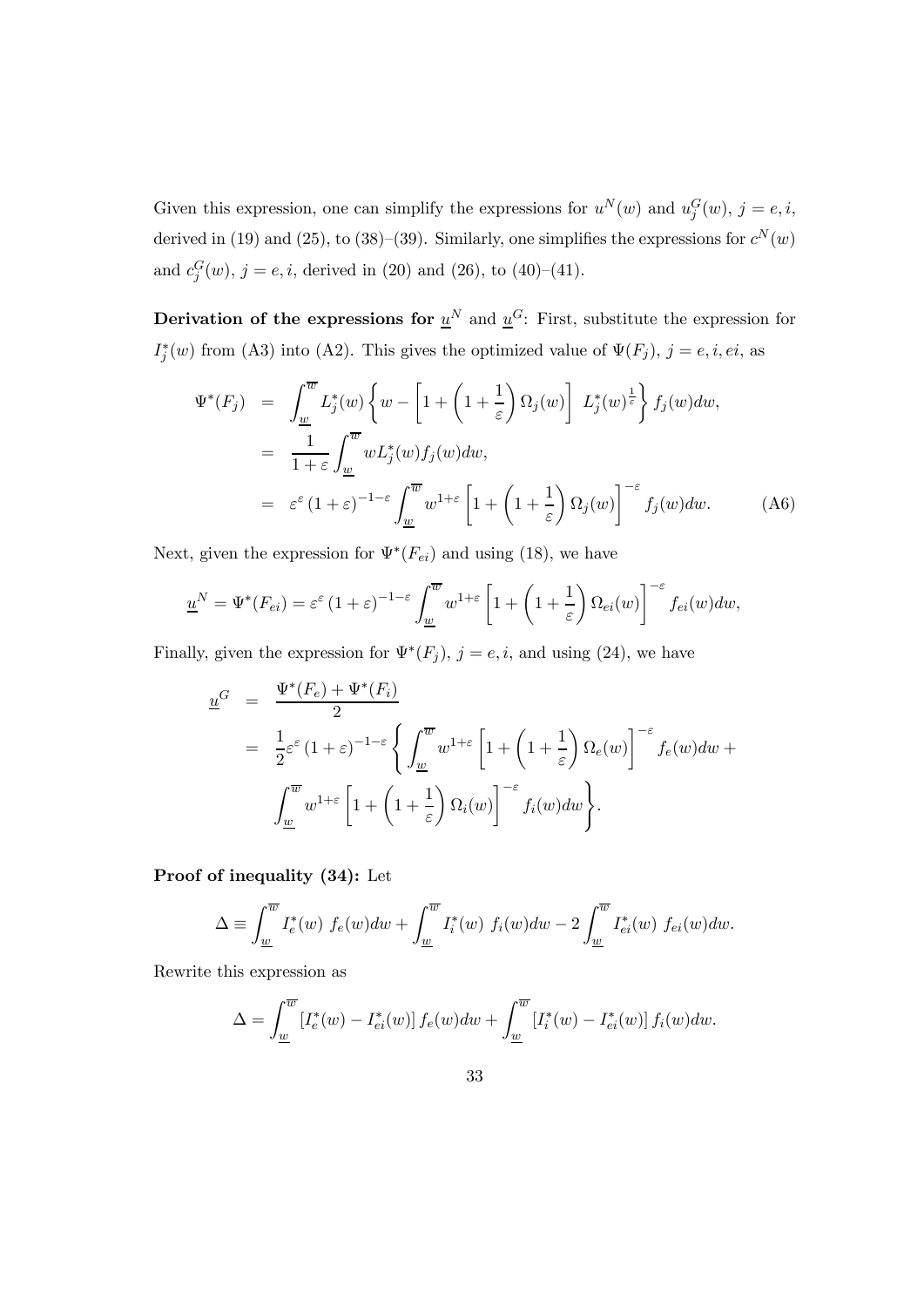Substitute for  $I_i^*(w)$ ,  $j = e, i, ei$ , from (A3) in above and simplify. We have

$$
\Delta = \left(\frac{\varepsilon}{1+\varepsilon}\right)^{\varepsilon} \int_{\underline{w}}^{\overline{w}} w^{1+\varepsilon} \left\{ \left[ 1 + \left( 1 + \frac{1}{\varepsilon} \right) \Omega_e(w) \right]^{-\varepsilon} - \left[ 1 + \left( 1 + \frac{1}{\varepsilon} \right) \Omega_{ei}(w) \right]^{-\varepsilon} \right\} f_e(w) dw + \left( \frac{\varepsilon}{1+\varepsilon} \right)^{\varepsilon} \int_{\underline{w}}^{\overline{w}} w^{1+\varepsilon} \times \left\{ \left[ 1 + \left( 1 + \frac{1}{\varepsilon} \right) \Omega_i(w) \right]^{-\varepsilon} - \left[ 1 + \left( 1 + \frac{1}{\varepsilon} \right) \Omega_{ei}(w) \right]^{-\varepsilon} \right\} f_i(w) dw. \tag{A7}
$$

Next, observe that from the expressions for  $\underline{u}^G$  and<br>  $\underline{u}^N,$  we have

$$
\underline{u}^{G} - \underline{u}^{N} = \frac{1}{2} \varepsilon^{\varepsilon} (1 + \varepsilon)^{-1-\varepsilon} \left\{ \int_{\underline{w}}^{\overline{w}} w^{1+\varepsilon} \left[ 1 + \left( 1 + \frac{1}{\varepsilon} \right) \Omega_{\varepsilon}(w) \right]^{-\varepsilon} f_{\varepsilon}(w) dw + \right.\n\int_{\underline{w}}^{\overline{w}} w^{1+\varepsilon} \left[ 1 + \left( 1 + \frac{1}{\varepsilon} \right) \Omega_{i}(w) \right]^{-\varepsilon} f_{i}(w) dw \right\} -
$$
\n
$$
\varepsilon^{\varepsilon} (1 + \varepsilon)^{-1-\varepsilon} \int_{\underline{w}}^{\overline{w}} w^{1+\varepsilon} \left[ 1 + \left( 1 + \frac{1}{\varepsilon} \right) \Omega_{\varepsilon}(w) \right]^{-\varepsilon} f_{\varepsilon i}(w) dw
$$
\n
$$
= \frac{1}{2} \varepsilon^{\varepsilon} (1 + \varepsilon)^{-1-\varepsilon} \left\{ \int_{\underline{w}}^{\overline{w}} w^{1+\varepsilon} \left[ 1 + \left( 1 + \frac{1}{\varepsilon} \right) \Omega_{\varepsilon}(w) \right]^{-\varepsilon} f_{\varepsilon}(w) dw - \right.\n\int_{\underline{w}}^{\overline{w}} w^{1+\varepsilon} \left[ 1 + \left( 1 + \frac{1}{\varepsilon} \right) \Omega_{\varepsilon i}(w) \right]^{-\varepsilon} f_{\varepsilon i}(w) dw \right\} +
$$
\n
$$
\frac{1}{2} \varepsilon^{\varepsilon} (1 + \varepsilon)^{-1-\varepsilon} \left\{ \int_{\underline{w}}^{\overline{w}} w^{1+\varepsilon} \left[ 1 + \left( 1 + \frac{1}{\varepsilon} \right) \Omega_{i}(w) \right]^{-\varepsilon} f_{i}(w) dw - \int_{\underline{w}}^{\overline{w}} w^{1+\varepsilon} \left[ 1 + \left( 1 + \frac{1}{\varepsilon} \right) \Omega_{\varepsilon i}(w) \right]^{-\varepsilon} f_{\varepsilon}(w) dw - \frac{1}{2} \varepsilon^{\varepsilon} (1 + \vare
$$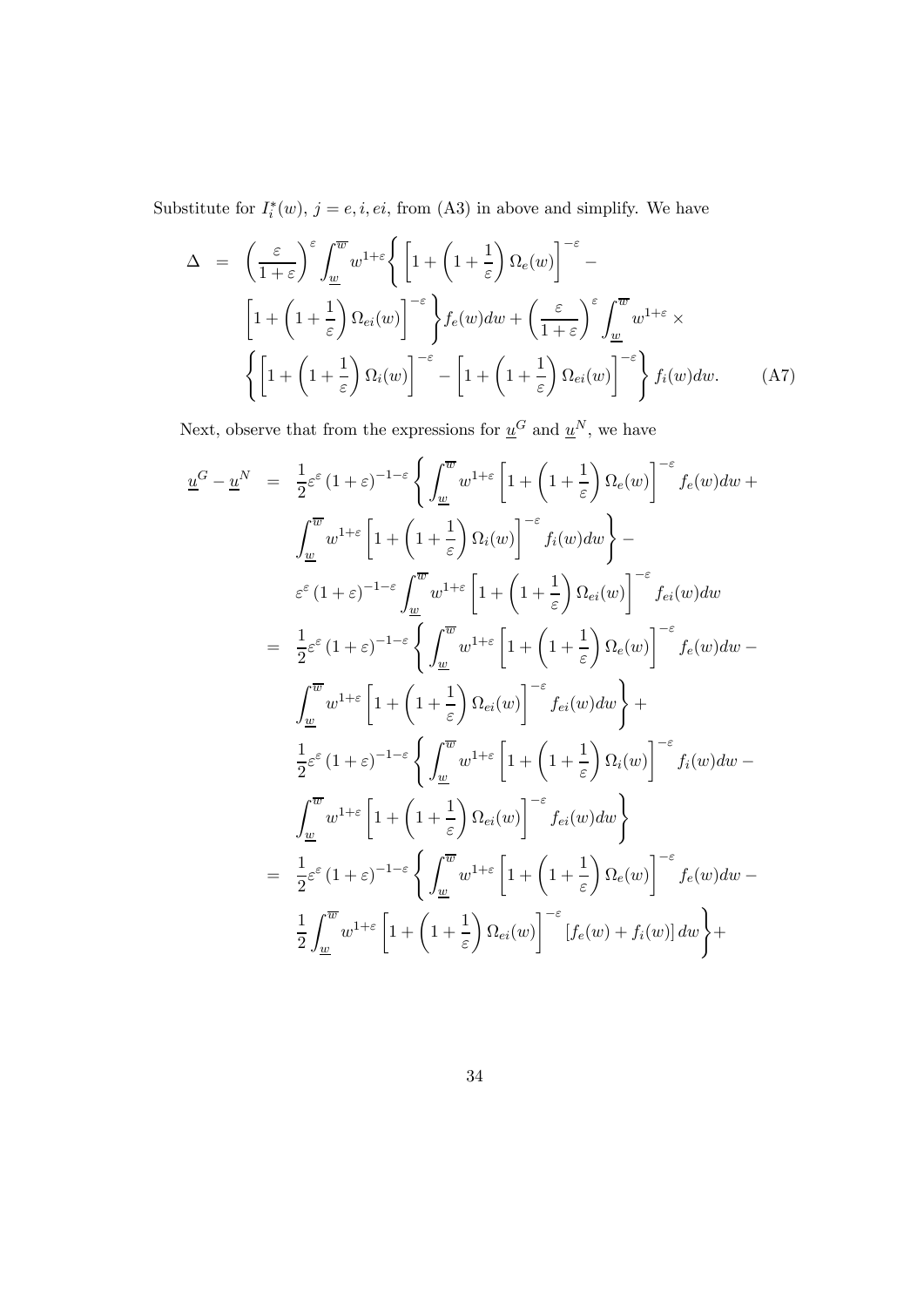$$
\frac{1}{2}\varepsilon^{\varepsilon}(1+\varepsilon)^{-1-\varepsilon}\left\{\int_{\underline{w}}^{\overline{w}}w^{1+\varepsilon}\left[1+\left(1+\frac{1}{\varepsilon}\right)\Omega_{i}(w)\right]^{-\varepsilon}f_{i}(w)dw-\right\}\frac{1}{2}\int_{\underline{w}}^{\overline{w}}w^{1+\varepsilon}\left[1+\left(1+\frac{1}{\varepsilon}\right)\Omega_{ei}(w)\right]^{-\varepsilon}\left[f_{e}(w)+f_{i}(w)\right]dw\right\}\n=\frac{1}{2}\varepsilon^{\varepsilon}(1+\varepsilon)^{-1-\varepsilon}\left\{\int_{\underline{w}}^{\overline{w}}w^{1+\varepsilon}\left[1+\left(1+\frac{1}{\varepsilon}\right)\Omega_{e}(w)\right]^{-\varepsilon}f_{e}(w)dw-\right\}\int_{\underline{w}}^{\overline{w}}w^{1+\varepsilon}\left[1+\left(1+\frac{1}{\varepsilon}\right)\Omega_{ei}(w)\right]^{-\varepsilon}f_{e}(w)dw\right\}+\frac{1}{2}\varepsilon^{\varepsilon}(1+\varepsilon)^{-1-\varepsilon}\left\{\int_{\underline{w}}^{\overline{w}}w^{1+\varepsilon}\left[1+\left(1+\frac{1}{\varepsilon}\right)\Omega_{i}(w)\right]^{-\varepsilon}f_{i}(w)dw-\right\}\int_{\underline{w}}^{\overline{w}}w^{1+\varepsilon}\left[1+\left(1+\frac{1}{\varepsilon}\right)\Omega_{ei}(w)\right]^{-\varepsilon}f_{i}(w)dw\right\}\n=\frac{1}{2}\varepsilon^{\varepsilon}(1+\varepsilon)^{-1-\varepsilon}\int_{\underline{w}}^{\overline{w}}w^{1+\varepsilon}\left\{\left[1+\left(1+\frac{1}{\varepsilon}\right)\Omega_{e}(w)\right]^{-\varepsilon}-\left[1+\left(1+\frac{1}{\varepsilon}\right)\Omega_{ei}(w)\right]^{-\varepsilon}\right\}f_{e}(w)dw+\frac{1}{2}\varepsilon^{\varepsilon}(1+\varepsilon)^{-1-\varepsilon}\int_{\underline{w}}^{\overline{w}}w^{1+\varepsilon}\times\left\{\left[1+\left(1+\frac{1}{\varepsilon}\right)\Omega_{ei}(w)\right]^{-\varepsilon}-\left[1+\left(1+\frac{1}{\v
$$

Substituting from (A8) into (A7), we get

$$
\Delta = 2(1+\varepsilon)\left(\underline{u}^G - \underline{u}^N\right) \geqq 0.
$$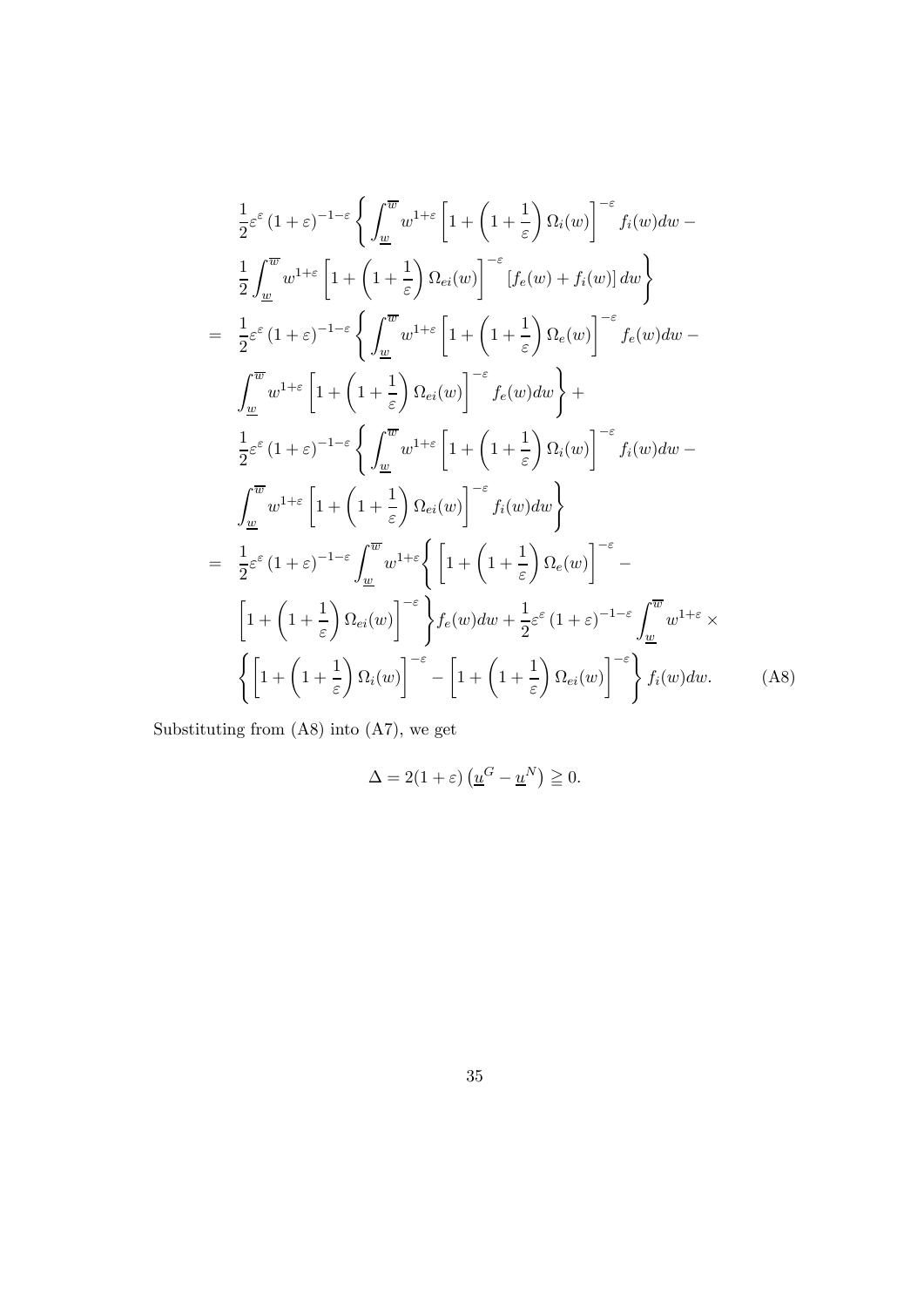### References

- [1] Akerlof, George A. 1978. The economics of "tagging" as applied to the Optimal income tax, welfare programs, and manpower planning. American Economic Review, vol 68, 8—19.
- [2] Alesina, Alberto, Ichino, Andrea, and Loukas Karabarbounis. 2007. Gender based taxation and the division of family chores. Unpublished manuscript, Harvard University.
- [3] Banks, James, Diamond, Peter, and James Mirrlees. 2008. The base for direct taxation, Mirrlees Report, mimeo.
- [4] Bennett, John. 1987. The second-best lump-sum taxation of observable characteristics. Public Finance/Finances Publiques. vol 42. 227—235.
- [5] Boadway, Robin and Laurence Jacquet. 2008. Optimal marginal and average income taxation under maxi-min. Journal of Economic Theory, forthcoming.
- [6] Boadway, Robin and Pierre Pestieau. 2006. Tagging and redistributive taxation. Annales d'Economie et de Statistique 83/84, 123—150.
- [7] DeNavas-Walt, Carmen, Cleveland, Robert, and Bruce H. Webster Jr. 2003. Income in the United States: 2002. US Census Bureau, Current Population Reports, P60— 221, US Government Printing Office, Washington DC.
- [8] Dilnot, Andrew W., Kay, John A., and C.N. Morris. 1984. The Reform of Social Security. Oxford: Clarendon Press.
- [9] Hamilton, Jonathan and Pierre Pestieau. 2005. Optimal income taxation and the ability distribution: implications for migration equilibria. International Tax and Public Finance vol 12, 29—45.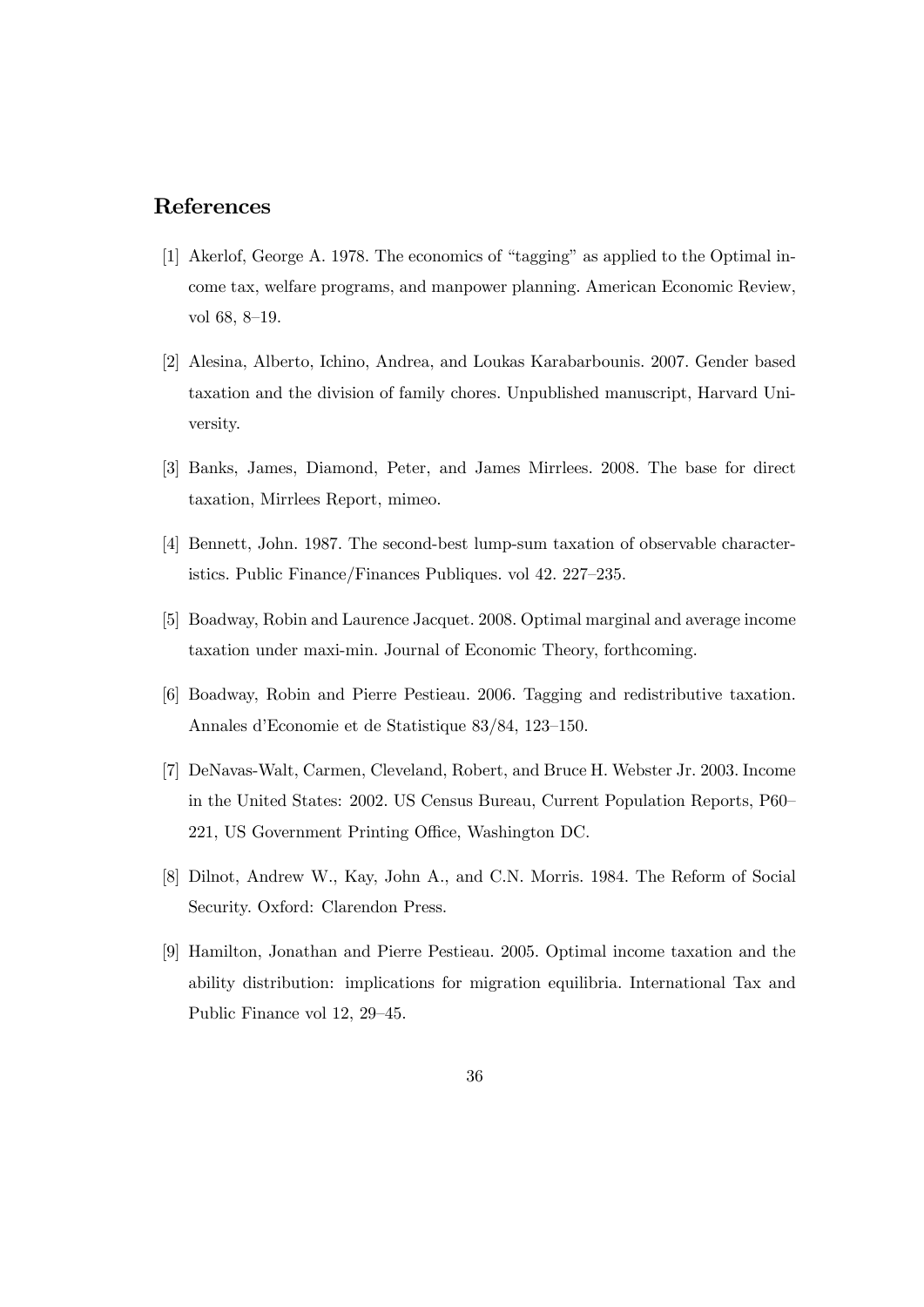- [10] Immonen, Ritva, Kanbur, Ravi, Keen, Michael, and Matti Tuomala. 1998. Tagging and taxing: the optimal use of categorical and income information in designing tax/transfer schemes. Economica, vol 65, 179—192.
- [11] Jorgenson, Dale W., McCall, John J., and Roy Radner. 1967. Replacement of Industrial Equipment–Mathematical Models. Amsterdam: North Holland Publishing Company.
- [12] Kremer, Michael. 2001. Should taxes be independent of age? Unpublished manuscript, Harvard University.
- [13] Mankiw, N. Gregory and Matthew Weinzierl. 2007. The optimal taxation of height: A case study of utilitarian income redistribution. Unpublished manuscript, Harvard University.
- [14] Parsons, Donnald O. 1996. Imperfect 'tagging' in social insurance programs. Journal of Public Economics, vol 62, 183—207.
- [15] Saez, Emmanuel 2001. Using elasticities to derive optimal income tax rates. Review of Economic Studies, vol 68, 205—229.
- [16] Tuomala,Matti. 1990. Optimal income tax and redistribution. Oxford: Clarendon Press
- [17] Salanié, Bernard. 2003. The Economics of taxation. Cambridge, Massachusetts: MIT Press.
- [18] Stern, Nicholas. 1982. Optimum taxation with errors in administration. Journal of Public Economics, vol 17, 181—211.
- [19] Viard, Alan D. 2001. Some results on the comparative statics of optimal categorical transfer payments. Public Finance Review, vol 29, 148—180.